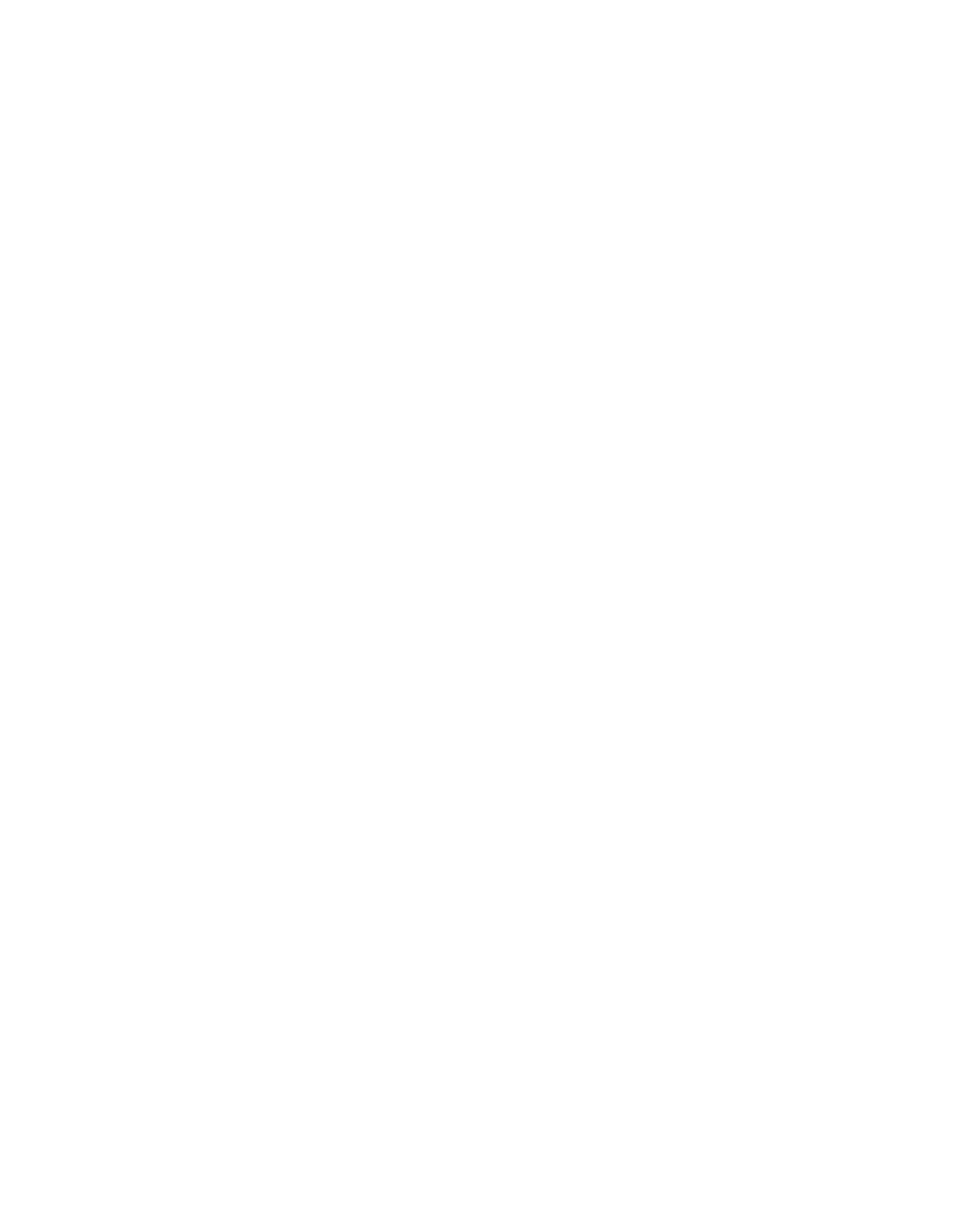#### **TURBO EQUALIZATION APPLIED TO HIGH FREQUENCY COMMUNICATIONS**

OTNES Roald

FFI/RAPPORT-2004/02726

**FORSVARETS FORSKNINGSINSTITUTT Norwegian Defence Research Establishment**  P O Box 25, NO-2027 Kjeller, Norway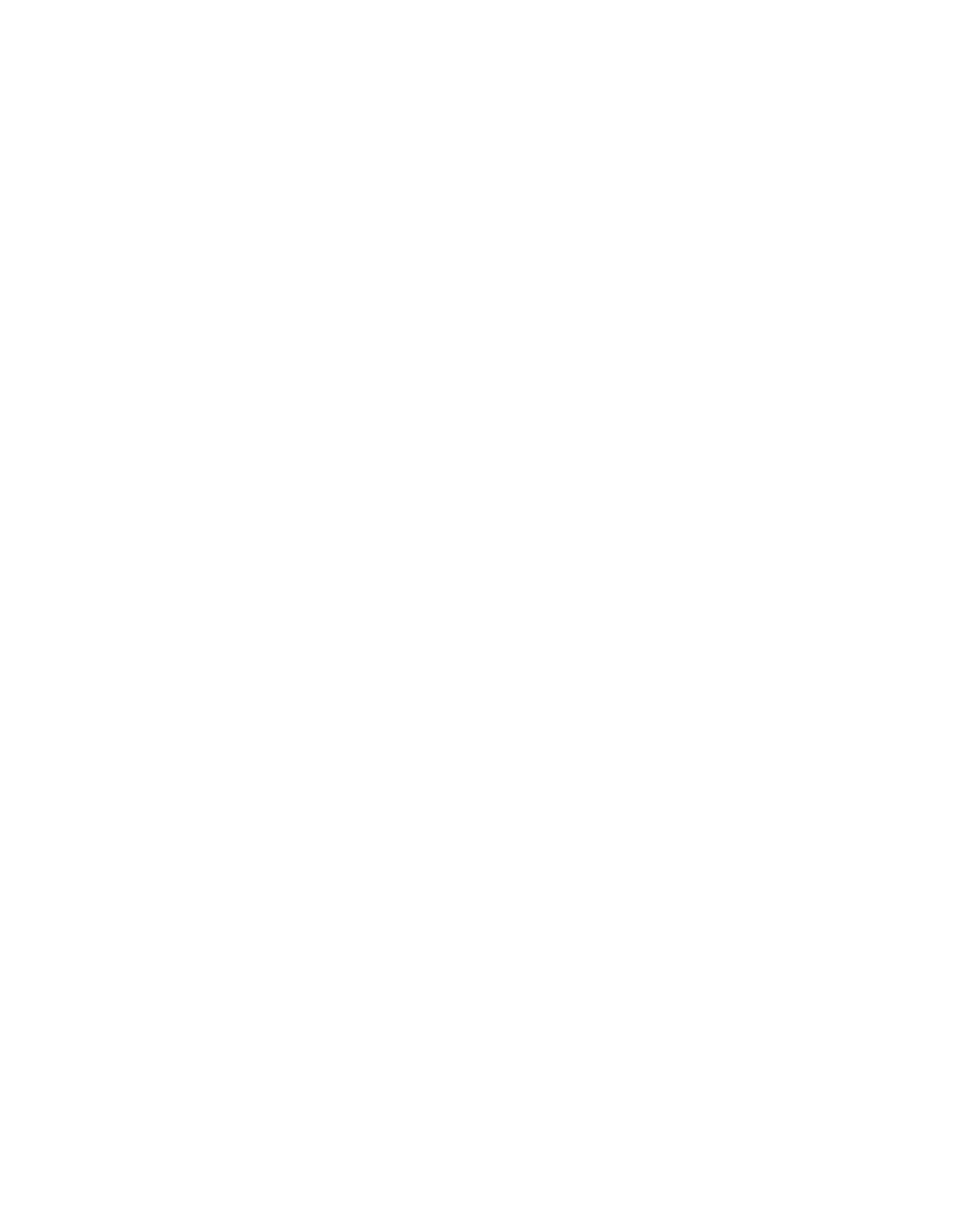#### **FORSVARETS FORSKNINGSINSTITUTT (FFI) UNCLASSIFIED Norwegian Defence Research Establishment \_\_\_\_\_\_\_\_\_\_\_\_\_\_\_\_\_\_\_\_\_\_\_\_\_\_\_\_\_\_\_**

**P O BOX 25 SECURITY CLASSIFICATION OF THIS PAGE N0-2027 KJELLER, NORWAY (when data entered) REPORT DOCUMENTATION PAGE 1) PUBL/REPORT NUMBER 2) SECURITY CLASSIFICATION 3) NUMBER OF**  FFI/RAPPORT-2004/02726 UNCLASSIFIED **PAGES 1a) PROJECT REFERENCE 2a) DECLASSIFICATION/DOWNGRADING SCHEDULE** 44 FFI-II/822/110 **4) TITLE**  TURBO EQUALIZATION APPLIED TO HIGH FREQUENCY COMMUNICATIONS **5) NAMES OF AUTHOR(S) IN FULL (surname first)**  OTNES Roald **6) DISTRIBUTION STATEMENT**  Approved for public release. Distribution unlimited. (Offentlig tilgjengelig) **7) INDEXING TERMS IN NORWEGIAN: a)** HF communications **a)** HF-kommunikasjon **b)** Turbo equalization **b**) **Turbo-utjevning c)** Equalization **c)** Utjevning **d)** Iterative receivers **d**) Iterative mottakere  **e) e) THESAURUS REFERENCE: 8) ABSTRACT**  This report presents simulation studies on the application of a receiver technique known as turbo equalization to High Frequency (HF) modems. Standardized waveforms in the range 600 bps to 9600 bps are considered. Gains of several dB are reported, compared to a conventional receiver using decision feedback equalization. Focus is on principles and simulation results, the mathematically interested reader is referred to references. The report describes work performed in Project 822 SIGVAT HF at FFI, and is a stand-alone extension to the author's doctoral thesis. **9) DATE AUTHORIZED BY POSITION** This page only 2004-09-17 Vidar S Andersen Director

ISBN-82-464-0

 **SECURITY CLASSIFICATION OF THIS PAGE (when data entered)** 

**UNCLASSIFIED**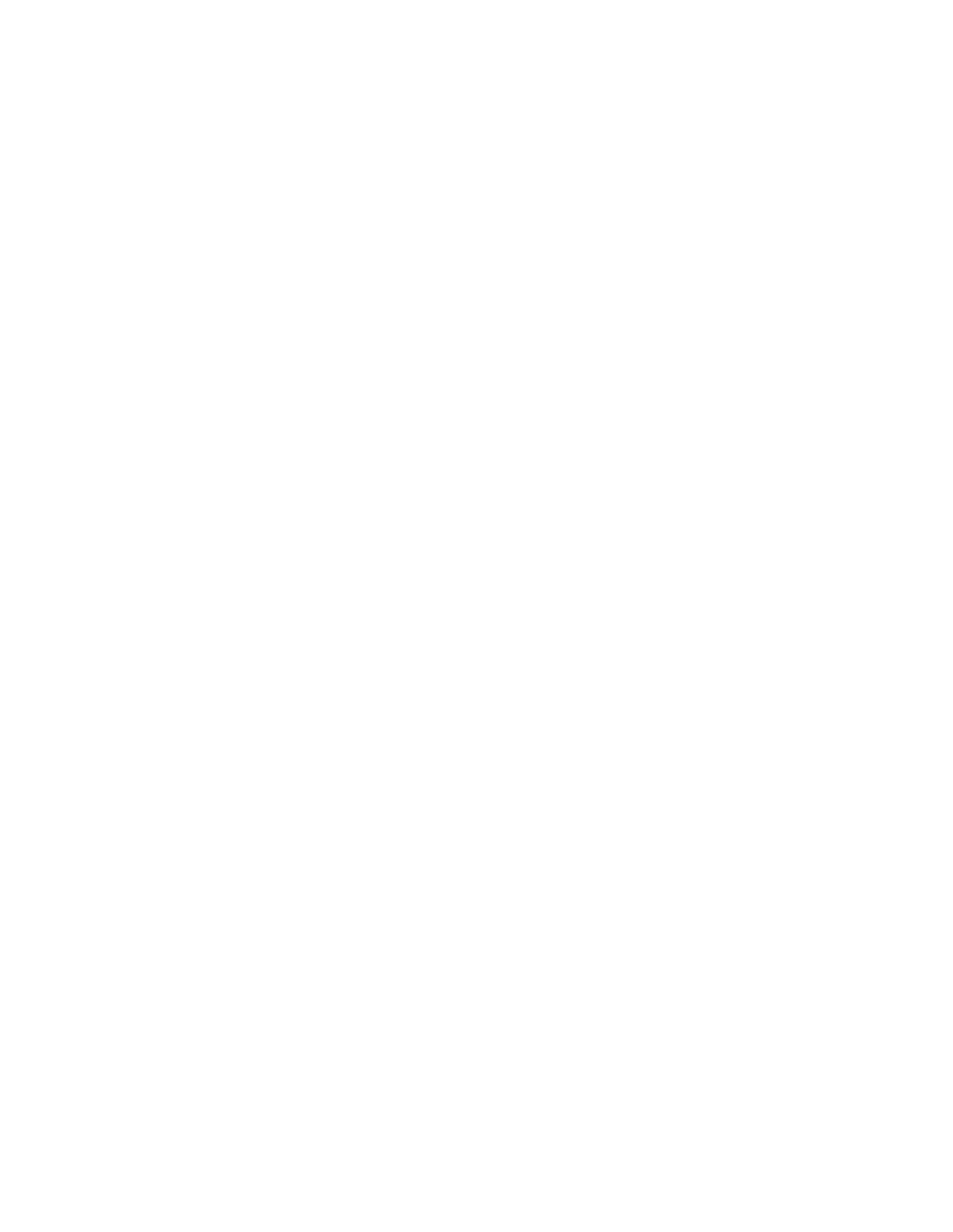| <b>CONTENTS</b>                |                                                                                                                                               | page                 |
|--------------------------------|-----------------------------------------------------------------------------------------------------------------------------------------------|----------------------|
| 1                              | <b>INTRODUCTION</b>                                                                                                                           | 7                    |
| $\overline{2}$                 | TURBO-EQUALIZATION BASED RECEIVERS FOR HF MODEMS                                                                                              | 8                    |
| 2.1                            | Standardized HF waveforms                                                                                                                     | 8                    |
| 2.2                            | HF channels and intersymbol interference                                                                                                      | 10                   |
| 2.3                            | Turbo equalization principle                                                                                                                  | 12                   |
| 2.4                            | The SISO equalizer                                                                                                                            | 13                   |
| 2.5                            | Iterative and non-iterative channel estimation                                                                                                | 14                   |
| 2.6<br>2.6.1<br>2.6.2          | Proposed receiver structures<br>Medium-rate waveforms<br>High-rate waveforms                                                                  | 16<br>16<br>16       |
| 2.7                            | Fractional sampling                                                                                                                           | 17                   |
| 3                              | SIMULATION RESULTS FOR STANDARDIZED WAVEFORMS                                                                                                 | 17                   |
| 3.1                            | Previously published results                                                                                                                  | 17                   |
| 3.2<br>3.2.1<br>3.2.2<br>3.2.3 | Results with updated simulation program<br>Cross-validation of old and new simulation program<br>Medium-rate waveforms<br>High-rate waveforms | 18<br>21<br>21<br>24 |
| 4                              | <b>INDUSTRY INTEREST IN TURBO EQUALIZATION FOR HF MODEMS</b>                                                                                  | 24                   |
| 5                              | WAVEFORM DESIGN OPTIMIZED FOR TURBO EQUALIZATION                                                                                              | 27                   |
| 6                              | TURBO EQUALIZATION FOR ACOUSTIC UNDERWATER COM-<br><b>MUNICATIONS</b>                                                                         | 29                   |
|                                | References                                                                                                                                    | 29                   |
| <b>APPENDIX</b>                |                                                                                                                                               |                      |
| A                              | <b>ABBREVIATIONS</b>                                                                                                                          | 32                   |

| DETAILED SIMULATION PARAMETERS |  |
|--------------------------------|--|

5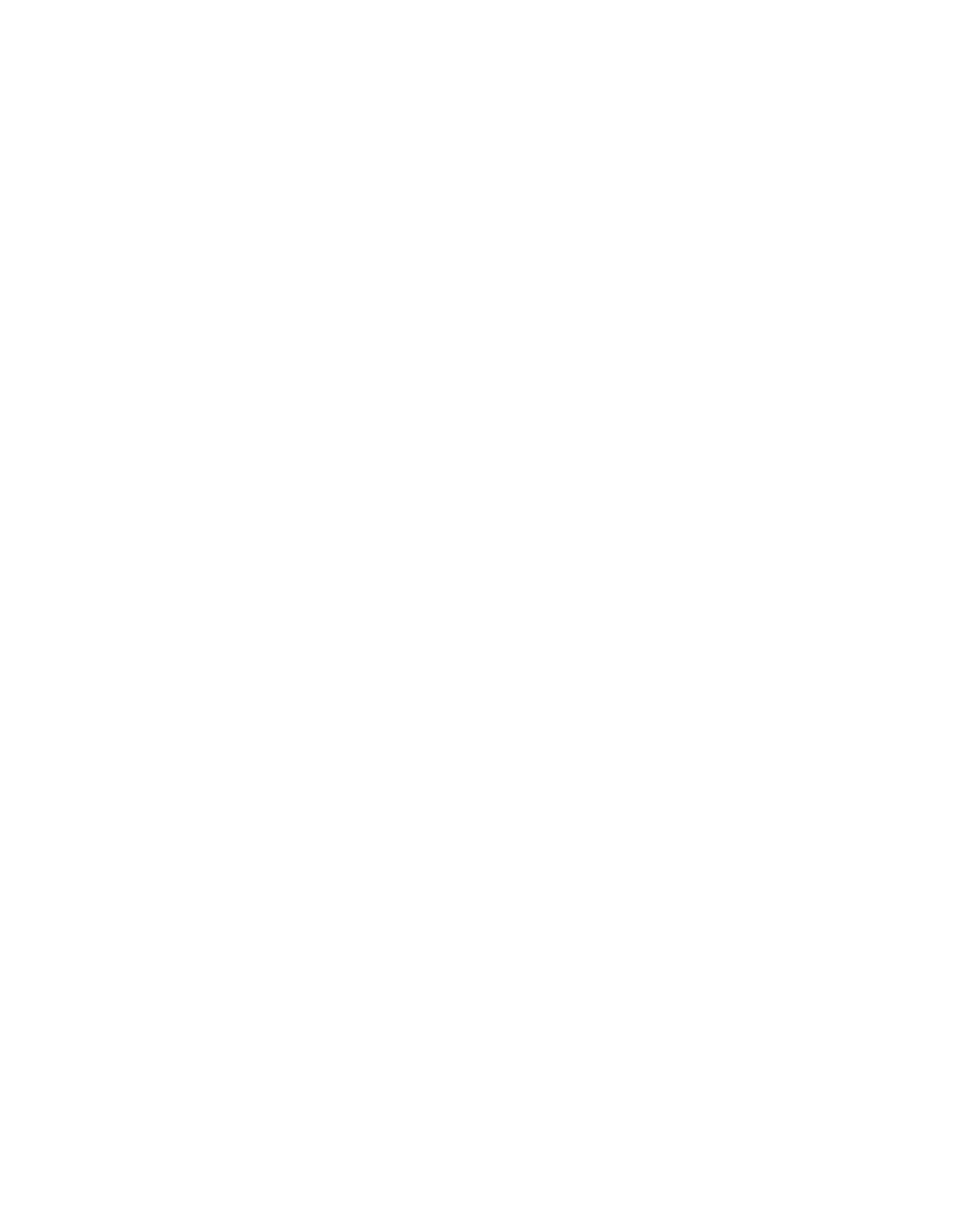# **TURBO EQUALIZATION APPLIED TO HIGH FREQUENCY COMMUNICATIONS**

#### **1 INTRODUCTION**

*HF communications* (High Frequency, 3-30 MHz) is an important aspect of military communications, for tactical as well as strategic purposes. In the last decades HF communications has been digitized and automatized, and numerous NATO standards have been developed (see [13] for details). The main drawback of HF communications is the low data rate. The channel bandwidth is limited by regulations and legacy hardware to 3 kHz (single sideband voice channels), over which modems with data rates in the range 75 bps to 9600 bps (per now), depending on channel conditions, can communicate. At distances beyond groundwave coverage HF propagation is supported by refraction in the ionosphere, giving a radio channel which is challenging from a communications perspective. The challenges are:

- Low signal-to-noise ratio (SNR)
- Delay spread (multipath propagation) causing the received symbols to smear into each other (an effect called intersymbol interference, ISI)
- Doppler spread (fading, rapid channel fluctuations)

Also, propagation conditions vary with time of day and year, with the sunspot cycle, and with geomagnetic activity.

*Turbo equalization* is a relatively new technology for baseband signal processing on the receive side of modems. It can be applied whenever the transmitter side of the modem (defined as a "waveform") consists of an error-correcting code (ECC) and interleaver followed by mapping onto channel symbols and transmission over a channel imposing intersymbol interference (ISI). A conventional receiver for such a system would consist of equalization to mitigate the ISI, demapping, deinterleaving, and finally decoding of the ECC. When turbo equalization is applied in the receiver, "soft" information on all code bits in an interleaver block is fed back from the decoder to the equalizer, and all the operations are performed a number of times in an iterative fashion. Turbo equalization is therefore also called "iterative equalization and decoding". A more detailed explanation is given in Sec. 2.3.

As part of Project 822 SIGVAT HF at FFI there has been performed a large amount of work on an activity called "improved signal processing techniques for HF communications". This activity has focused on *application of turbo equalization to HF communications*, by theory and simulation studies. It has been coordinated by Roald Otnes in his doctoral work (until the end of 2002) and after that as an employee to FFI. During his doctoral work Otnes was employed by Kongsberg Defence Communications, Billingstad, who claimed a patent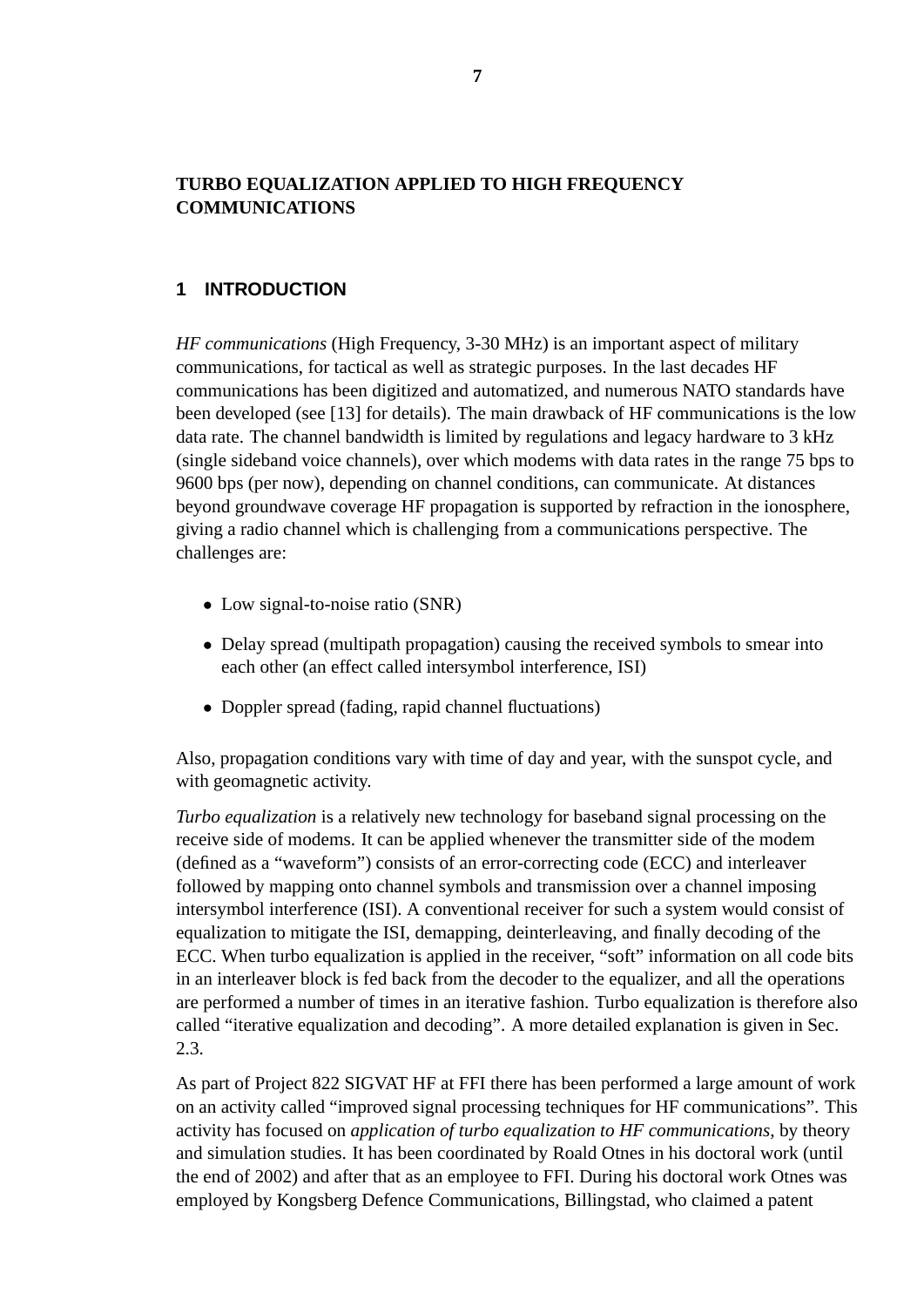based on the work [20]. At this time there was close collaboration with Michael Tüchler at the Technical University of Munich, who coauthored several papers with Otnes. Bodil Farsund, Terje Johnsen, and Knut Inge Hvidsten at FFI have also made contributions to the activity (programming and simulations), and three students (Nicolai Bauer, Espen Holmbakken, and Espen Slette) have been writing master theses related to the activity.

This report summarizes results from the activity. For details (particularly mathematics) the reader is referred to Otnes' doctoral thesis [15] and papers cited throughout this report.

Focus has been on improving the availability of existing waveforms, modifying only the receiver by introducing turbo equalization. Simulations then demonstrate significant reductions in required SNR to obtain a certain bit error rate, which directly translates into increased availability if the communication system is operating at marginal SNR. The existing waveforms were designed without turbo equalization in mind, but when turbo equalization is applied at the receiver one may wish to make different design choices at the transmitter (waveform definition). This has been investigated towards the end of this work, mostly by the two students Holmbakken and Slette.

# **2 TURBO-EQUALIZATION BASED RECEIVERS FOR HF MODEMS**

In this section we first give a brief description of the standardized HF waveforms we have used in our simulations of turbo equalization. Then we describe the principle of turbo equalization and some details on the SISO (soft-in soft-out) equalizer, channel estimation, and fractional sampling.

# **2.1 Standardized HF waveforms**

The term "waveform" is used to describe all the baseband signal processing at the physical layer in the transmitter, i.e., the conversion from data bits to the signal delivered to the audio interface of the radio. This encompasses e.g. pulse shaping, signal constellations, frame structure, and error correcting coding. HF radios use SSB (single sideband) modulation to convert this input audio signal (the "waveform") to the transmitted RF signal.

In this report we use the term *high data rates* for 3200-9600 bps, *medium data rates* for 600-2400 bps, and *low data rates* for 75-300 bps. We have only investigated medium and high data rates in this work, i.e., 600-9600 bps. We have concentrated on the serial-tone waveforms for channels having 3 kHz bandwidth, defined in MIL-STD-188-110B (abbreviated MS110 in the following) [1] and STANAG 4539 [2]. MS110 defines low and medium data rate waveforms, while STANAG 4539 defines high data rate waveforms and refers to MS110 for low and medium data rates. MS110 also defines high data rate waveforms identical to STANAG 4539, but for simplicity we will refer to high rate waveforms as STANAG 4539 and low/medium rate waveforms as MS110. We do not consider the older STANAG 4285, because its interleaver structure is not suitable for turbo equalization.

Figure 2.1 shows the block diagram of the transmitter side of a modem using these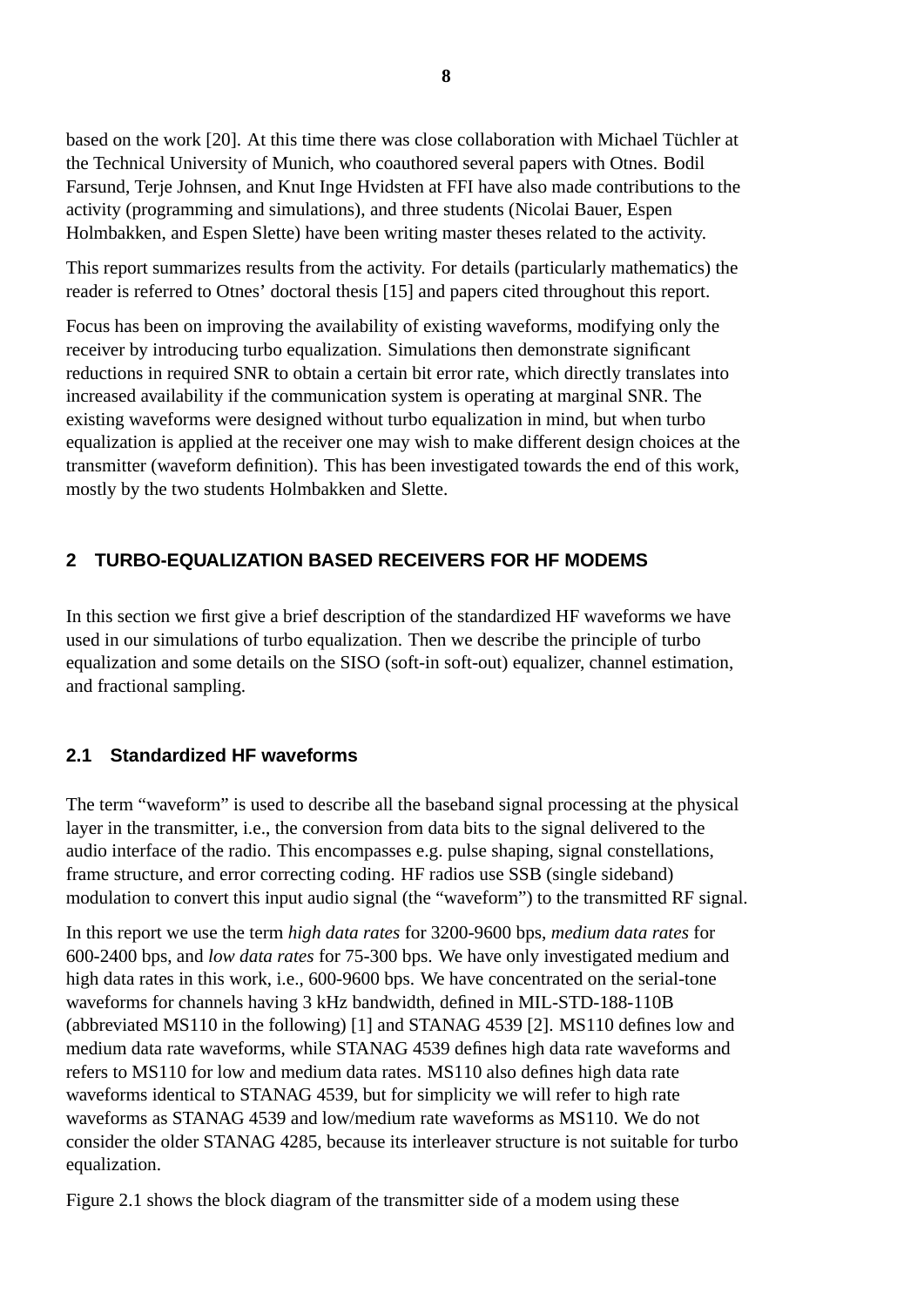

*Figure 2.1 General block diagram of transmitter side of modem for serial-tone HF waveforms.* Π *denotes interleaver.*

waveforms. Below we briefly describe the different blocks; for further details see [1, 2, 13, 15].

The information bits are first protected by an error-correcting code (ECC). This is a strong convolutional code with constraint length 7 and basic code rate  $R_c = 1/2$  (i.e., 2 code bits  $c_k$  are generated for each information data bit  $a_m$ ). High data rates require a higher code rate than  $1/2$ , and this is obtained by puncturing (some of the code bits are not transmitted). Similarly, low data rates require a lower code rate than 1/2, and this is obtained by repetition (each code bit is transmitted several times).

After puncturing or repetition, the code bits are passed through a block interleaver. The original motivation for interleaving is to disperse burst errors introduced by the channel such that the convolutional ECC will work properly, but the interleaver is also a prerequisite for application of turbo equalization in the receiver. The interleaver permutes one block of code bits at a time (called the interleaver length). In MS110 two different interleaver lengths are defined, namely 0.6 s (called S for short) and 4.8 s (called L for long). In STANAG 4539 six different interleaver lengths are defined, namely 0.12 s (US), 0.36 s (VS), 1.08 s (S), 2.16 s (M), 4.32 s (L), and 8.64 s (VL).

The interleaved code bits c*<sup>k</sup>* are mapped onto a complex-valued signal constellation in groups of  $Q$  consecutive bits to form data symbols  $x_n$ . The number of points in the signal constellation is  $M = 2^Q$ . BPSK, QPSK and 8-PSK constellations are used for  $Q = 1, 2, 3$ , and 16-QAM, 32-QAM, and 64-QAM constellations are used for  $Q = 4, 5, 6$  (PSK = phase shift keying,  $QAM =$  quadrature amplitude modulation).

The data symbols  $x_n$  are multiplexed with synchronization and training symbols  $t_n$ , which are known to the receiver. For MS110, 2400 bps, the major pattern is 32 data symbols followed by 16 training symbols. For MS110, 1200 bps and below, the major pattern is 20 data symbols followed by 20 training symbols. And for STANAG 4539, 3200 bps and above, the major pattern is 256 data symbols followed by 31 training symbols.

Scrambling is also applied to make the signal appear more random on-air. For simplicity this is left out of the figures in this report, but has been included in the simulations with scrambling/descrambling being performed at the appropriate points in the transmitter and receiver.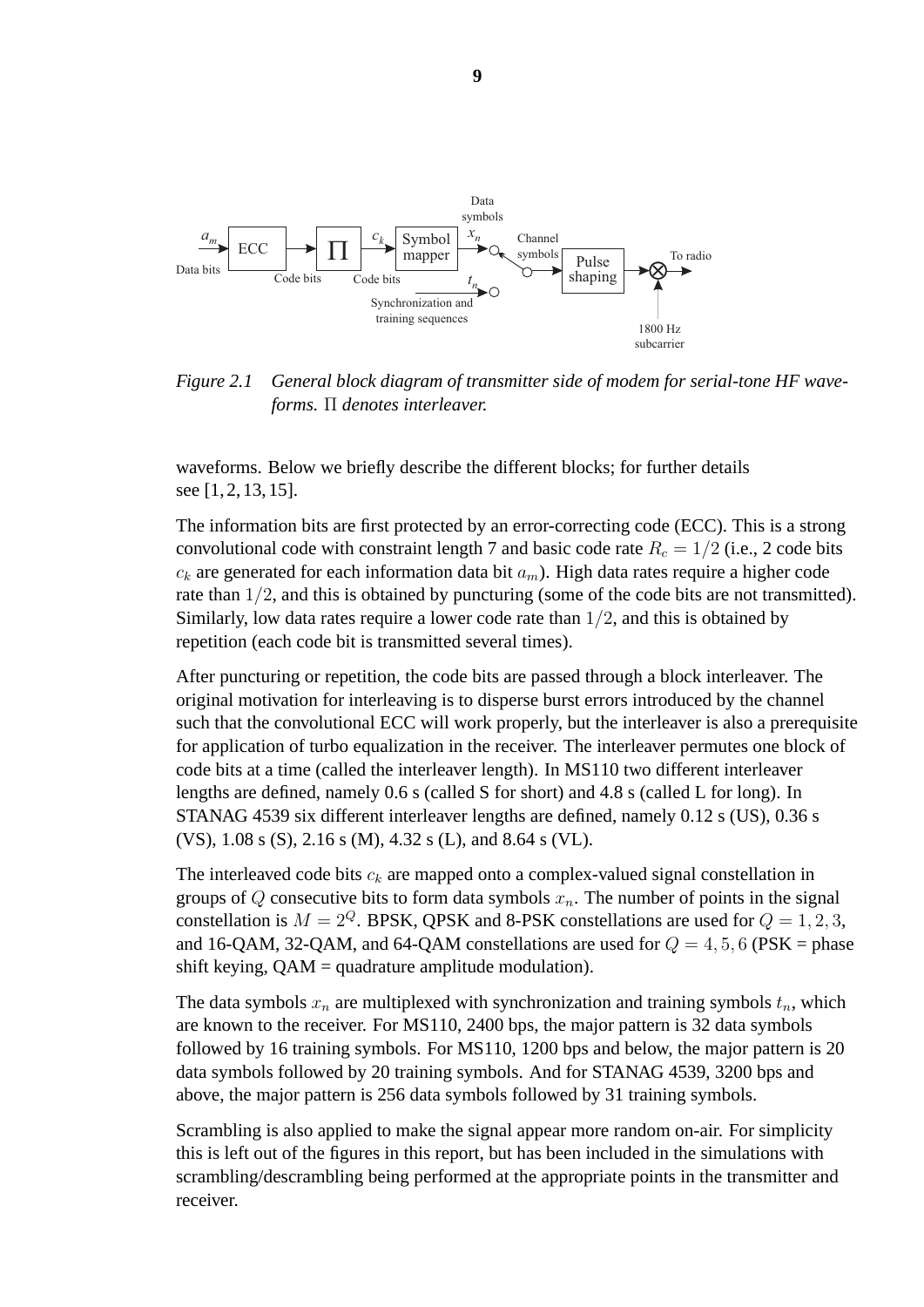Finally, the transmitted symbols (data and training) are passed through a pulse shaping filter at a rate of 2400 symbols/sec (baud) and modulated onto a subcarrier frequency of 1800 Hz. The subcarrier-modulated signal is transferred to an HF transmitter for further frequency up-conversion.

The different information data rates are achieved by varying the code rate R*c*, the number of bits/symbol Q, and the frame pattern efficiency R*<sup>f</sup>* (the fraction of transmitted symbols which contain data rather than known training/synchronization symbols), see Table 2.1. The data rate  $R$  is given by

$$
R = R_c Q R_f R_s \tag{2.1}
$$

| Data rate $R$ (bps) | Code rate $R_c$ | bits/symbol $Q$ | Frame pattern eff. $R_f$ |
|---------------------|-----------------|-----------------|--------------------------|
| (12800)             |                 | 6               | 8/9                      |
| 9600                | 3/4             | 6               | 8/9                      |
| 8000                | 3/4             | 5               | 8/9                      |
| 6400                | 3/4             | 4               | 8/9                      |
| 4800                | 3/4             | 3               | 8/9                      |
| 3200                | 3/4             | $\overline{2}$  | 8/9                      |
| (4800)              | 1               | 3               | 2/3                      |
| 2400                | 1/2             | 3               | 2/3                      |
| 1200                | 1/2             | $\overline{2}$  | 1/2                      |
| 600                 | 1/2             |                 | 1/2                      |
| 300                 | 1/4             |                 | 1/2                      |
| 150                 | 1/8             | 1               | 1/2                      |
| 75, robust          | 1/2             | 1/16            |                          |

where the symbol rate  $R_s$  is equal to 2400 baud for all waveforms.

#### **2.2 HF channels and intersymbol interference**

Ionospheric HF channels are considered challenging from a communications perspective, due to delay and Doppler spread as well as low received SNR. Delay spread values (delay difference between propagation paths) are typically in the range 0-7 ms, while Doppler spread values (reciprocal of fading rate) are typically in the range 0-5 Hz. However, Doppler spreads of several tens of Hz are occasionally observed at high latitudes under geomagnetically disturbed conditions.

Over-the-air comparison of different modems is difficult because the ionospheric conditions are different (and not exactly known) at different times such that a true comparison can only be made by operating the modems simultaneously with identical antennas and

*Table 2.1 Parameters used for the different data rates in the waveforms of STANAG 4539 and MIL-STD-188-110B. Brackets denote uncoded waveforms which are rarely used in practice. The robust 75 bps waveform does not fit directly into the framework described in this report.*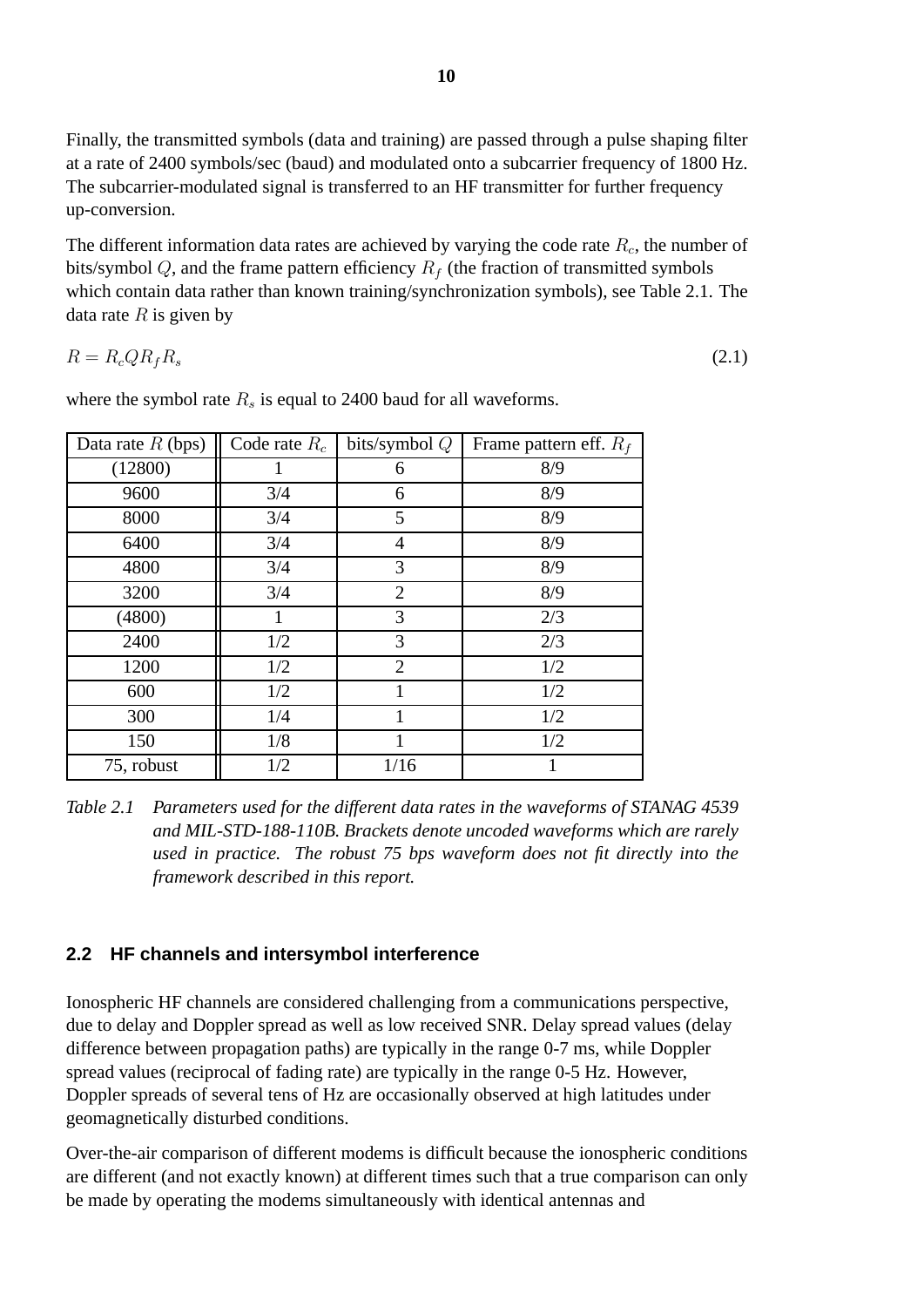transmitter/receiver locations, which is difficult in practice. For this reason, the Radio communications group of the International Telecommunications Union (ITU-R, previously known as CCIR) has recommended standard test channels for simulating the performance of HF systems. The test channels are based on the so-called Watterson model [24].

In the recommendation ITU-R F.520 [11] were defined three test channels, called the ITU-R good, the ITU-R moderate, and the ITU-R poor channel. These channels are still widely used to report the performance of HF modems, but the recommendation is now obsolete and replaced by ITU-R F.1487 [12]. F.1487 defines a total of 10 test channels (some of them identical), describing different latitude regions and levels of ionospheric disturbance. Each of the three test channels of F.520 is identical to at least one of the test channels of F.1487.

All the test channels in the ITU-R recommendations are defined as a tapped delay line with only two taps. The delay difference between the two taps is the delay spread  $\tau_m$ . The taps are fading independently with a Rayleigh (i.e., complex Gaussian) probability density function and a Gaussian fading spectrum. The  $2\sigma$  Doppler spread  $\nu_d$  is the same for both taps. Table 2.2 shows the Doppler and delay spread of the different test channels.

| Recommendation | Channel                       | $\tau_m$       | $\nu_d$          |
|----------------|-------------------------------|----------------|------------------|
|                | ITU-R good                    | $0.5$ ms       | $0.1$ Hz         |
| F.520          | <b>ITU-R</b> moderate         | $1 \text{ ms}$ | $0.5$ Hz         |
|                | <b>ITU-R</b> poor             | $2 \text{ ms}$ | 1 Hz             |
|                | Low lat. quiet cond.          | $0.5$ ms       | $0.5$ Hz         |
|                | Low lat. moderate cond.       | $2 \text{ ms}$ | $1.5 \text{ Hz}$ |
|                | Low lat. disturbed cond.      | $6 \text{ ms}$ | 10 <sub>Hz</sub> |
|                | Mid-lat. quiet cond.          | $0.5$ ms       | $0.1$ Hz         |
| F.1487         | Mid-lat. moderate cond.       | 1 ms           | $0.5$ Hz         |
|                | Mid-lat. disturbed cond.      | $2 \text{ ms}$ | 1 Hz             |
|                | Mid-lat. disturbed cond. NVIS | $7 \text{ ms}$ | 1 Hz             |
|                | High lat. quiet cond.         | 1 ms           | $0.5$ Hz         |
|                | High lat. moderate cond.      | $3 \text{ ms}$ | 10 Hz            |
|                | High lat. disturbed cond.     | $7 \text{ ms}$ | 30 Hz            |

*Table 2.2 Doppler spread* ν*<sup>d</sup> and delay spread* τ*<sup>m</sup> of the test channels recommended by the ITU-R. From [15].*

Unfortunately, the ITU-R recommendations do not specify in detail the process to generate the fading tap gains, and for this reason simulated performance using different channel simulators may show some discrepancy. To address this problem, a strict definition on how to generate the tap gains has been proposed by Furman and Nieto [7], for possible inclusion in future standards. In the work described in this report, the method described in [7] has been used.

The radio channel evidently causes ISI (smearing of adjacent symbols into each other ) if the delay spread is larger than the symbol interval  $T_s$ , which is the reciprocal of symbol rate  $R_s$ . In the standardized serial-tone HF waveforms,  $R_s$ =2400 baud such that  $T_s$ =0,4167 ms. All the ITU-R test channels will therefore impose ISI, spanning at least  $\tau_m/T_s$  symbol intervals. An equalizer is required in the receiver in order to mitigate the ISI, and if the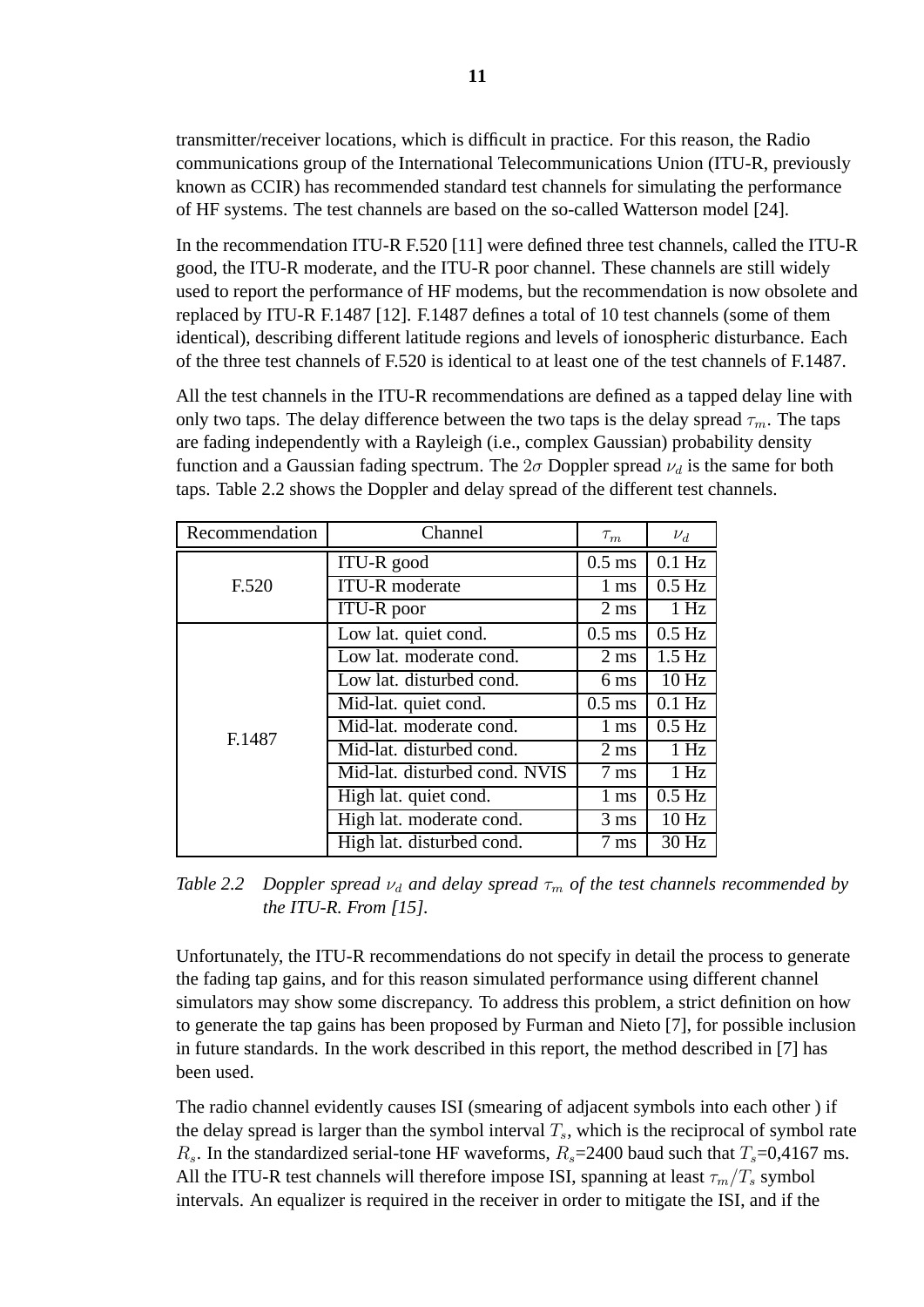equalizer is filter-based, the filter length  $N$  (in symbol intervals) should be at least a few times larger than  $\tau_m/T_s$ .

#### **2.3 Turbo equalization principle**

As stated in the introduction, turbo equalization is a means to improve receiver performance in digital HF communication systems. For brevity we use the term *receiver* rather than the more precise *receive side of modem*.



*Figure 2.2 (a) Conventional receiver and (b) turbo equalization-based receiver, with identical front ends (left).* Π *denotes interleaver and* Π*−*<sup>1</sup> *denotes deinterleaver.*

A conventional receiver for serial-tone HF waveforms is shown in Fig. 2.2(a) (synchronization and channel estimation functions are not shown). After down-conversion to complex-valued baseband and filtering, the received signal is sampled at a rate R*samp* which is an integer multiple of the symbol rate  $R_s$ ,  $R_{\text{samp}} = KR_s$ . The complex-valued received samples z*<sup>n</sup>* are passed through an equalizer (usually a decision feedback equalizer) which mitigates the ISI and outputs estimates  $\hat{x}_n$  of the transmitted symbols  $x_n$ . These are input to a soft-output demapper outputting soft estimates of the code bits  $c_k$ , which are passed through a deinterleaver and finally through a decoder for the ECC which exploits the redundancy to provide estimates  $\hat{a}_m$  of the transmitted data bits.

Such a conventional receiver is suboptimal because the equalizer does not make use of the redundancy contained in the ECC. The optimal receiver would perform equalization and decoding jointly, but this is prohibitively complicated (among other things due to the presence of the interleaver). When using turbo equalization (see Fig. 2.2(b)), the performance of the optimal but unrealizable receiver is approached by performing the equalization and decoding tasks several times in an iterative fashion, passing soft (probability) information on the code bits back and forth. For this reason, turbo equalization is also called *iterative equalization and decoding*. The equalizer and decoder must be so-called SISO modules (soft-in/soft-out), processing soft information as input and providing soft information as output.

The soft information in the iterative loop is normally given as *log-likelihood ratios* (LLRs)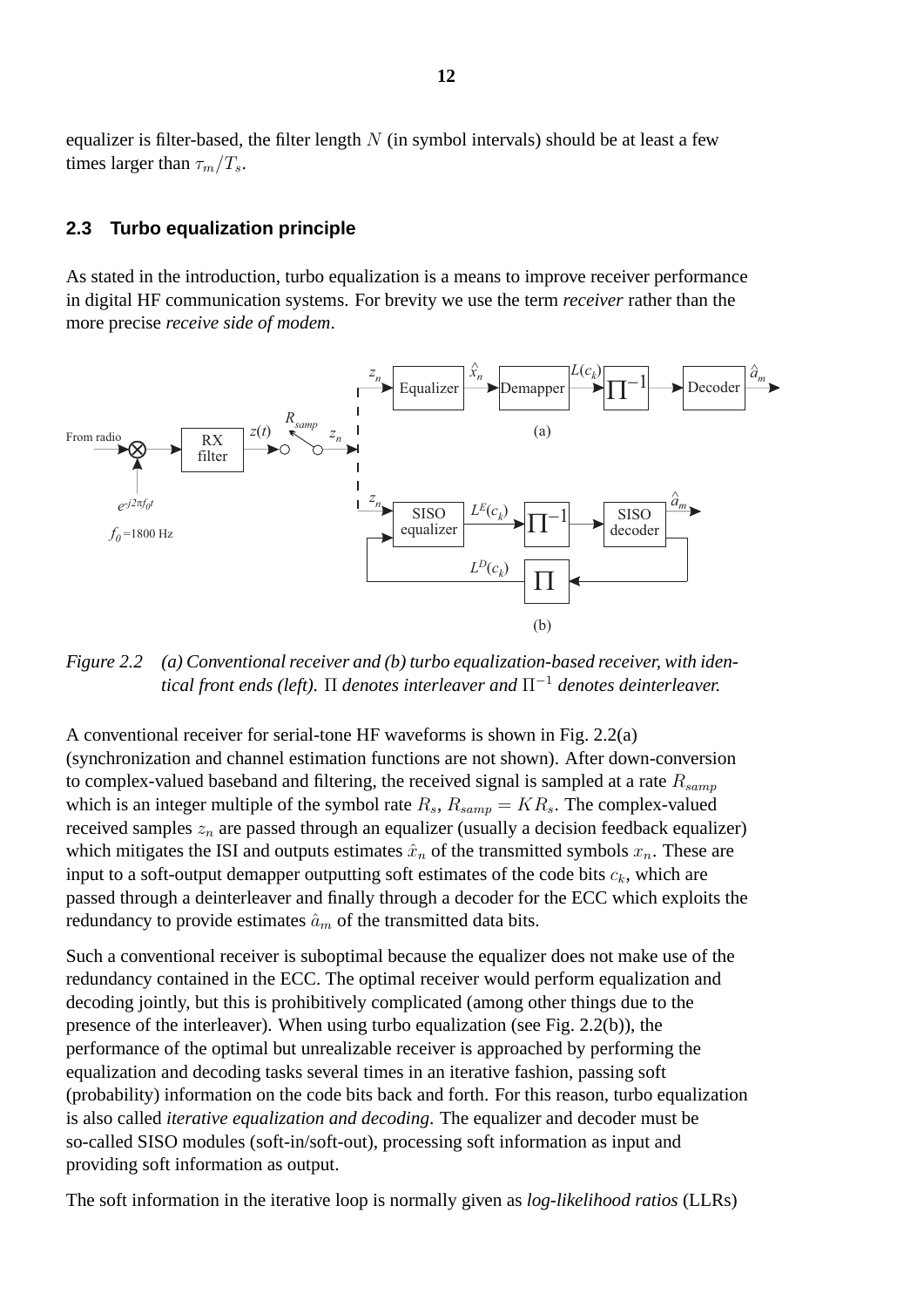on the code bits, defined as

$$
L(c_k) = \ln \frac{\Pr(c_k = 0)}{\Pr(c_k = 1)}
$$
\n
$$
(2.2)
$$

Looking at the sign only gives a hard decision on the code bit  $c_k$ , while the magnitude of the LLR indicates the reliability of the decision: An LLR equal to zero indicates that we have no idea what the code bit should be, while an LLR equal to  $\pm\infty$  indicates that we are absolutely certain. As iterations proceed, the magnitudes of the LLRs tend to grow as the bit error rate decreases.

#### **2.4 The SISO equalizer**

In turbo equalization, the SISO equalizer processes (in addition to the received samples) soft information fed back from the decoder from the previous iteration, and outputs soft information to be used as input to the decoder. The optimal (w.r.t. bit error rate) SISO equalizer uses the trellis-based BCJR algorithm (named by the authors of [4]), which has computational complexity growing exponentially in delay spread, being too complex for HF applications. For this reason, some suboptimal SISO equalization algorithm must be used and we have chosen to focus on and refine the algorithm proposed by Tüchler et al in [22, 23], namely *soft ISI cancellation followed by MMSE linear filtering* (MMSE = minimum mean squared error). This algorithm is often referred to as *MMSE linear SISO equalizer*.



*Figure 2.3 Linear SISO equalizer. From [16].*

The linear SISO equalizer is shown in Fig. 2.3. The input soft information is used to compute an *a priori* average value (mean) of the ISI, which is subtracted from the received samples (called soft ISI cancellation). The signal after soft ISI cancellation, which consists of the transmitted signal, noise, and residual ISI, is passed through a linear equalizer filter. The filter coefficients are computed to minimize the mean square error of the output symbols (MMSE criterion). The quality of the input soft information is taken into account when applying the MMSE criterion, causing the filter coefficients to be different (and therefore recomputed) at each symbol interval and iteration. They can be computed using a time-recursive algorithm with computational complexity proportional to  $N^2$  per symbol interval and iteration, where  $N$  is the number of filter coefficients. Since the filter is time-varying anyway, the complexity is not increased beyond this even if the channel is time-varying [15, Sec. 6.1.2].

For conventional (non-iterative) receivers, a DFE (decision feedback equalizer) is most often used for equalization, because trellis-based equalizers are too complex and DFE is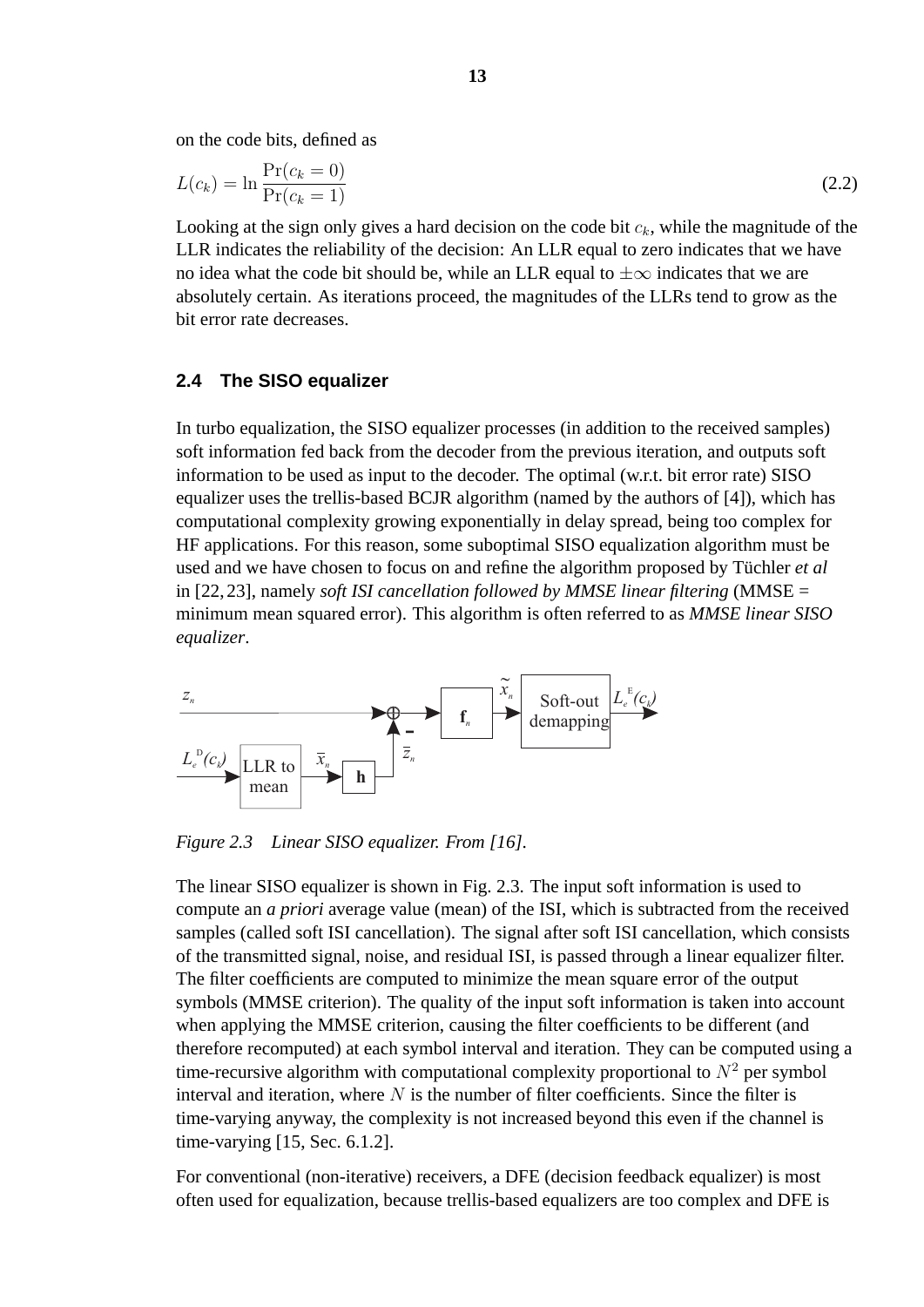traditionally known to perform better than linear equalization. For turbo equalization, however, a linear approach is better than the DFE since wrong hard decisions in the DFE cause error propagation which multiplies as iterations are performed. On the other hand, the soft ISI cancellation used in the linear SISO equalizer can be viewed as "soft DFE", where the SISO decoder is in the feedback loop and error propagation does not occur because no hard decisions are performed. When the iterative procedure has converged to few bit errors, the fed back symbol estimates will have high quality such that most of the ISI is cancelled and the input to the equalizer filter is ISI-free. In this case, the equalizer filter is reduced to a matched filter (to the channel impulse response).

The symbol estimates  $\tilde{x}_n$  output from the equalizer filter are finally converted to LLRs on the code bits,  $L_e^E(c_k)$ , in a *soft-output demapper* (remember that Q code bits are mapped to each symbol). The code bit LLRs are computed assuming that the conditional pdf (probability density function) of the symbol estimate  $\tilde{x}_n$ , given the transmitted symbol  $x_n$ , follows a Gaussian distribution. When high-order QAM constellations are used, this approximation turns out to be bad causing turbo equalization to diverge in some cases [16]. This problem can be circumvented by posing some constraint on the conditional mean or variance of the assumed distribution, or by assuming a student-T distribution rather than Gaussian [16, 17].

#### **2.5 Iterative and non-iterative channel estimation**

The discussion in the previous section assumed the channel impulse response to be known. As this is not the case in reality, some channel estimation algorithm must be applied. In principle, such algorithms compare the received signal with the transmitted symbols, and estimate and track the channel impulse response by minimizing some cost function. This picture is, however, complicated by the fact that not all transmitted symbols are known.

The training sequences are known to the receiver, and can be used for channel estimation in all types of receivers, as sketched in Fig. 2.4(a). This can not be used to update the channel estimate between training sequences, which is unfortunate unless the Doppler spread (rate of channel variation) is some orders of magnitude smaller than  $1/T_t$ , where  $T_t$  is the time interval between training sequences.

When channel tracking is required between training sequences, one alternative used in conventional receivers is so-called *decision-directed* channel estimation, see Fig. 2.4(b). In this case, tentative hard decisions on the symbols output from the equalizer are used by the channel estimator as if they were the actual transmitted symbols. This approach is prone to error propagation.

In turbo-equalization based receivers, the decision-directed approach can be elaborated by using feedback from the decoder from the previous iteration rather than from the equalizer, see Fig. 2.4(c). Since the decoder exploits the redundancy of the ECC, the sequence of symbols used by the channel estimator will then be closer to the actually transmitted symbols than in conventional decision-directed channel estimation. We term this approach *iterative channel estimation*: For first-time equalization, the channel estimator uses the training sequences only, but in later iterations it also makes use of symbol estimates based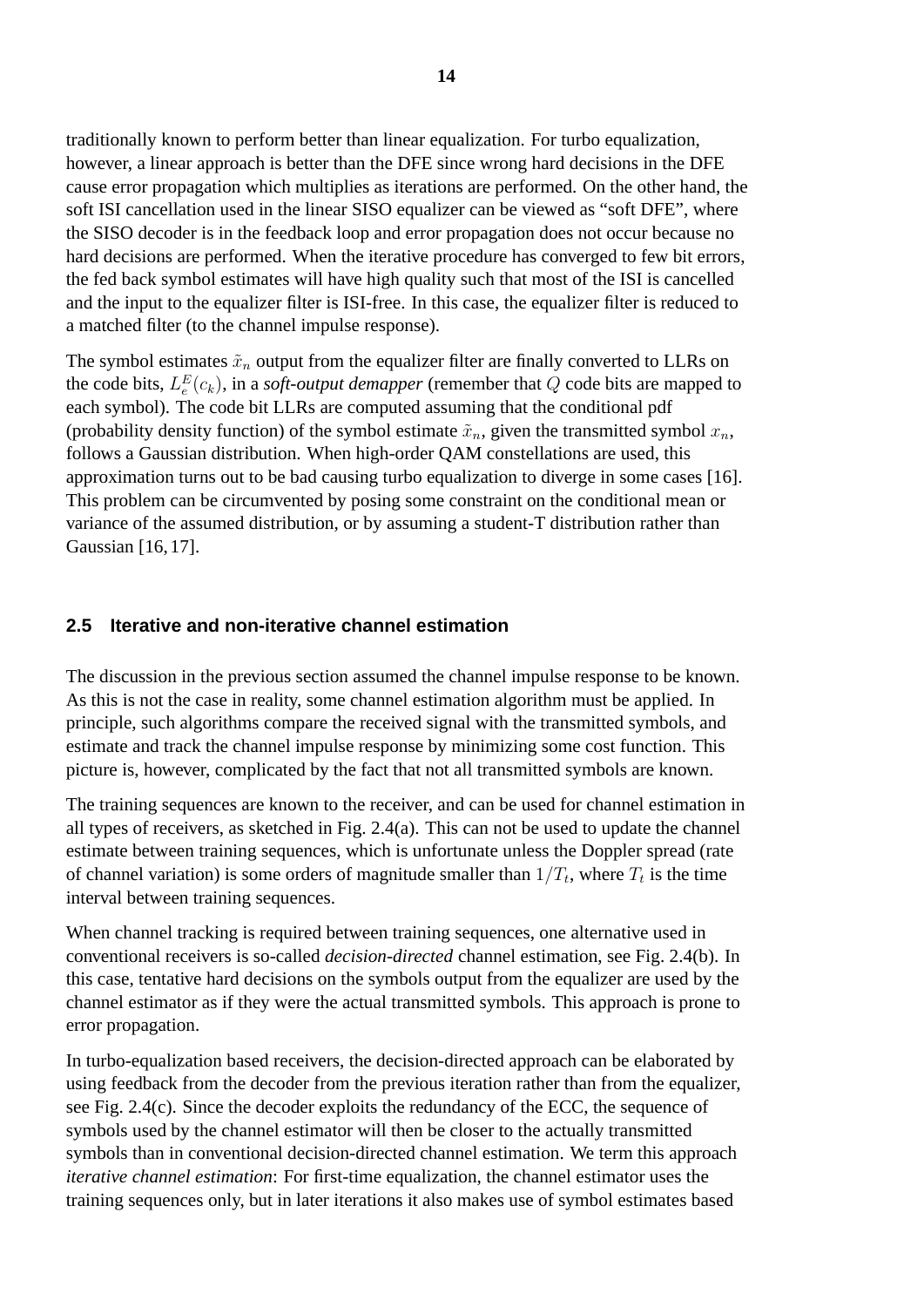

(a) Channel estimation based on training symbols only.



(b) Decision-directed channel estimation.



(c) Iterative channel estimation used with turbo equalization.

*Figure 2.4 Different approaches to channel estimation.*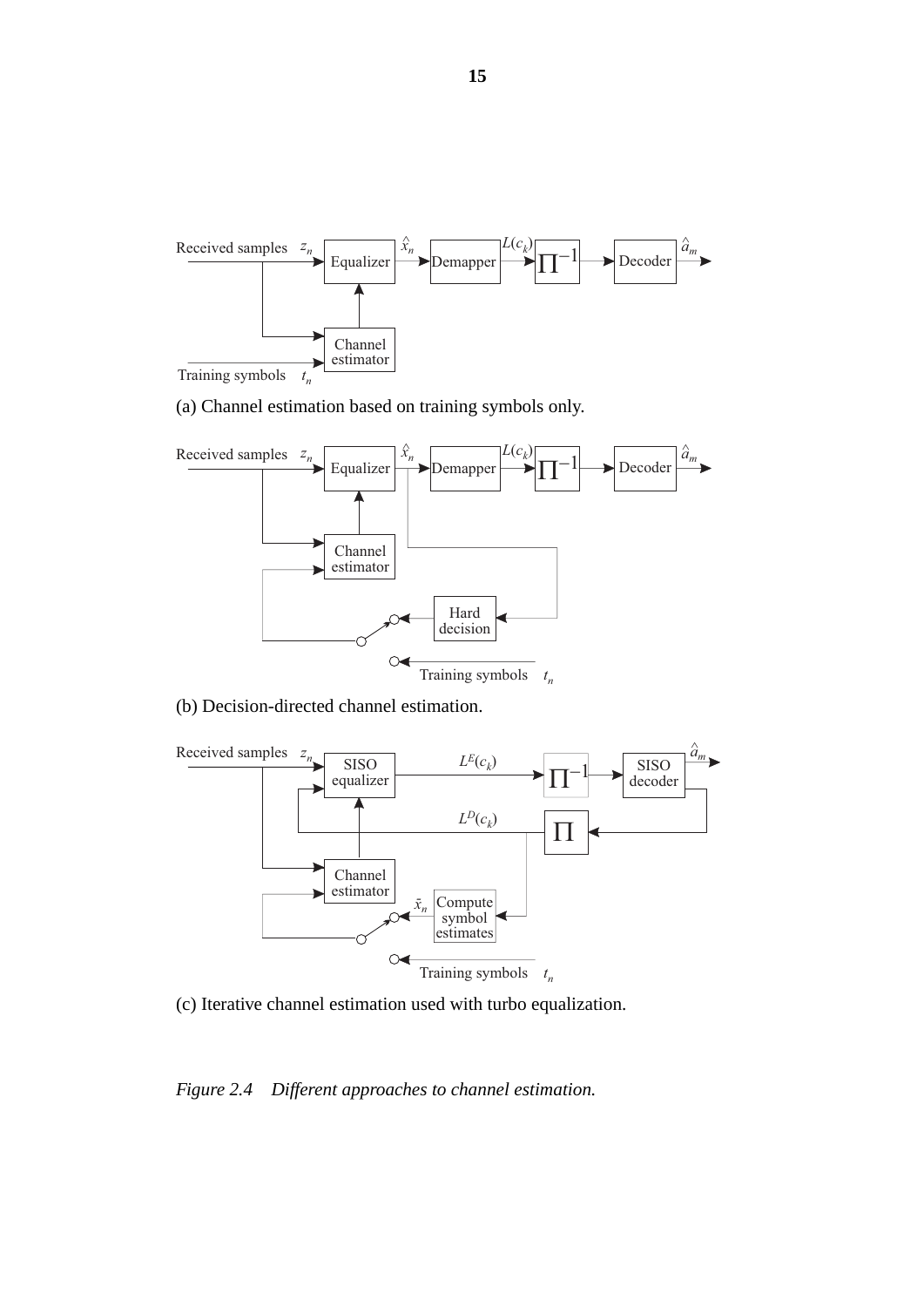on the code bit LLRs fed back from the decoder from the previous iteration. The quality of the channel estimate is then improved as iterations proceed.

The symbol estimates computed from the fed back LLRs can be either hard decisions or soft symbols (called *hard* or *soft iterative channel estimation*, respectively). A soft symbol is the average value of the transmitted symbol given the input LLRs. In [15, chapter 7] we found that the LMS (least mean squares, also known as stochastic gradient) channel estimation algorithm using soft symbols as feedback is a good choice for iterative channel estimation.

## **2.6 Proposed receiver structures**

#### 2.6.1 Medium-rate waveforms

In [15] we proposed a turbo equalization-based receiver structure for the medium-rate HF waveforms of MS110. Several aspects of this proposal were patented in [20].



The switch denoted S1 shall be in the position shown during first-time equalization, and in the opposite position during later iterations The switch denoted S2 shall be in the position shown during known symbols, and in the opposite position during data symbols

#### *Figure 2.5 Proposed turbo equalization-based receiver for medium-rate waveforms. From [15].*

The proposed receiver is shown in Fig. 2.5. It encompasses turbo equalization with soft iterative channel estimation. The MMSE linear SISO equalizer is used for equalization, and the LMS algorithm is used for channel estimation.

#### 2.6.2 High-rate waveforms

In [17] we applied turbo equalization to the high-rate waveforms of STANAG 4539. We then had to perform the following modifications to the proposed receiver structure, due to the different frame pattern and higher-order signal constellations:

• Iterative channel estimation was dropped, and replaced by non-iterative channel estimation based on training symbols only. Channel estimates were computed as LS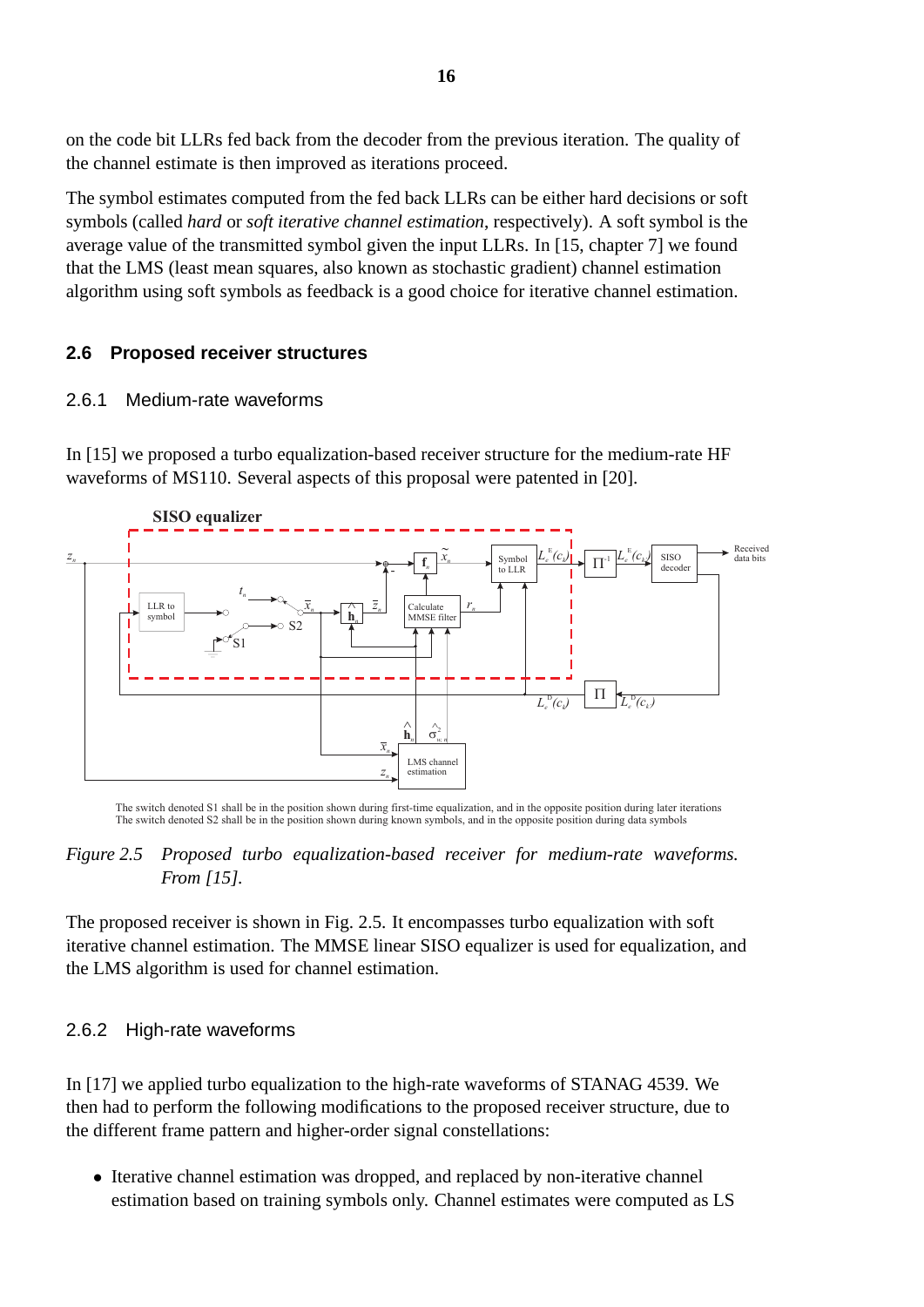(least squares) estimates [5] based on each 31-symbol training sequence, and linear interpolation between the training sequences.

• The soft-output demapper had to be modified as discussed in Sec. 2.4.

# **2.7 Fractional sampling**

The discussion this far has implicitly assumed symbol-spaced sampling of the received signal,  $K = 1$  such that  $R_{\text{samp}} = R_s$ . For several reasons, this is suboptimal and unpractical in real-world receivers, see e.g. [8]. Among other things, perfect symbol synchronization is required in order to apply symbol-spaced sampling with optimal sampling instants. This is easy to obtain in simulations but hard in reality.

When using fractional sampling,  $K \geq 2$ , perfect symbol synchronization is not required. In the later stages of this work we have therefore implemented fractional sampling with  $K = 2$ in the channel estimator and the SISO equalizer, along the lines discussed in [15, Secs. 6.2 and 7.7]: The fractionally spaced channel impulse response (CIR) is estimated by running two independent channel estimation algorithms in parallel, and the linear MMSE SISO equalizer is modified (with complexity increased by a factor of 4) to process two received samples per symbol and a fractionally spaced CIR.

## **3 SIMULATION RESULTS FOR STANDARDIZED WAVEFORMS**

In this section we present simulation results where turbo equalization is applied to standardized HF waveforms, and compared to a conventional DFE-based receiver. All details on the simulation parameters for each plot are given in Appendix B.

#### **3.1 Previously published results**

We have previously presented simulation results using a Matlab program, developed as part of the doctoral work. Time-consuming algorithms were implemented in C code. This program suffered the following imperfections:

- Symbol-spaced sampling was used,  $K = 1$ .
- The delay of the different paths (and thus also the delay spread) had to be integer numbers of symbol intervals.
- Transmitter (pulse shaping) and receiver filters were not included. These filters can be ignored when symbol-spaced sampling is used, provided the cascade of transmitter and receiver filters is a Nyquist filter, the delay of different paths are integer numbers of symbol intervals, and there is perfect symbol synchronization.
- Tailbiting of the convolutional code, as specified for the high-rate waveforms of STANAG 4539, was not implemented. When tailbiting is used, the code trellis for an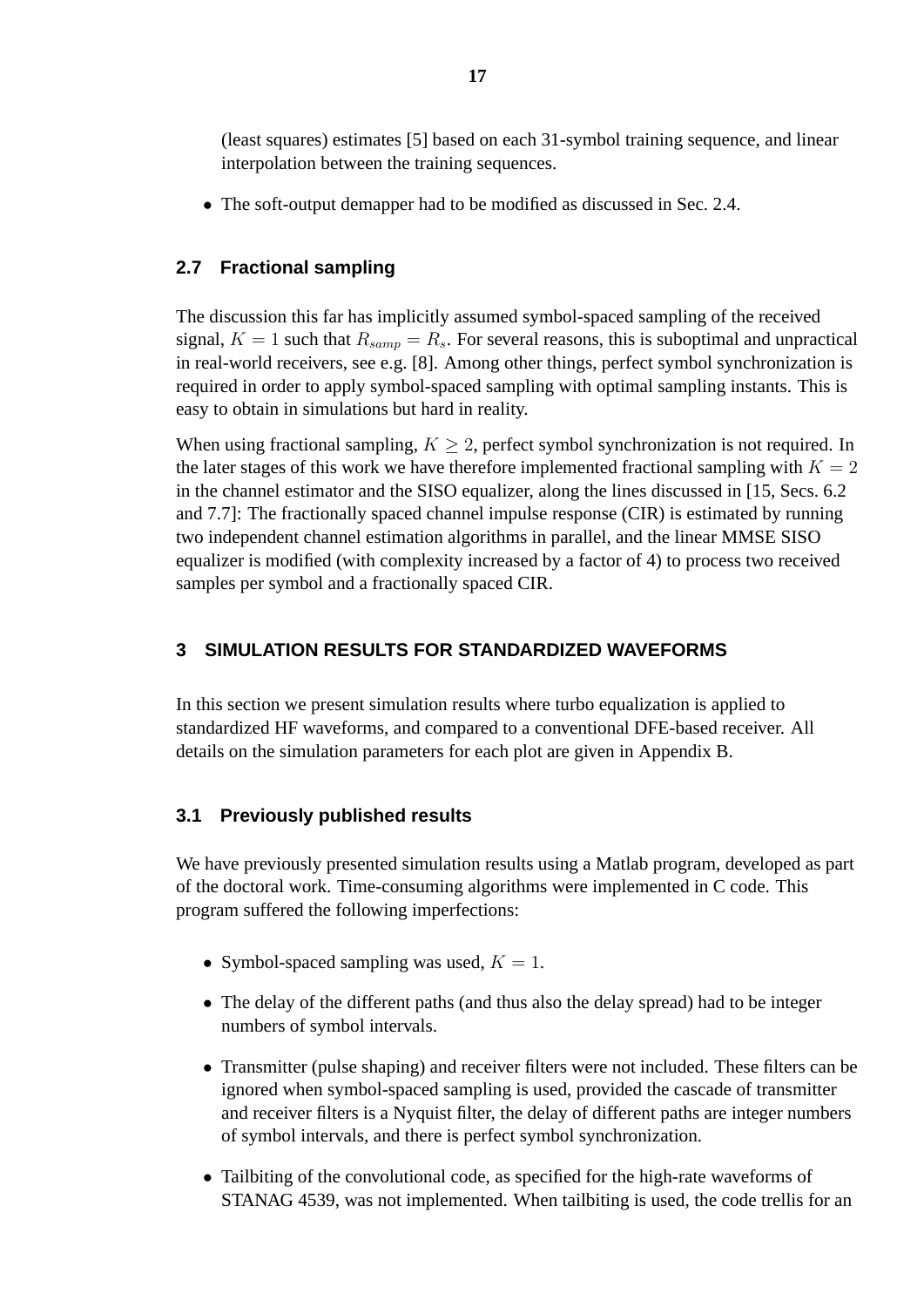interleaver block is forced to start and end in the same state, while we rather forced it to start and end in the zero state as specified for the medium-rate waveforms (this requires a few extra bits to flush out the contents of the shift register).

Simulation results for MS110, 2400 bps, were presented in [15], while results for STANAG 4539, 9600 bps, were presented in [17]. We compared a turbo equalization-based receiver as described in Sec. 2.6 with a conventional noniterative receiver using a decision feedback equalizer, looking at bit error rate (BER) out of the decoder as function of SNR. We used an approximated ITU-R poor channel model, with Doppler spread equal to 1 Hz and delay spread equal to 2,1 ms (exactly 5 symbol intervals due to the restriction in the simulation program) rather than the 2,0 ms specified for ITU-R poor.



*Figure 3.1 Simulated bit error rate for MS110, 2400 bps, over an approximated ITU-R poor channel, using the* Short *(left) and* Long *(right) interleaver settings. Note the different scaling of the abscissas. From [15].*

The previously published simulation results are reproduced in Figs. 3.1-3.3. For both waveforms there is more to gain from turbo equalization when using the (Very) Long interleaver setting than the Short interleaver setting. Looking at a target BER of 10*−*<sup>4</sup>, the gain compared to a conventional receiver is then about 3 dB for 2400 bps (after 3 iterations) and 6 dB for 9600 bps (after 5 iterations).

#### **3.2 Results with updated simulation program**

In the later stages of this work we have updated the simulation program, removing the imperfections stated above. Fractional sampling with  $K = 2$  was implemented as described in Sec. 2.7, and a square root raised cosine (SRRC) pulse shaping filter with roll-off factor 0,35 (as specified in the standards) was included. This allowed the simulation of any delay spread, e.g. exactly 2,0 ms as in ITU-R poor. Also, tailbiting was implemented for the high-rate waveforms, which required the SISO decoder to be modified along the lines described in [3].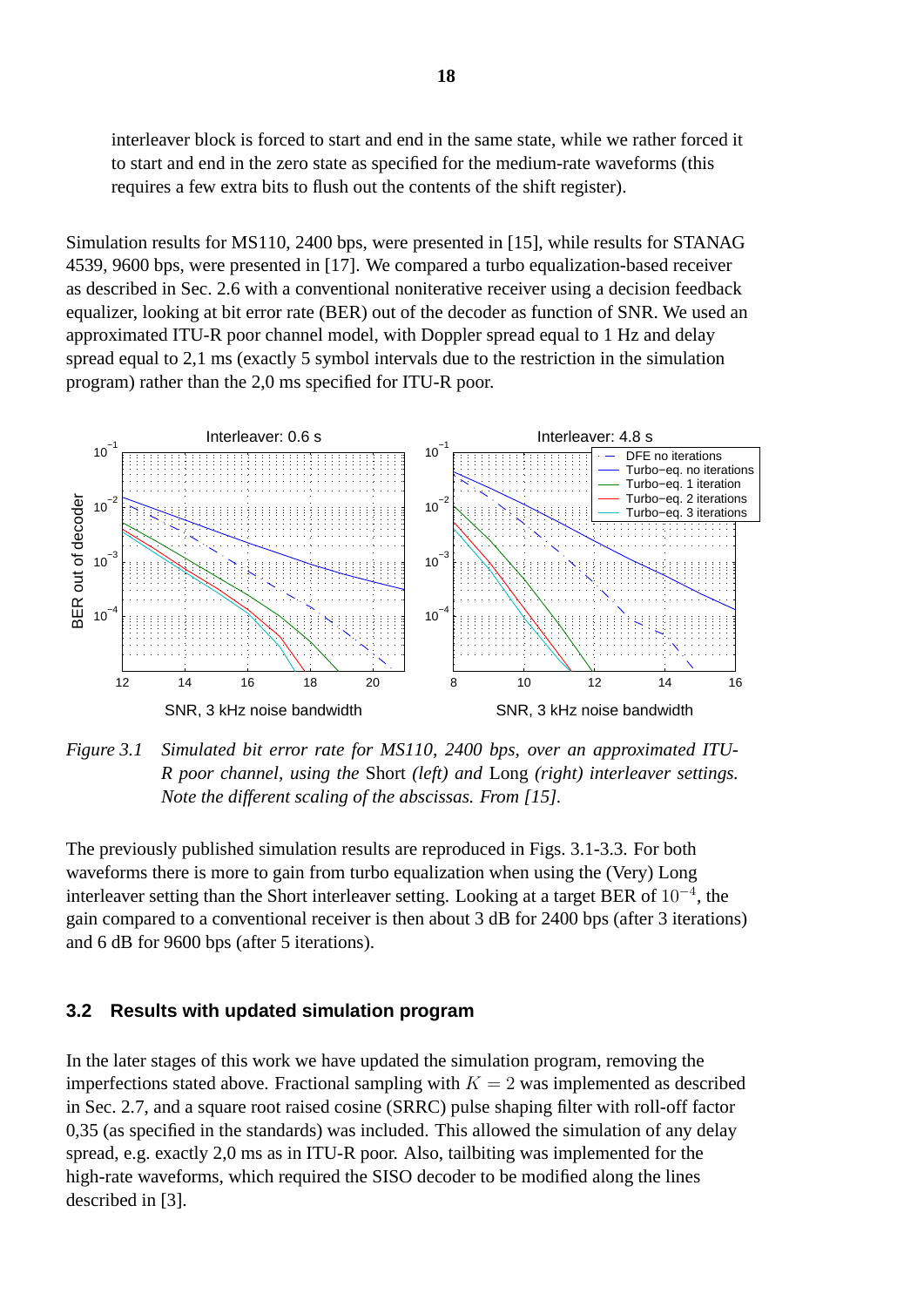

*Figure 3.2 Simulated bit error rate for STANAG 4539, 9600 bps, over an approximated ITU-R poor channel, using the* Very Long *interleaver setting. Thin lines: Turbo equalization. Thick line: Single-pass receiver using DFE. From [17].*



*Figure 3.3 Simulated bit error rate (left) and block error rate (right) for STANAG 4539, 9600 bps, over an approximated ITU-R poor channel, using the* Short *interleaver setting. Thin lines: Turbo equalization. Thick line: Single-pass receiver using DFE. From [17].*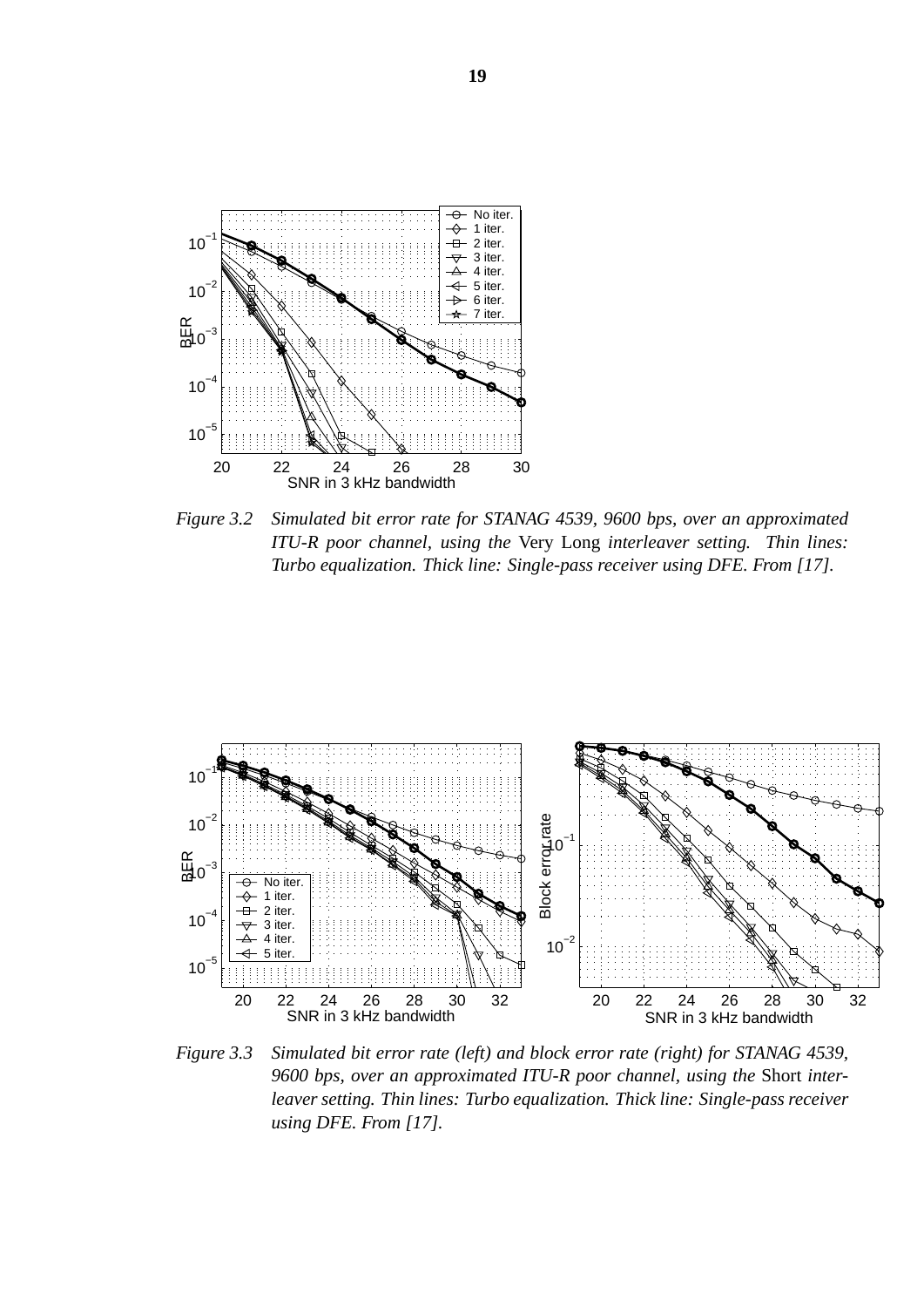

*Figure 3.4 Comparison of old and new simulation program for MS110, 2400 bps,* Long *interleaver. Blue curves: Symbol-spaced sampling, approximated ITU-R poor channel. Red curves: Fractional sampling (*K = 2*), exact ITU-R poor channel.*



*Figure 3.5 Comparison of old and new simulation program for STANAG 4539, 9600 bps,* Very Long *interleaver. Blue curves: Symbol-spaced sampling, approximated ITU-R poor channel, tailbiting not implemented. Red curves: Fractional sampling (*K = 2*), exact ITU-R poor channel, tailbiting not implemented. Green curves: As red, but with tailbiting implemented.*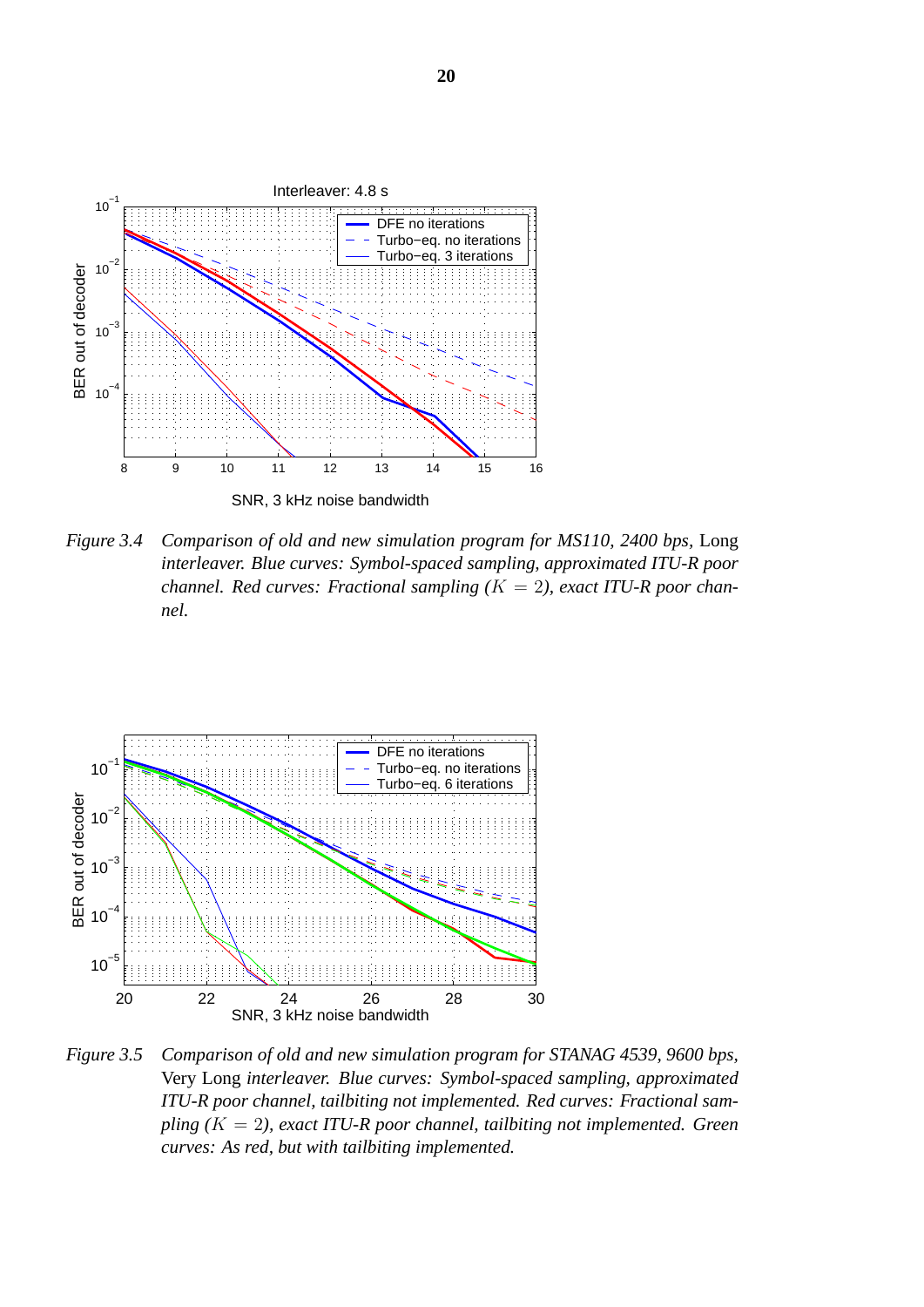#### 3.2.1 Cross-validation of old and new simulation program

First, we wish to compare results using the new and old simulation program. This is done in Figs. 3.4-3.5. The results are comparable but not exactly identical; the gain provided by using turbo equalization rather than a conventional DFE-based receiver is only fractions of a dB different using the old and new simulation program. Therefore, the general conclusions of previous publications based on the old simulation program are still valid. For the high-rate waveform, tailbiting of the convolutional code has no significant impact on performance.

In the remainder of this report, we present simulation results using the new program.

#### 3.2.2 Medium-rate waveforms

Figs. 3.6-3.8 show the simulated performance of MS110 using the Long interleaver setting over three different test channels. We note that the performance over ITU-R poor and ITU-R moderate channels is very similar. For these channels the gain from using turbo equalization rather than a conventional DFE-based receiver is 2,5-3,5 dB for 2400 bps, but only 0,5-1,5 dB for 600 bps and 1200 bps.



*Figure 3.6 Simulation results: MS110,* Long *interleaver, over an ITU-R poor channel (2 ms, 1 Hz). Blue is 2400 bps (8-PSK), red is 1200 bps (QPSK), and green is 600 bps (BPSK).*

The "high latitudes, moderate" channel is a very challenging fast fading channel, with a Doppler spread of 10 Hz (10 times faster than ITU-R poor). For this channel, the distance between training sequences is too large (compared to fading rate) to obtain a high-quality channel estimate for first-time equalization, but iterative channel estimation combined with turbo equalization can certainly remedy this situation. In Fig. 3.8 we see tremendous gains for 600 and 1200 bps, compared to the conventional receiver. For 2400 bps (not shown in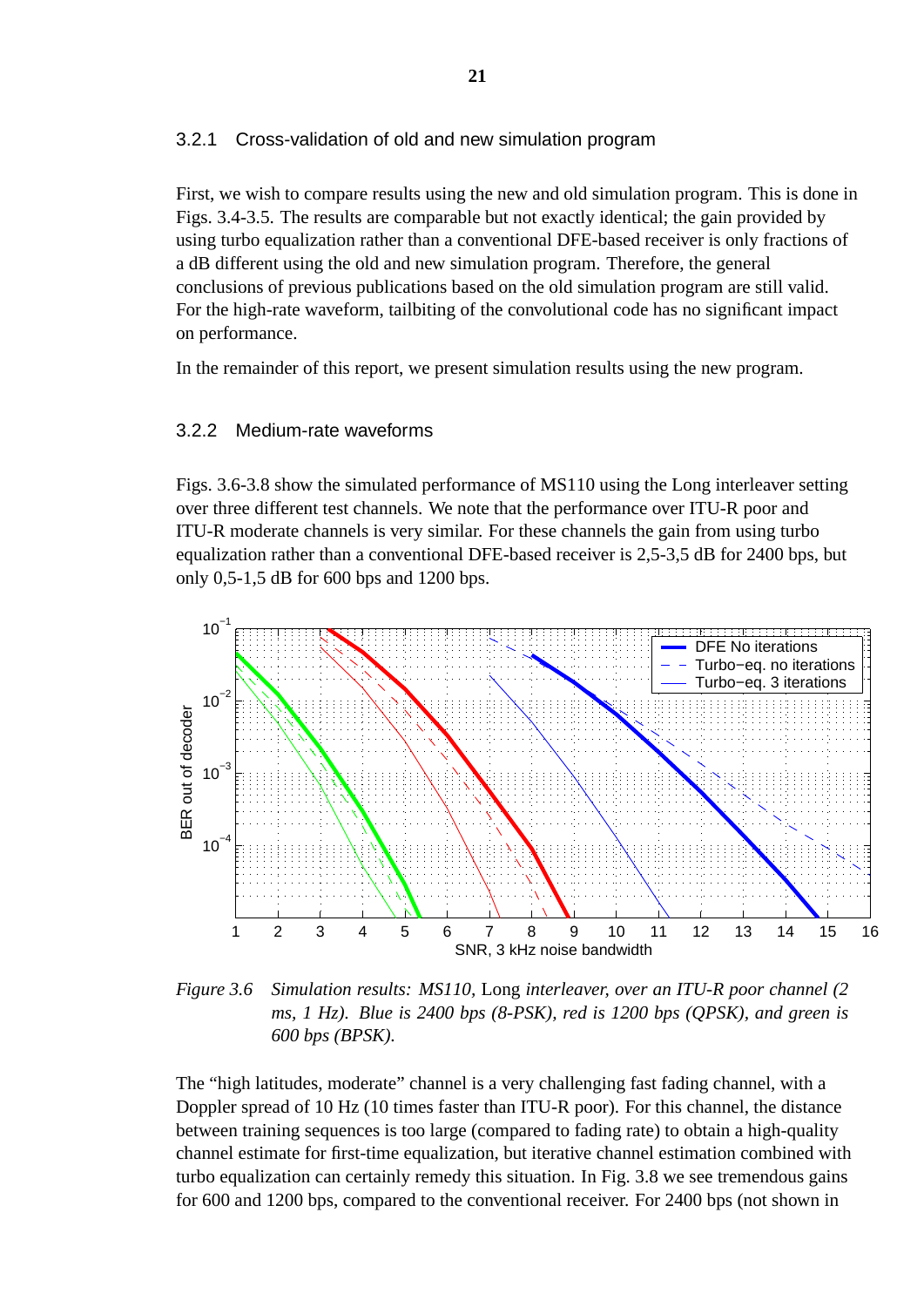

*Figure 3.7 Simulation results: MS110,* Long *interleaver, over an ITU-R moderate channel (1 ms, 0,5 Hz). Blue is 2400 bps (8-PSK), red is 1200 bps (QPSK), and green is 600 bps (BPSK).*



*Figure 3.8 Simulation results: MS110,* Long *interleaver, over an ITU-R "high latitudes, moderate" channel (3 ms, 10 Hz). Red is 1200 bps (QPSK), and green is 600 bps (BPSK).*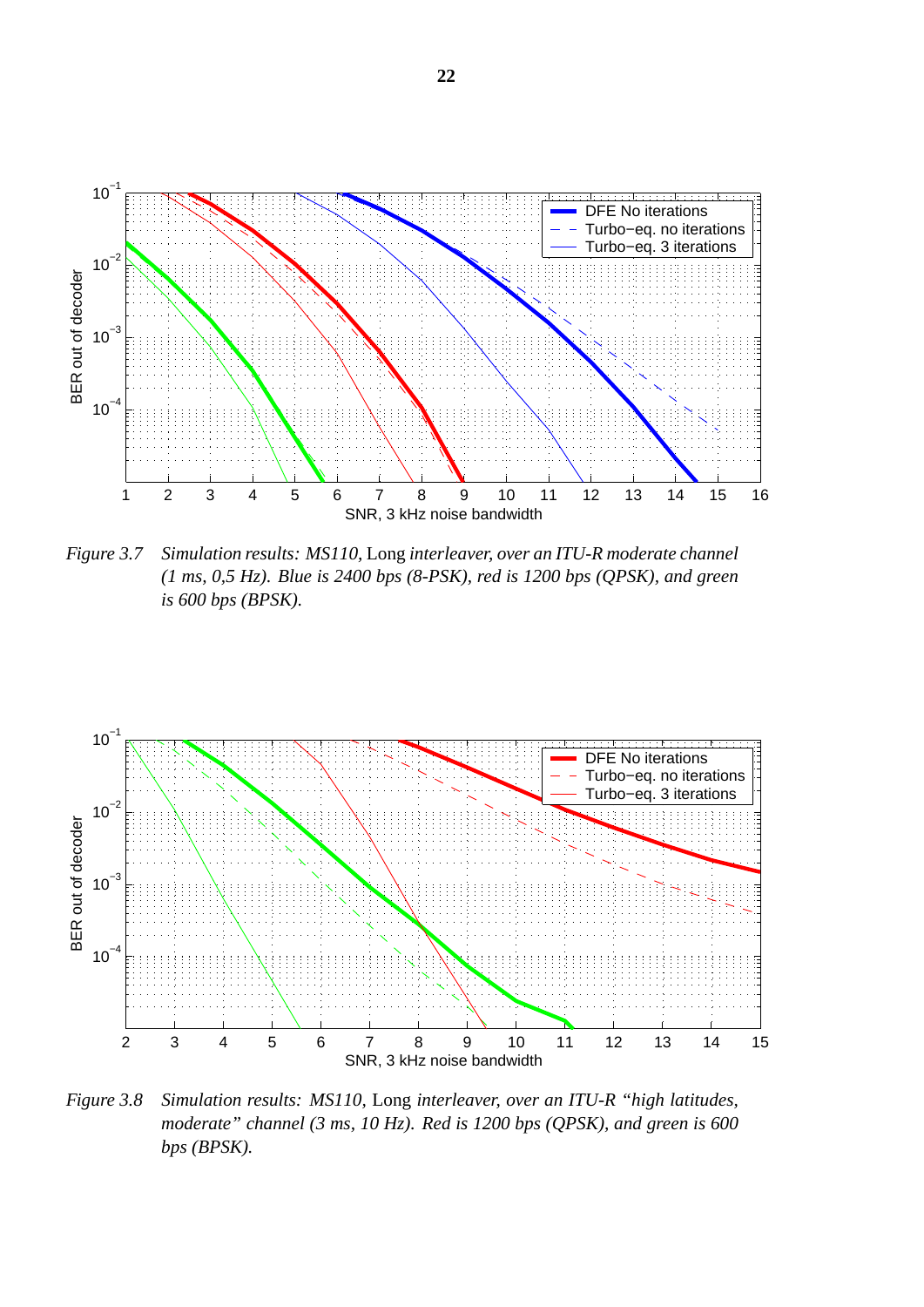

*Figure 3.9 Simulation results (bit and block error rate): MS110,* Short *interleaver, over an ITU-R poor channel (2 ms, 1 Hz). Blue is 2400 bps (8-PSK), red is 1200 bps (QPSK), and green is 600 bps (BPSK).*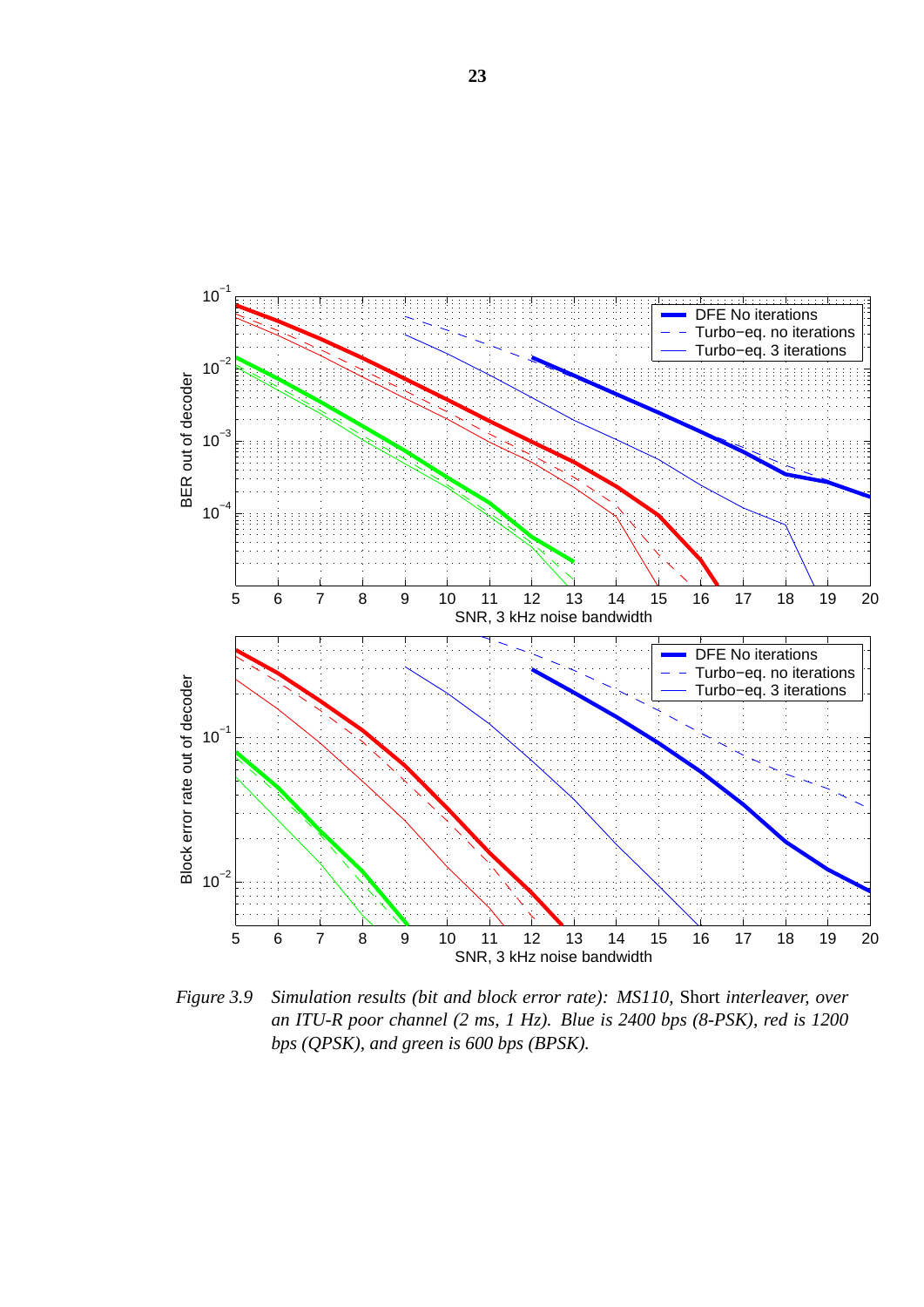figure) this channel was too challenging for turbo equalization also, and neither the conventional receiver nor turbo equalization was able to provide low bit error rates even for very high SNRs.

Fig. 3.9 shows the performance over an ITU-R poor channel using the Short interleaver setting. When looking at bit error rate, the difference between turbo equalization and conventional receiver is smaller than for the Long interleaver. This is expected since the performance of iterative detection schemes is known to improve with increasing interleaver length. When looking at the block error rate, on the other hand, the gain from using turbo equalization is prominent for the short interleaver setting, also.

## 3.2.3 High-rate waveforms

Figs. 3.10-3.11 show the simulated performance of STANAG 4539 using the Very Long interleaver setting over the ITU-R poor and moderate channels. For the lowest data rate (3200 bps) the gain from using turbo equalization compared to a conventional receiver is only 1-2 dB, but the gain increases with data rate and is very large for 9600 bps (5-7 dB for ITU-R poor, more than 10 dB for ITU-R moderate).

Results for the "high-latitudes, moderate, channel" are not presented here because this channel is too challenging for STANAG 4539, with or without turbo equalization. This is because the interval between training sequences is slightly above 0,1 seconds, which is too large for a Doppler spread of 10 Hz (in comparison, the interval between training sequences in MS110 is 20 ms or less)

Fig. 3.12 shows the performance over an ITU-R poor channel using the Short interleaver setting. The comments given above for Fig. 3.9 are valid also for this figure.

A point to note from the figures in this section is that some of the curves for turbo equalization actually cross the curves for a conventional receiver using a lower data rate. This illustrates that by using turbo equalization, the data rate can be increased under given channel conditions (e.g., from 6400 bps to 8000 bps) and still the performance will be similar or better than a conventional receiver operating at the lower data rate.

# **4 INDUSTRY INTEREST IN TURBO EQUALIZATION FOR HF MODEMS**

The international HF industry has also started looking at using turbo equalization for HF communications, possibly inspired partly by our research.

In [6] Telefunken Racoms (former EADS Racoms) presents a real-world STANAG 4539 modem using a simplified version of turbo equalization. Rather than passing soft information in the feedback loop, they only use hard decisions. With this rough simplification they are able to process the data in real-time, and perform about 3 dB better than a conventional receiver at 9600 bps (Very Long interleaver) over an ITU-R poor channel. This is about 3 dB worse than our simulation results for the same setup.

In [14] Harris Corporation describes simulation experiments where turbo equalization is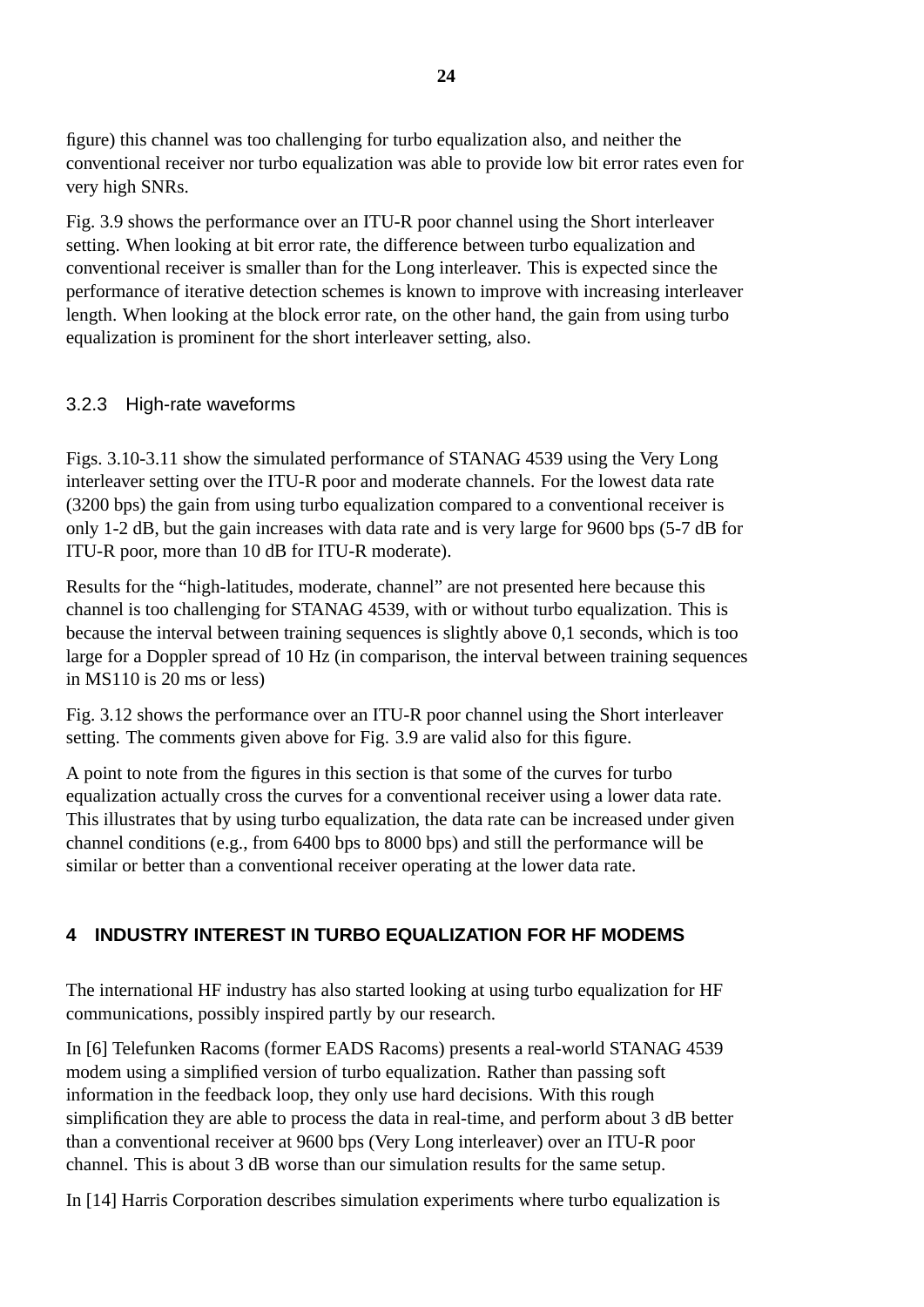

*Figure 3.10 Simulation results: STANAG 4539,* Very Long *interleaver, over an ITU-R poor channel (2 ms, 1 Hz). Blue is 9600 bps (64-QAM), red is 8000 bps (32- QAM), green is 6400 bps (16-QAM), magenta is 4800 bps (8-PSK), and cyan is 3200 bps (QPSK).*



*Figure 3.11 Simulation results: STANAG 4539,* Very Long *interleaver, over an ITU-R moderate channel (1 ms, 0,5 Hz). Blue is 9600 bps (64-QAM), red is 8000 bps (32-QAM), green is 6400 bps (16-QAM), magenta is 4800 bps (8-PSK), and cyan is 3200 bps (QPSK).*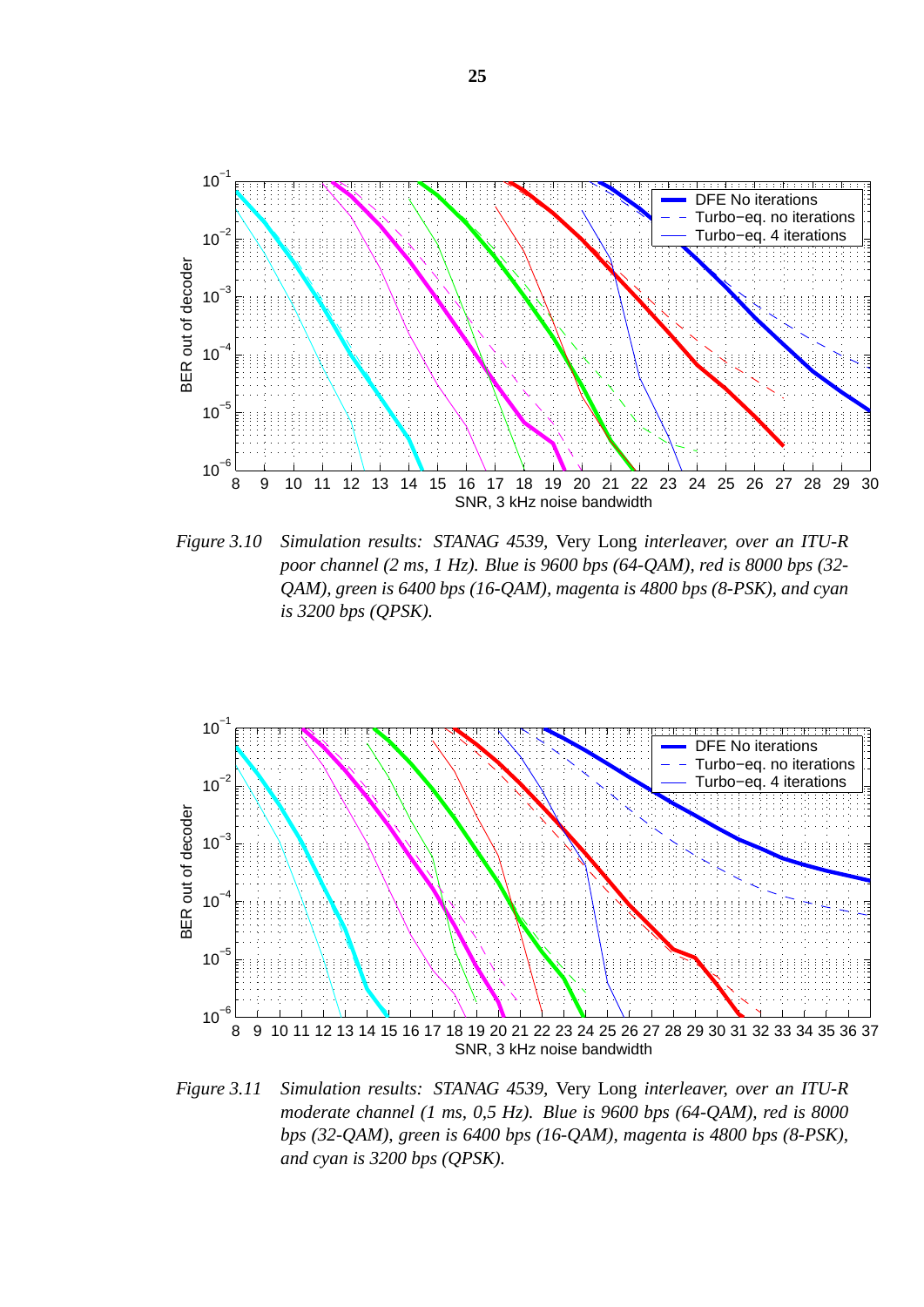

*Figure 3.12 Simulation results (bit and block error rate): STANAG 4539,* Short *interleaver, over an ITU-R poor channel (2 ms, 1 Hz). Blue is 9600 bps (64-QAM), red is 8000 bps (32-QAM), green is 6400 bps (16-QAM), magenta is 4800 bps (8-PSK), and cyan is 3200 bps (QPSK).*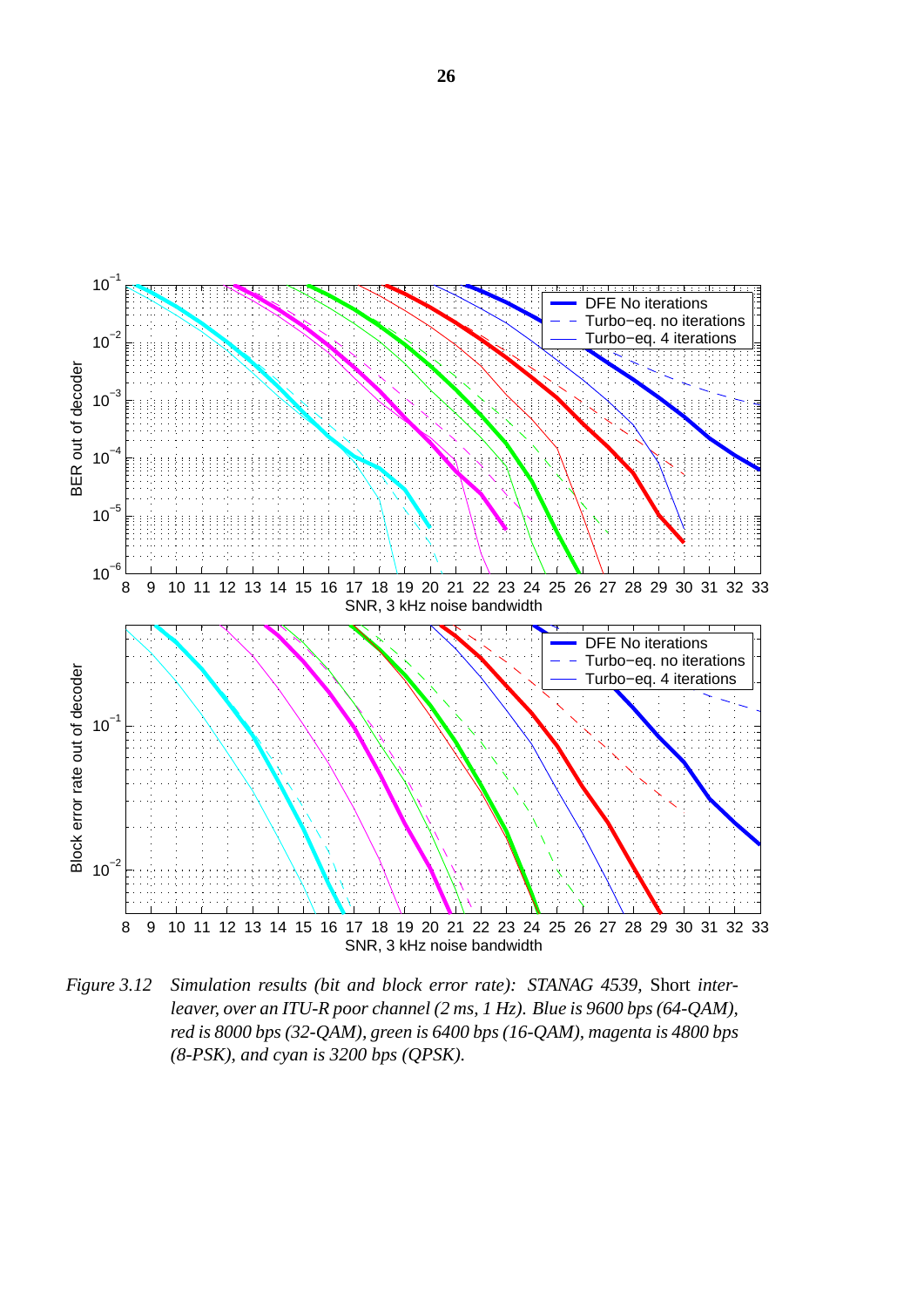applied to STANAG 4539. Their reported performance gains are close to those presented by Telefunken. They reveal few details on the algorithms used, and as far as we know turbo equalization is not included in current products from Harris.

France Telecom R&D are also looking at turbo equalization for HF communications, see e.g. [9]. They propose to use a decision feedback equalizer for first-time equalization and switch to linear equalization with ISI cancellation (similar to our approach) in later iterations.

# **5 WAVEFORM DESIGN OPTIMIZED FOR TURBO EQUALIZATION**

We have demonstrated that introducing turbo equalization in the receiver can significantly improve the performance, with no changes at the transmitter side (i.e., we used the standardized waveforms). The cost is increased computational complexity in the receiver, but it is still likely that at some point in the not too distant future Moore's law will make the inclusion of turbo equalization in HF modems common.

The standardized serial-tone waveforms were designed before turbo equalization was commonly known. A natural question to ask is whether further gains and/or complexity reductions can be achieved if the waveform design (i.e., transmit side) is also modified, matched to the knowledge that turbo equalization is applied in the receiver.

A tool known as the EXIT (Extrinsic Information Transfer) chart [21] is useful in the design of communication systems using iterative detection (e.g., turbo equalization) in the receiver. After generating the EXIT chart of turbo equalization for HF waveforms, a few ideas emerged on how the standardized waveforms could be changed. These ideas were investigated in detail in the master theses of the two students Espen Slette and Espen Holmbakken, and the results were summarized in a conference paper [19]. Below is presented a short extract of this work:

We investigated the following four ideas:

- 1. Use a simpler convolutional code (constraint length 3-4 rather than 7)
- 2. Do not Gray-code the bit to symbol mapping
- 3. Introduce recursive precoding (e.g. differential encoding) in conjunction with the symbol mapper
- 4. Use an interleaver with less structure (e.g. S-random)

In particular, we have looked at the combination of ideas 1, 2, and 4. Idea 3 should in theory give very good performance, but requires modifications to the SISO equalizer. The required modifications are easy to derive for trellis-based equalizers (which cannot be used in HF modems for complexity reasons), but very complicated for filter-based equalizers. A derivation is presented in [10], but because of some *ad hoc* approximations the simulated performance is inferior.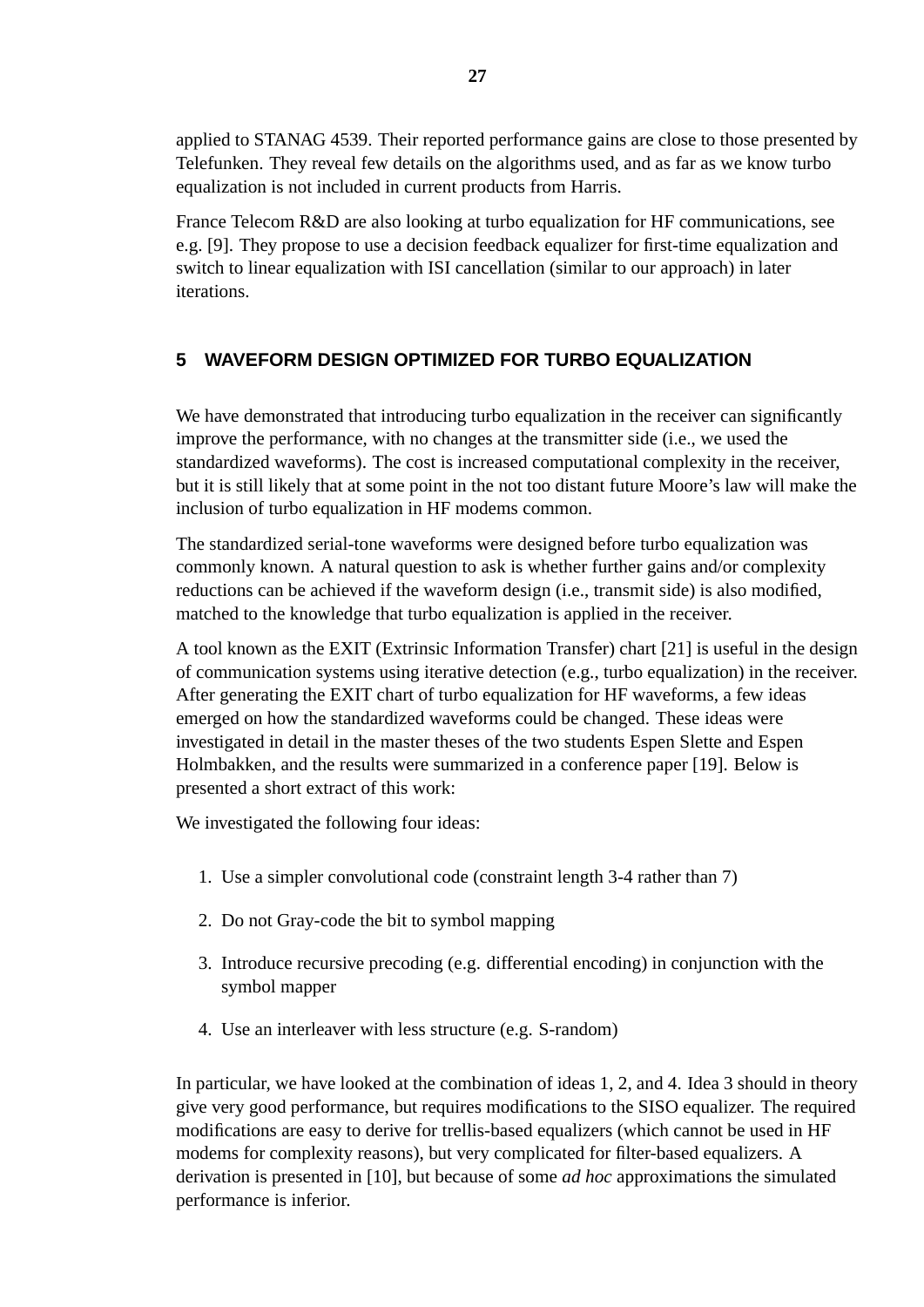

*Figure 5.1 Simulated bit error rate over an ITU-R poor channel, using turbo equalization with different 2400 bps 8-PSK waveforms.* ×*: Gray mapping, constraint length 7 (as in current standard).* ◦*: Natural mapping, constraint length 4. Dashed: Interleaver from current standard. Solid:* S*-random interleaver. Interleaver length is* Long*. From [19].*



*Figure 5.2 Simulated bit error rate over an ITU-R poor channel, using turbo equalization with different 6400 bps 16-QAM waveforms.* ×*: Pseudo-Gray mapping, constraint length 7 (as in current standard).* ◦*: Set partitioning mapping, constraint length 4. Dashed: Interleaver from current standard. Solid:* S*-random interleaver. Interleaver length is* Very Long*. From [19].*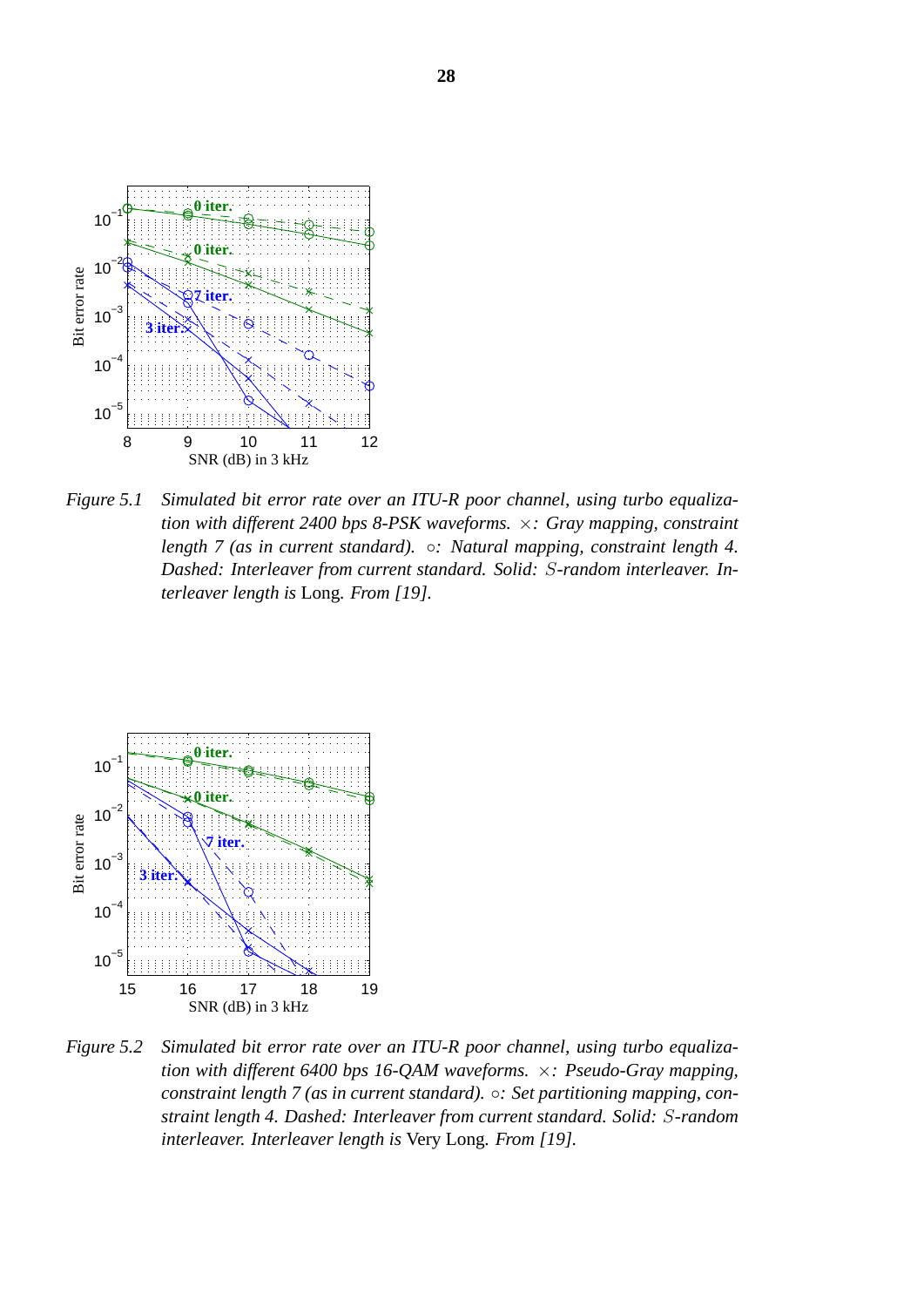Figs. 5.1-5.2 show simulation results for two case studies in [19], trying to modify the 2400 bps waveform of MS110 and the 6400 bps waveform of STANAG 4539. Without going into details here, we can say that the goal of improved performance is *not* achieved; the performance of the modified waveforms is comparable to that of the standard waveforms. There may however be a complexity decrease to gain from modifying the waveforms: Decreasing the code memory from 6 to 3 will decrease the decoding complexity per iteration by a factor 8. Some of this gain is lost because the required number of iterations is approximately doubled when the waveform is modified.

# **6 TURBO EQUALIZATION FOR ACOUSTIC UNDERWATER COMMUNICATIONS**

The propagation channel seen in acoustic underwater communications shares some features with the ionospheric HF channel, in particular large delay and Doppler spreads. For this reason we have been doing some work in cooperation with the company Simrad AS in Horten, Norway (producing underwater modems, among other things).

We have performed real-world experiments with a waveform based on ideas from the HF waveforms. The signal was transmitted using underwater acoustics over an 800-meter path across the inner harbor of Horten, and on the receive side we used the same software as has been used in the simulations presented in this report. The resulting performance is quite good, and this shows that the proposed algorithms are not only working in a simulation environment, but also in a real-world transmission context.

The results of experiments performed in the summer of 2003 are found in [18]. Experiments have also been performed in the summer of 2004, but these are not yet published.

#### **References**

- (1) (2000): MIL-STD-188-110B: Interoperability and Performance Standards for Data Modems. US Department of Defense, USA.
- (2) (2000): STANAG 4539: Technical Standards for Non-Hopping HF Communications Waveforms. NATO.
- (3) J. B. Anderson and S. M. Hladik (1998): Tailbiting MAP Decoders. *IEEE J. Sel. Areas in Communications*, 16(2):297–302.
- (4) L. R. Bahl, J. Cocke, F. Jelinek and J. Raviv (1974): Optimal Decoding of Linear Codes for Minimizing Symbol Error Rate. *IEEE Trans. Information Theory*, IT-20:284–287.
- (5) S. N. Crozier, D. D. Falconer and S. A. Mahmoud (1991): Least Sum of Squared Errors (LSSE) Channel Estimation. *IEE Proc. Pt. F*, 138(4):371–378.
- (6) J. Escher and A. Brakemeier (2004): A Real Time Implementation of STANAG 4539 High Data Rate Waveform Using Turbo Equalization Techniques. In *Proc. 7th Nordic Shortwave Conf., HF 04, pages 6.5.1–6.5.12, Fårö, Sweden. Nordic Radio Society.*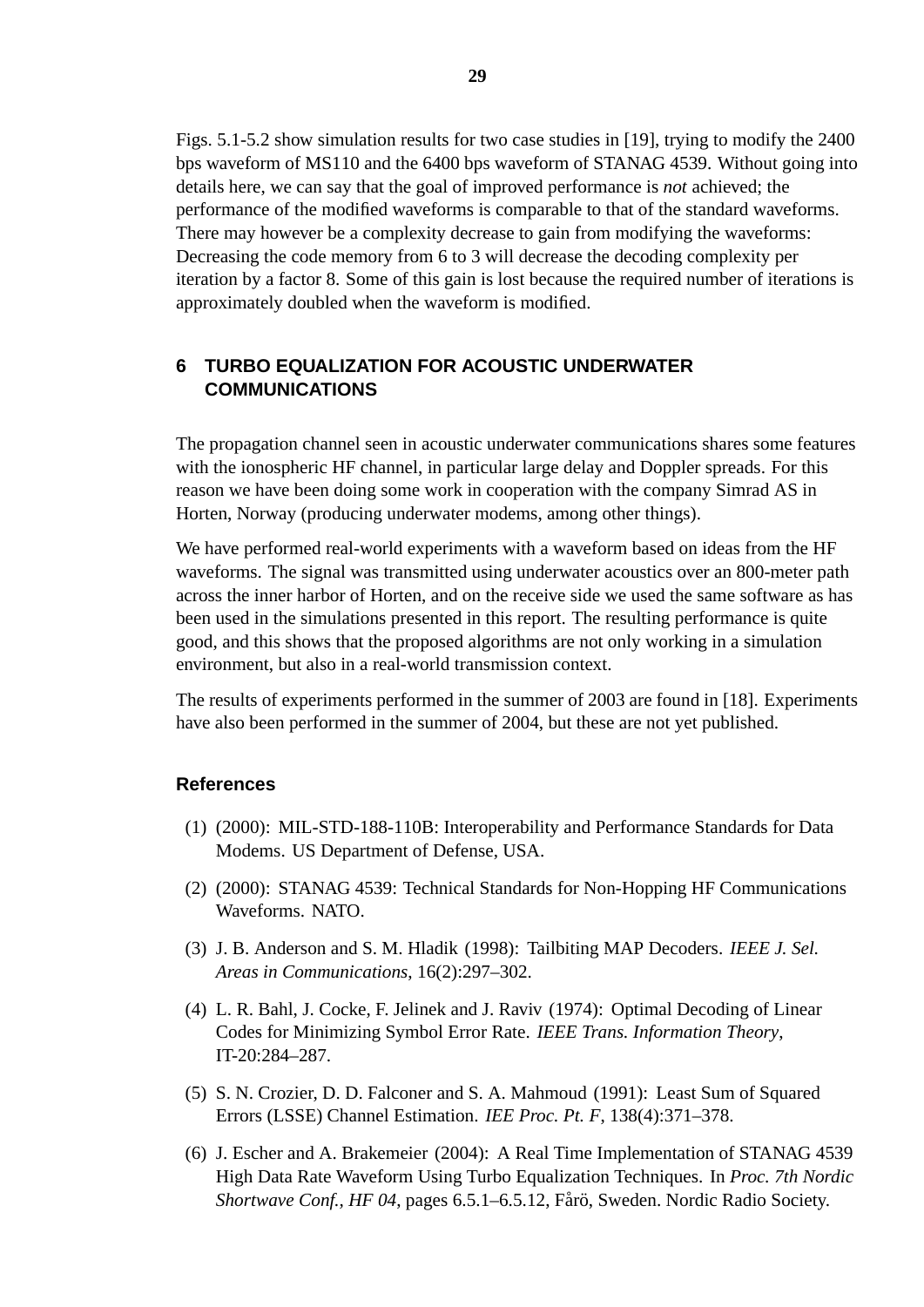- (7) W. N. Furman and J. W. Nieto (2001): Understanding HF Channel Simulator Requirements in Order to Reduce HF Modem Performance Measurement Variability. In *Proc. 6th Nordic Shortwave Conf., HF 01*, pages 6.4.1–6.4.13, Fårö, Sweden. Nordic Radio Society.
- (8) R. D. Gitlin and S. B. Weinstein (1981): Fractionally-Spaced Equalization: An Improved Digital Transversal Equalizer. *Bell Syst. Tech. J.*, 60(2):275–296.
- (9) M. Helard, P. J. Bouvet, C. Langlais, Y. M. Morgan and I. Siaud (2003): On the ´ Performance of a Turbo-Equalizer Including Blind Equalizer over Time and Frequency-Selective Channel. Comparison with an OFDM System. In *Proc. 3rd Int. Symp. On Turbo Codes and Related Topics*, pages 419–422, Brest, France. ENST Bretagne.
- (10) E. Holmbakken (2004): Using Precoding and Turbo Equalization to Improve Military HF Standards. Hovedfagsoppgave, Norwegian University of Science and Technology, Trondheim, Norway.
- (11) (1992): Rec. ITU-R F.520 (Withdrawn): Use of High Frequency Ionospheric Channel Simulators.
- (12) (2000): Rec. ITU-R F.1487: Testing of HF Modems with Bandwidths of Up to About 12 KHz Using Ionospheric Channel Simulators.
- (13) V. Jodalen, R. Otnes and B. Solberg (2004): NATO Standards for HF Communications – an Overview and Technical Description. FFI/RAPPORT 2004/02015.
- (14) J. W. Nieto (2003): Iterative Decoder-Aided Equalization of STANAG 4539 High Data Rate Waveforms. In *IEE Conf. Publ. No 493: 9th Int. Conf. on HF Radio Systems and Techniques*, pages 42–47, Bath, UK. IEE.
- (15) R. Otnes (2002): *Improved Receivers for Digital High Frequency Communications: Iterative Channel Estimation, Equalization, and Decoding (Adaptive Turbo Equalization)*. Ph.D. thesis, Norwegian University of Science and Technology, Trondheim, Norway.
- (16) R. Otnes (2003): On Soft-Output Demapping in Filter-Based Soft-In/Soft-Out Equalizers. In *Proc. 3rd Int. Symp. on Turbo Codes and Related Topics*, pages 471–474, Brest, France. ENST Bretagne.
- (17) R. Otnes and N. Bauer (2003): Evaluation of Turbo Equalization for the High-Rate HF Waveforms of STANAG 4539. In *IEE Conf. Publ. No 493: 9th Int. Conf. on HF Radio Systems and Techniques*, pages 114–119, Bath, UK. IEE.
- (18) R. Otnes, T. H. Eggen and H. Heimvoll (2003): Turbo Equalization Applied to Underwater Acoustic Communications. FFI/NOTAT 2003/02851 (Exempt from public disclosure).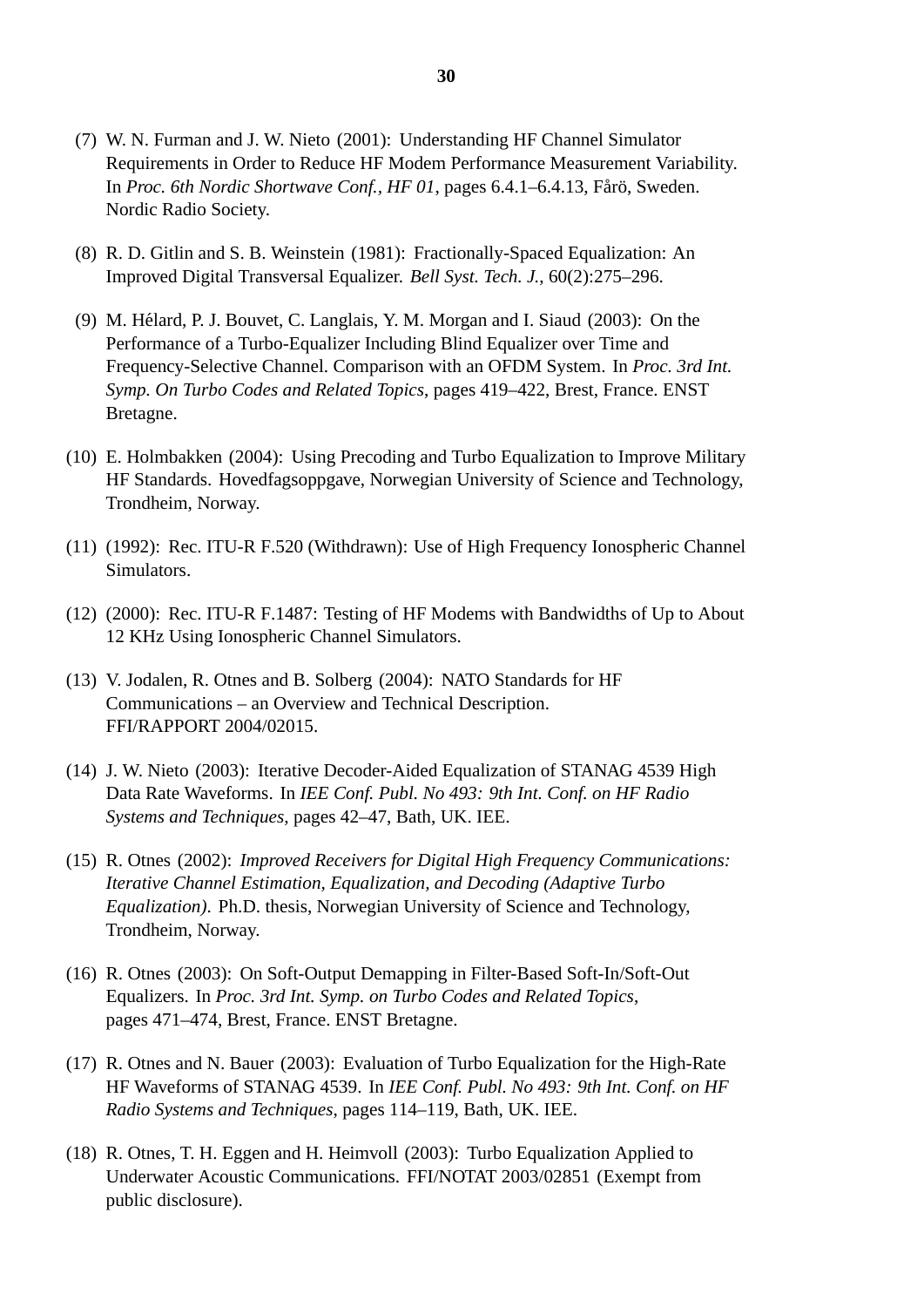- (19) R. Otnes, E. Slette and E. Holmbakken (2004): Ideas for New Serial-Tone HF Waveforms, Optimized for Turbo Equalization. In *Proc. 7th Nordic Shortwave Conf., HF 04*, pages 6.4.1–6.4.10, Fårö, Sweden. Nordic Radio Society.
- (20) R. Otnes and M. Tüchler (2004): Fremgangsmåte og Apparat for Mottak av Digitale Kommunikasjonssignaler. Norwegian Patent 316488.
- (21) S. ten Brink (2001): Convergence Behavior of Iteratively Decoded Parallel Concatenated Codes. *IEEE Trans. Communications*, 49(10):1727–1737.
- (22) M. Tüchler, R. Koetter and A. C. Singer (2002): Turbo Equalization: Principles and New Results. *IEEE Trans. Communications*, 50(5):754–767.
- (23) M. Tüchler, A. C. Singer and R. Koetter (2002): Minimum Mean Squared Error Equalization Using *a priori* Information. *IEEE Trans. Signal Processing*, 50(3):673–683.
- (24) C. C. Watterson, J. R. Juroshek and W. D. Bensema (1970): Experimental Confirmation of an HF Channel Model. *IEEE Trans. Communication Technology*, COM-18(6):792–803.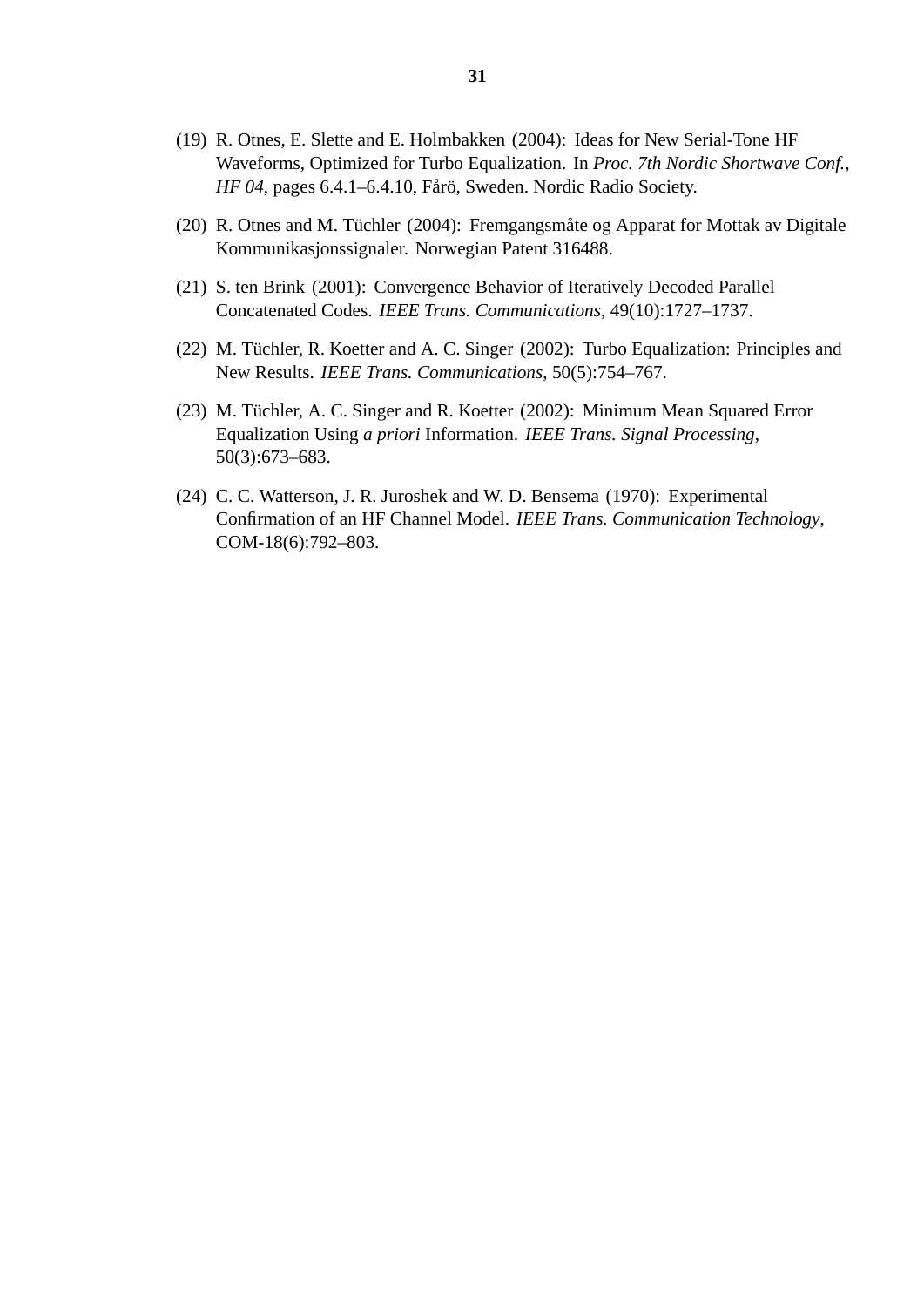# **APPENDIX**

# **A ABBREVIATIONS**

| <b>BER</b>      | Bit error rate                                                |
|-----------------|---------------------------------------------------------------|
| <b>BPSK</b>     | <b>Binary PSK</b>                                             |
| <b>CIR</b>      | Channel impulse response                                      |
| DFE             | <b>Decision Feedback Equalizer</b>                            |
| ECC             | <b>Error-Correcting Code</b>                                  |
| EXIT            | <b>Extrinsic Information Transfer</b>                         |
| HF              | <b>High Frequency</b>                                         |
| <b>ISI</b>      | Intersymbol Interference                                      |
| <b>ITU-R</b>    | International Telecommunications Union - Radio communications |
| L               | Large                                                         |
| <b>LLR</b>      | Log-Likelihood Ratio                                          |
| LMS             | <b>Least Mean Square</b>                                      |
| LS              | <b>Least Squares</b>                                          |
| M               | Medium                                                        |
| MIL-STD         | Military Standard (USA)                                       |
| <b>MMSE</b>     | Minimum Mean Squared Error                                    |
| <b>MS110</b>    | MIL-STD-188-110B                                              |
| <b>PSK</b>      | <b>Phase Shift Keying</b>                                     |
| QAM             | Quadrature Amplitude Modulation                               |
| <b>QPSK</b>     | <b>Quaternary PSK</b>                                         |
| S.              | Short                                                         |
| <b>SISO</b>     | Soft-In Soft-Out                                              |
| <b>SNR</b>      | <b>Signal to Noise Ratio</b>                                  |
| <b>SRRC</b>     | <b>Square Root Raised Cosine</b>                              |
| <b>SSB</b>      | Single Sideband                                               |
| STANAG          | <b>Standardization Agreement (NATO)</b>                       |
| US <sub>1</sub> | <b>Ultra Short</b>                                            |
| VL              | Very Long                                                     |
| VS              | Very Short                                                    |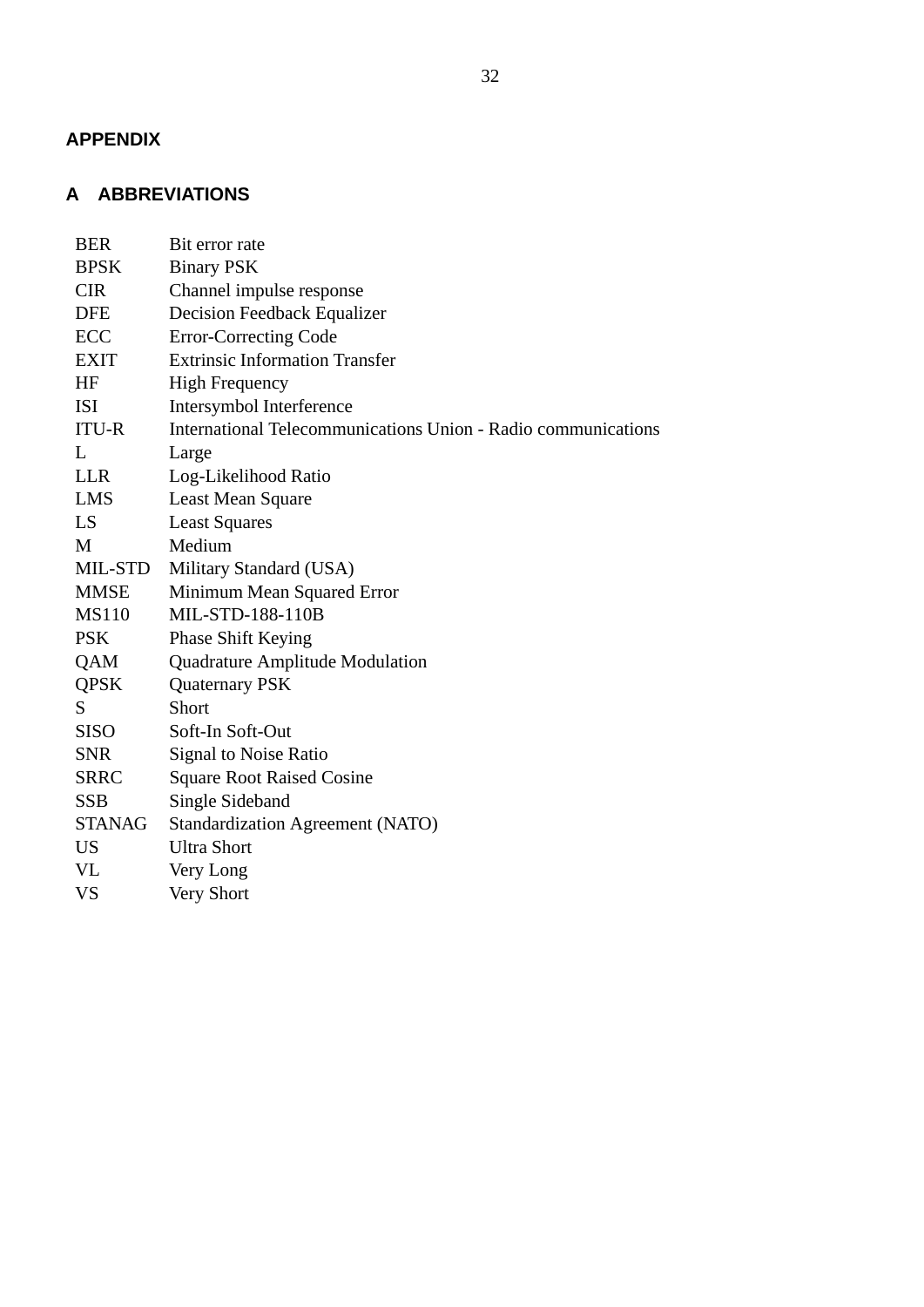#### **B DETAILED SIMULATION PARAMETERS**

In this appendix we tabulate details on the simulation parameters used for the results presented in this report. The tables are organized as follows:

- Transmitter parameters: Which standard, data rate, and interleaver length is used.
- Channel parameters: Delay and Doppler spread and profiles
- Receiver parameters: Oversampling ratio, channel estimator, and equalizer parameters. Equalizer specified as *linear* is the MMSE linear equalizer with soft ISI cancellation;  $N_1$ and  $N_2$  is the precursor and postcursor filter length in symbol intervals such that the total number of filter coefficients is  $K(N_1 + N_2 + 1)$ . When equalizer is specified as DFE,  $N_1 + 1$  is the length of the feedforward filter and  $N_2$  is the length of the feedback filter (in symbol intervals).

*Convergence tricks* refer to workarounds for the fact that the Gaussian assumption of the symbol estimates output from the equalizer does not always hold, which may cause turbo equalization to diverge for the high-rate waveforms. See [16, 17].

• General parameters: Specifies the number of interleaver blocks simulated, and the corresponding total number of information bits.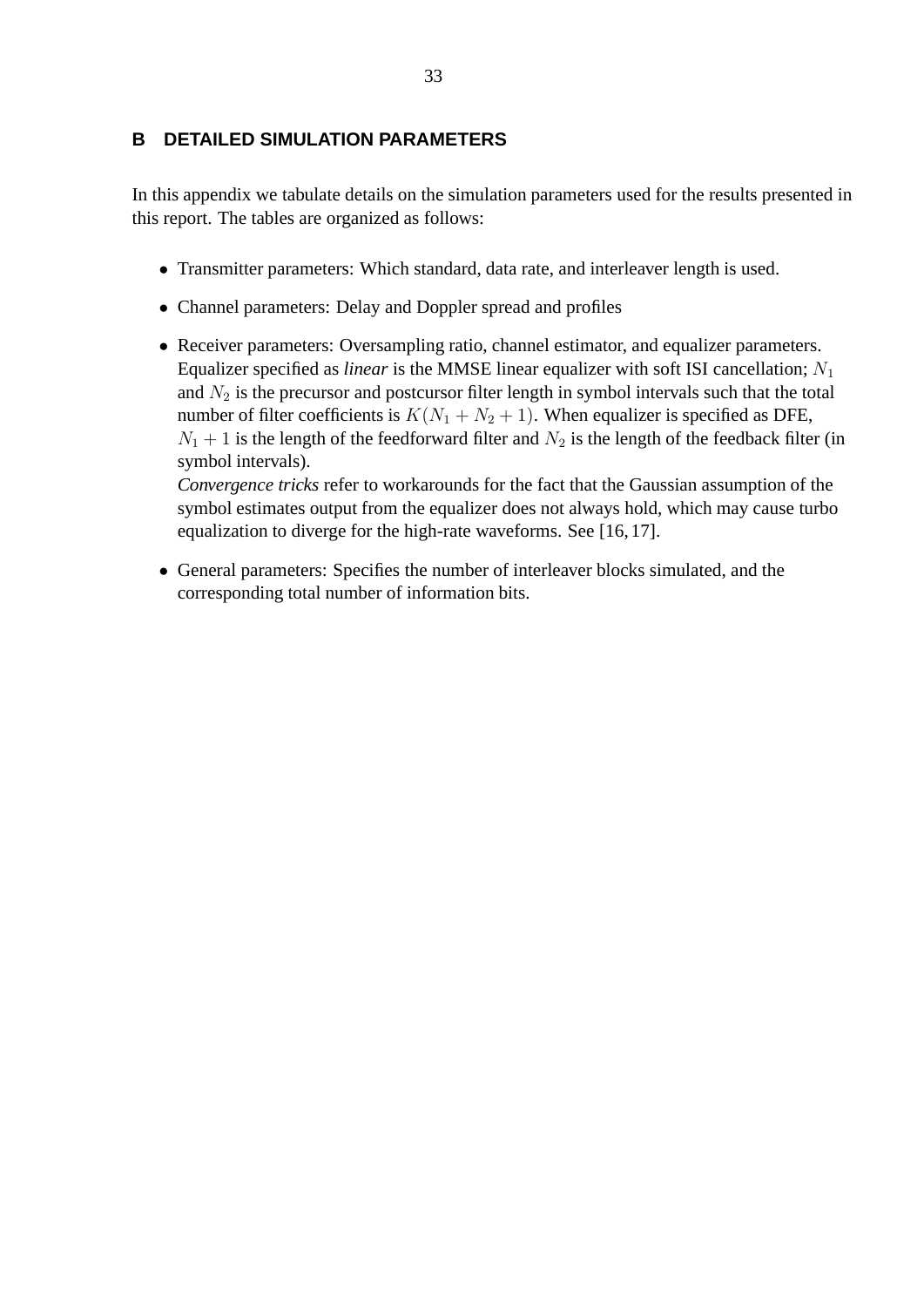| Curve(s)<br>Figure             | $3.1$ left<br>Solid     | Dashed<br>$3.1$ left | 3.1 right<br>Solid        | 3.1 right<br>Dashed       | Thin<br>3.2                     | Thick<br>3.2                    | Thin<br>3.3               | Thick<br>3.3         |
|--------------------------------|-------------------------|----------------------|---------------------------|---------------------------|---------------------------------|---------------------------------|---------------------------|----------------------|
| Transmitter:                   |                         |                      |                           |                           |                                 |                                 |                           |                      |
| Standard                       | MS110                   | MSI10                | MS110                     | MSI10                     | 4539                            | 4539                            | 4539                      | 4539                 |
| Data rate (bps)                | 2400                    | 2400                 | 2400                      | 2400                      | 9600                            | 9600                            | 9600                      | 9600                 |
| Interleaver length             | $S = 0,6s$              | $S = 0,6s$           | $L = 4.8 s$               | $L = 4.8$ s               | $VL = 8,64 s$                   | S<br>$VL = 8,64$                | S<br>$S = 1,08$           | $S = 1,08$ s         |
| Interleaver type               | MS110                   | <b>MS110</b>         | <b>MS110</b>              | <b>MS110</b>              | 4539                            | 4539                            | 4539                      | 4539                 |
| Signal constellation           | 8-PSK                   | 8-PSK                | 8-PSK                     | 8-PSK                     | 64-QAM                          | 64-QAM                          | 64-QAM                    | 64-QAM               |
| Bit to symbol mapping          | Gray                    | Gray                 | Gray                      | Gray                      | Pseudo-Gray                     | Pseudo-Gray                     | Pseudo-Gray               | Pseudo-Gray          |
| ECC constraint length          |                         | $\overline{a}$       | $\overline{a}$            | $\overline{a}$            |                                 |                                 |                           |                      |
| Tailbiting                     | $\overline{\mathsf{X}}$ | $\mathsf{S}^{\circ}$ | $\mathsf{S}^{\mathsf{o}}$ | $\rm \stackrel{\circ}{Z}$ | $\frac{1}{2}$                   | $\mathsf{S}^{\mathsf{O}}$       | $\mathsf{S}^{\mathsf{O}}$ | $\tilde{\mathsf{z}}$ |
| Pulse shaping                  | N/A                     | N/A                  | $\sum_{i=1}^{n}$          | $\sum_{i=1}^{n}$          | $\frac{\mathbf{A}}{\mathbf{A}}$ | $\frac{\mathbf{A}}{\mathbf{A}}$ | N/A                       | $\sum_{i=1}^{n}$     |
| Channel:                       |                         |                      |                           |                           |                                 |                                 |                           |                      |
| Delay spread (ms)              | $\vec{c}$               | $\frac{1}{2}$        | $\frac{1}{2}$             | $\frac{1}{2}$             | 2,1                             | $\vec{c}$                       | $\frac{1}{2}$             | $\vec{c}$            |
| Delay profile                  | Two-path                | Two-path             | Iwo-path                  | Two-path                  | Two-path                        | Two-path                        | Two-path                  | Two-path             |
| Doppler spread (Hz)            |                         |                      |                           |                           |                                 |                                 |                           |                      |
| Doppler profile                | Gaussian                | Gaussian             | Gaussian                  | Gaussian                  | Gaussian                        | Gaussian                        | Gaussian                  | Gaussian             |
| Receiver:                      |                         |                      |                           |                           |                                 |                                 |                           |                      |
| Oversampling factor K          |                         |                      |                           |                           |                                 |                                 |                           |                      |
| Channel estimator              | Iterative               | directed<br>Dec      | Iterative                 | Dec.directed              | Training only                   | Training only                   | Training only             | Training only        |
|                                | LMS, $\mu$ =0,03        | LMS, $\mu$ =0,03     | LMS, $\mu$ =0,03          | LMS, $\mu$ =0,03          | LS / interp.                    | LS / interp.                    | LS / interp.              | LS/interp.           |
| Chan.est. length (symbols)     |                         |                      | ∞                         | ∞                         | $\infty$                        | $\infty$                        | $\infty$                  | $\infty$             |
| Equalizer                      | Linear                  | DFE                  | Linear                    | DFE                       | Linear                          | DFE                             | Linear                    | DFE                  |
| Precursor filter length $N_1$  | $\overline{15}$         | 15                   | 15                        | $\frac{8}{5}$             | $\Im$                           | 55                              | $\overline{\omega}$       | 55<br>15             |
| Postcursor filter length $N_2$ | $\infty$                | $\infty$             | $\infty$                  |                           | 30                              |                                 | $\mathfrak{S}$            |                      |
| Convergence tricks in demapper | None                    | None                 | None                      | None                      | $r_{max}$ =0,98                 | None                            | $r_{max}\!\!=\!\!0,\!98$  | None                 |
| # iterations                   | $0-3$                   | $\circ$              | $0 - 3$                   | $\circ$                   | $6 - 7$                         | $\circ$                         | $0 - 7$                   | $\circ$              |
| General:                       |                         |                      |                           |                           |                                 |                                 |                           |                      |
| # interleaver blocks simulated | 5000                    | 5000                 | 625                       | 625                       | 340                             | 340                             | $\frac{1}{3000}$          | 3000                 |
| Total $#$ info bits simulated  | 7170000                 | 7170000              | 7196250                   | 7196250                   | 28198920                        | 28198920                        | 31086000                  | 31086000             |
|                                |                         |                      |                           |                           |                                 |                                 |                           |                      |

Table B.1 Simulation parameters for Figs. 3.1-3.3. *Table B.1 Simulation parameters for Figs. 3.1-3.3.*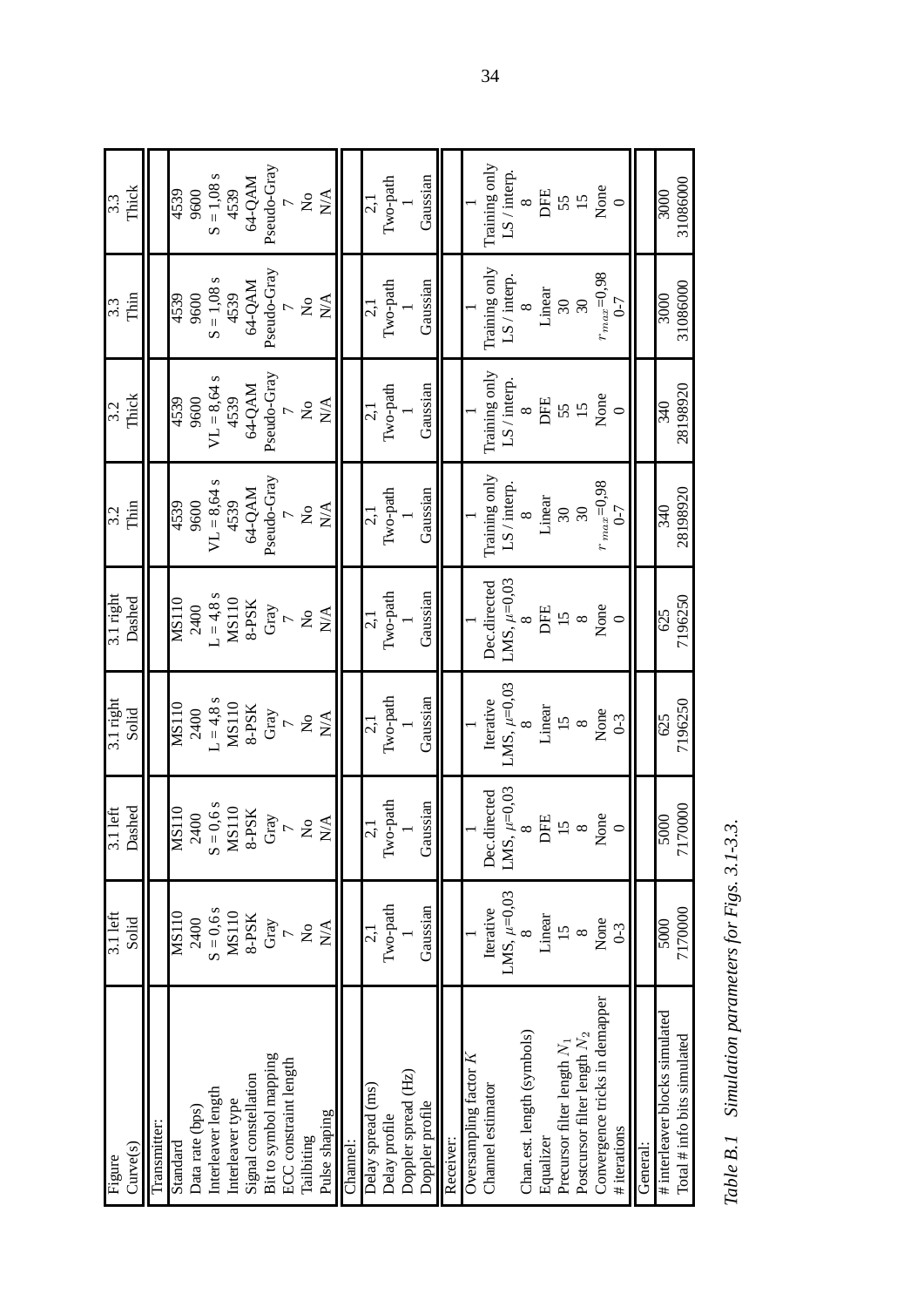| Green: 28200960      | Green: 28200960      |                         |                          |                           |                           |                               |                         |                                                               |
|----------------------|----------------------|-------------------------|--------------------------|---------------------------|---------------------------|-------------------------------|-------------------------|---------------------------------------------------------------|
| Red: 28198920<br>340 | Red: 28198920<br>340 | 28198920<br>340         | 28198920<br>340          | 7196250<br>625            | 7196250<br>625            | 7196250<br>625                | 7196250<br>625          | # interleaver blocks simulated<br>Total # info bits simulated |
|                      |                      |                         |                          |                           |                           |                               |                         | General:                                                      |
|                      | $6-6$                |                         | $6-6$                    |                           | $0-3$                     |                               | $0-3$                   | # iterations                                                  |
| None                 | $r_{max} = 0.98$     | None                    | $r_{max}\!\!=\!\!0,\!98$ | None                      | None                      | None                          | None                    | Convergence tricks in demappen                                |
|                      | $\mathfrak{S}0$      | 15                      | $\overline{30}$          | $\infty$                  | $\infty$                  |                               | $\infty$                | Postcursor filter length $N_2$                                |
| 55<br>15             | $\overline{\omega}$  | 55                      | 30                       | $\overline{15}$           | 15                        | $\frac{15}{8}$                | $\frac{15}{2}$          | Precursor filter length $N_1$                                 |
| DFE                  | Linear               | DFE                     | Linear                   | DFE                       | Linear                    | DFE                           | Linear                  | Equalizer                                                     |
| $\infty$             | $\infty$             | $\infty$                | $\infty$                 |                           |                           |                               |                         | Chan.est. length (symbols)                                    |
| LS / interp.         | LS / interp.         | LS / interp.            | LS / interp.             | LMS, $\mu$ =0,03          | LMS, $\mu=0.03$           | $LMS$ , $\mu=0.03$            | LMS, $\mu$ =0,03        |                                                               |
| Training only        | Training only        | Training only           | Training only            | Dec.directed              | Iterative                 | Dec.directed                  | Iterative               | Channel estimator                                             |
|                      |                      |                         |                          |                           |                           |                               |                         | Oversampling factor K                                         |
|                      |                      |                         |                          |                           |                           |                               |                         | Receiver:                                                     |
| Gaussian             | Gaussian             | Gaussian                | Gaussian                 | Gaussian                  | Gaussian                  | Gaussian                      | Gaussian                | Doppler profile                                               |
|                      |                      |                         |                          |                           |                           |                               |                         | Doppler spread (Hz)                                           |
| Two-path             | Two-path             | Two-path                | Two-path                 | Two-path                  | Two-path                  | Two-path                      | Two-path                | Delay profile                                                 |
| 2,0                  | 2,0                  | 2,1                     | 2,1                      | 2,0                       | 2,0                       | $\vec{c}$                     | $\overline{c}$          | Delay spread (ms)                                             |
|                      |                      |                         |                          |                           |                           |                               |                         | Channel:                                                      |
| SRRC, $\alpha=0.35$  | SRRC, $\alpha=0.35$  | $\sum_{i=1}^{n}$        | $\sum_{i=1}^{n}$         | SRRC, $\alpha=0.35$       | SRRC, $\alpha=0.35$       | $\sum_{i=1}^{n}$              | $\sum_{i=1}^{n}$        | Pulse shaping                                                 |
| Green: Yes           | Green: Yes           |                         |                          |                           |                           |                               |                         |                                                               |
| Red: No              | Red: No              | $\overline{\mathsf{x}}$ | $\frac{1}{2}$            | $\mathsf{S}^{\mathsf{O}}$ | $\mathsf{S}^{\mathsf{o}}$ | $\mathsf{S}^{\mathsf{o}}$     | $\overline{\mathsf{x}}$ | Tailbiting                                                    |
|                      |                      |                         |                          |                           | $\overline{C}$            |                               | $\overline{C}$          | ECC constraint length                                         |
| Pseudo-Gray          | Pseudo-Gray          | Pseudo-Gray             | Pseudo-Gray              | Gray                      | Gray                      | $\frac{1}{\text{S-PSK}}$ Gray | Gray                    | Bit to symbol mapping                                         |
| 64-QAM               | 64-QAM               | 64-QAM                  | 64-QAM                   | 8-PSK                     | 8-PSK                     |                               | 8-PSK                   | Signal constellation                                          |
| 4539                 | 4539                 | 4539                    | 4539                     | <b>MS110</b>              | <b>MS110</b>              | <b>MS110</b>                  | <b>MS110</b>            | Interleaver type                                              |
| $VL = 8,64 s$        | $VL = 8,64 s$        | $VI = 8,64 s$           | S<br>$VL = 8,64$         | $L = 4.8 s$               | $L = 4.8$ s               | $L = 4.8 s$                   | $L = 4.8 s$             | Interleaver length                                            |
| 9600                 | 9600                 | 9600                    | 9600                     | 2400                      | 2400                      | 2400                          | 2400                    | Data rate (bps)                                               |
| 4539                 | 4539                 | 4539                    | 4539                     | <b>MS110</b>              | <b>MS110</b>              | MS110                         | <b>MS110</b>            | Standard                                                      |
|                      |                      |                         |                          |                           |                           |                               |                         | Transmitter:                                                  |
| Thick red/green      | Thin red/green       | Thick blue              | Thin blue                | Thick red                 | Thin red                  | Thick blue                    | Thin blue               | Curve(s)                                                      |
| 3.5                  | 3.5                  | 3.5                     | 3.5                      | 3.4                       | 3.4                       | 3.4                           | 3.4                     | Figure                                                        |

Table B.2 Simulation parameters for Figs. 3.4-3.5. *Table B.2 Simulation parameters for Figs. 3.4-3.5.*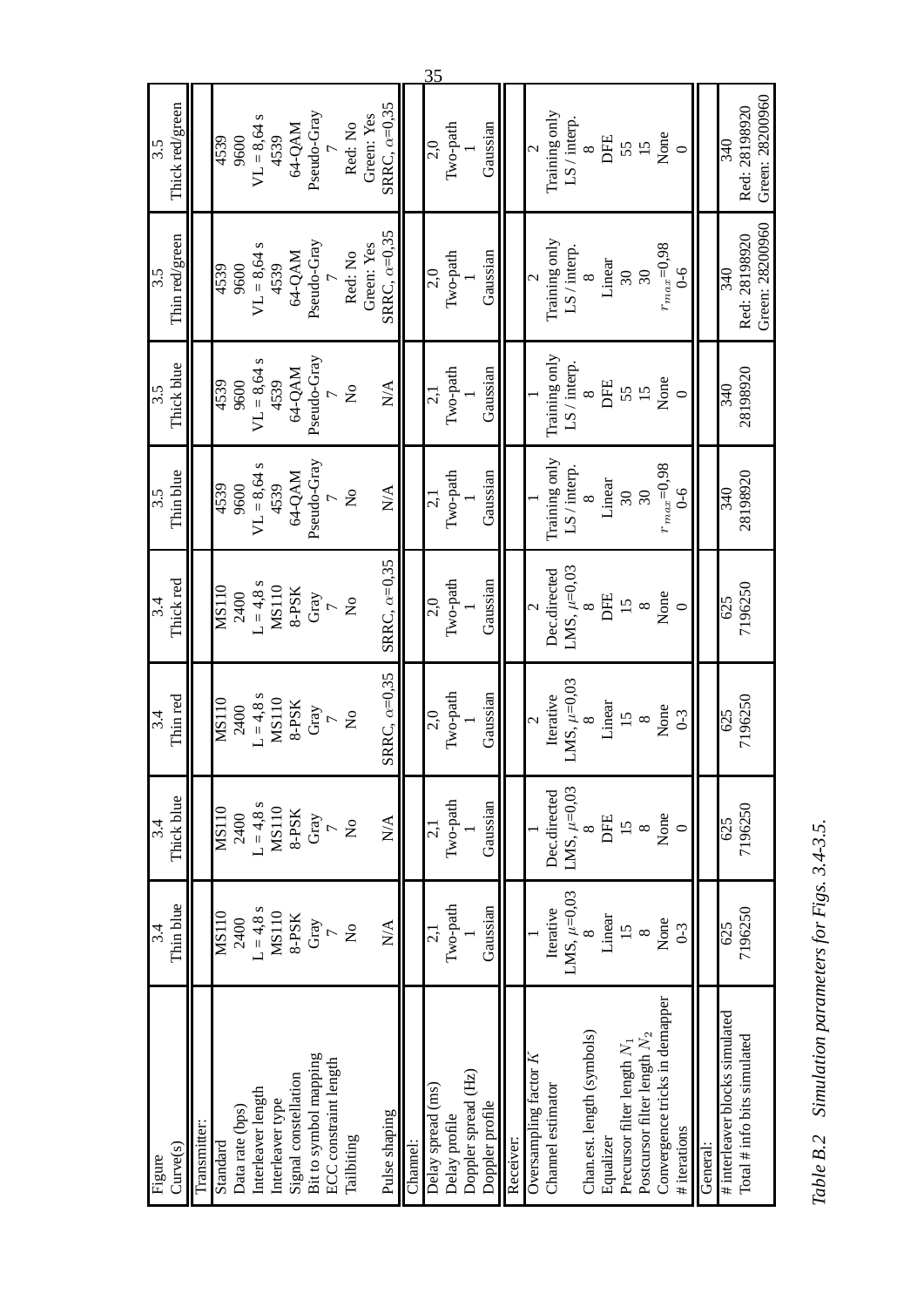| Curve(s)<br>Figure                     | Thin blue<br>3.6          | Thick blue<br>3.6    | Thin red<br>3.6           | Thick red<br>3.6         | Thin green<br>3.6         | Thick green<br>3.6        |
|----------------------------------------|---------------------------|----------------------|---------------------------|--------------------------|---------------------------|---------------------------|
| Transmitter:                           |                           |                      |                           |                          |                           |                           |
| Standard                               | MS110                     | <b>MS110</b>         | <b>MS110</b>              | <b>MS110</b>             | MS110                     | MS110                     |
| Data rate (bps)                        | 2400                      | 2400                 | 1200                      | 1200                     | 600                       | 600                       |
| Interleaver length                     | $L = 4.8 s$               | $L = 4.8$ s          | $L = 4.8$ s               | $L = 4.8$ s              | $L = 4.8$ s               | $L = 4.8$ s               |
| Interleaver type                       | MS110                     | <b>MS110</b>         | <b>MS110</b>              | <b>MS110</b>             | <b>MS110</b>              | <b>MS110</b>              |
| Signal constellation                   | 8-PSK                     | 8-PSK                | QPSK                      | QPSK                     | <b>BPSK</b>               | <b>BPSK</b>               |
| Bit to symbol mapping                  | Gray                      | Gray                 | Gray                      | Gray                     |                           |                           |
| ECC constraint length                  |                           |                      |                           |                          | $\overline{a}$            | $\overline{a}$            |
| Tailbiting                             | $\mathsf{S}^{\mathsf{O}}$ | $\mathsf{S}^{\circ}$ | $\mathsf{S}^{\mathsf{O}}$ | $\tilde{z}$              | $\mathsf{S}^{\mathsf{O}}$ | $\mathsf{S}^{\mathsf{O}}$ |
| Pulse shaping                          | SRRC, $\alpha=0,35$       | SRRC, $\alpha=0.35$  | SRRC, $\alpha=0,35$       | SRRC, $\alpha=0,35$      | SRRC, $\alpha=0.35$       | SRRC, $\alpha=0.35$       |
| Channel:                               |                           |                      |                           |                          |                           |                           |
| Delay spread (ms)                      | 2,0                       | 2,0                  | 2,0                       | 2,0                      | 2,0                       | 2,0                       |
| Delay profile                          | Two-path                  | Two-path             | Two-path                  | Two-path                 | Two-path                  | Two-path                  |
| Doppler spread (Hz)                    |                           |                      |                           |                          |                           |                           |
| Doppler profile                        | Gaussian                  | Gaussian             | Gaussian                  | Gaussian                 | Gaussian                  | Gaussian                  |
| Receiver:                              |                           |                      |                           |                          |                           |                           |
| Oversampling factor $K$                | $\overline{\mathcal{C}}$  |                      | $\overline{c}$            | $\overline{\phantom{0}}$ | $\overline{\mathcal{C}}$  | $\overline{c}$            |
| Channel estimator                      | Iterative                 | Dec.directed         | Iterative                 | Dec.directed             | Iterative                 | Dec.directed              |
|                                        | LMS, $\mu$ =0,03          | LMS, $\mu$ =0,03     | LMS, $\mu$ =0,03          | LMS, $\mu$ =0,03         | LMS, $\mu$ =0,03          | LMS, $\mu$ =0,03          |
| Chan.est. length (symbols)             | ∞                         | $\infty$             |                           | $\infty$                 | ∞                         | $\infty$                  |
| Equalizer                              | Linear                    | DFE                  | Linear                    | DFE                      | Linear                    | DFE                       |
| Precursor filter length N <sub>1</sub> | 15                        | $\overline{15}$      | $\frac{15}{2}$            | $\overline{15}$          | 15                        | $\overline{15}$           |
| Postcursor filter length $N_2$         | $\infty$                  | $\infty$             | $\infty$                  | $\infty$                 | $\infty$                  | $\infty$                  |
| Convergence tricks in demapper         | None                      | None                 | None                      | None                     | None                      | None                      |
| # iterations                           | $0-3$                     | $\circ$              | $0-3$                     | $\circ$                  | $0-3$                     | $\circ$                   |
| General:                               |                           |                      |                           |                          |                           |                           |
| # interleaver blocks simulated         | 625                       | 625                  | 1250                      | 1250                     | 2500                      | 2500                      |
| Total $#$ info bits simulated          | 7196250                   | 7196250              | 7192500                   | 7192500                  | 7185000                   | 7185000                   |
|                                        |                           |                      |                           |                          |                           |                           |

Table B.3 Simulation parameters for Fig. 3.6. *Table B.3 Simulation parameters for Fig. 3.6.*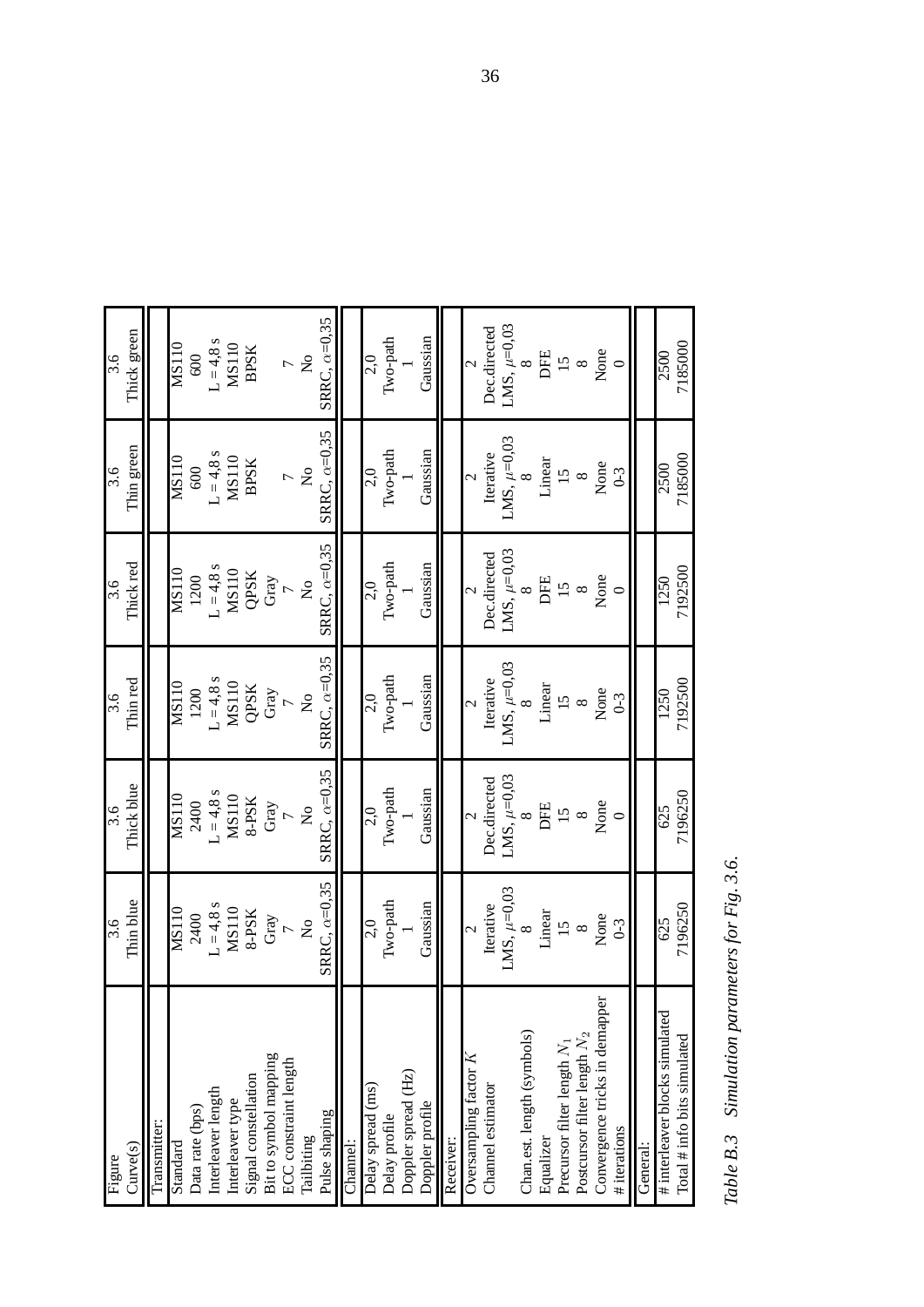| Curve(s)<br>Figure             | Thin blue<br>3.7          | Thick blue<br>3.7         | Thin red<br>3.7      | Thick red<br>3.7          | Thin green<br>3.7   | Thick green<br>3.7  |
|--------------------------------|---------------------------|---------------------------|----------------------|---------------------------|---------------------|---------------------|
| Transmitter:                   |                           |                           |                      |                           |                     |                     |
| Standard                       | MS110                     | <b>MS110</b>              | MS110                | MS110                     | MS110               | MS110               |
| Data rate (bps)                | 2400                      | 2400                      | 1200                 | 1200                      | 600                 | 600                 |
| Interleaver length             | $L = 4.8 s$               | $L = 4.8 s$               | $L = 4.8$ s          | $L = 4.8 s$               | $L = 4.8 s$         | $L = 4.8$ s         |
| Interleaver type               | MS110                     | <b>MS110</b>              | <b>MS110</b>         | <b>MS110</b>              | <b>MS110</b>        | MS110               |
| Signal constellation           | 8-PSK                     | 8-PSK                     | QPSK                 | QPSK                      | <b>BPSK</b>         | <b>BPSK</b>         |
| Bit to symbol mapping          | Gray                      | Gray                      | Gray                 | Gray                      |                     |                     |
| <b>ECC</b> constraint length   | $\overline{C}$            | $\overline{a}$            | $\overline{a}$       | $\overline{C}$            | $\overline{a}$      | $\overline{a}$      |
| Tailbiting                     | $\mathsf{S}^{\mathsf{O}}$ | $\mathsf{S}^{\mathsf{O}}$ | $\mathsf{S}^{\circ}$ | $\mathsf{S}^{\mathsf{O}}$ | $\frac{1}{2}$       | $\frac{1}{2}$       |
| Pulse shaping                  | SRRC, $\alpha=0.35$       | SRRC, $\alpha=0.35$       | SRRC, $\alpha=0.35$  | SRRC, $\alpha=0.35$       | SRRC, $\alpha=0.35$ | SRRC, $\alpha=0.35$ |
| Channel:                       |                           |                           |                      |                           |                     |                     |
| Delay spread (ms)              | 1,0                       | 1,0                       | 1,0                  | 1,0                       | 1,0                 | 1,0                 |
| Delay profile                  | Two-path                  | Two-path                  | Two-path             | Two-path                  | Two-path            | Two-path            |
| Doppler spread (Hz)            | 0,5                       | 0,5                       | 0,5                  | 0,5                       | 0,5                 | 0,5                 |
| Doppler profile                | Gaussian                  | Gaussian                  | Gaussian             | Gaussian                  | Gaussian            | Gaussian            |
| Receiver:                      |                           |                           |                      |                           |                     |                     |
| Oversampling factor $K$        | $\mathcal{L}$             | $\mathbf{c}$              | $\mathbf{C}$         | $\mathbf{C}$              |                     | $\mathbf{C}$        |
| Channel estimator              | Iterative                 | Dec.directed              | Iterative            | Dec.directed              | Iterative           | Dec.directed        |
|                                | LMS, $\mu$ =0,015         | LMS, $\mu$ =0,015         | LMS, $\mu = 0.015$   | LMS, $\mu$ =0,015         | LMS, $\mu$ =0,015   | $MS, \mu = 0.015$   |
| Chan.est. length (symbols)     |                           | $\sigma$                  |                      |                           |                     | $\sigma$            |
| Equalizer                      | Linear                    | DFE                       | Linear               | DFE                       | Linear              | DFE                 |
| Precursor filter length $N_1$  | $\overline{15}$           | 15                        | 15                   | 15                        | 15                  | 15                  |
| Postcursor filter length $N_2$ | $\infty$                  | $\infty$                  | $\infty$             | $\infty$                  | $\infty$            | $\infty$            |
| Convergence tricks in demapper | None                      | None                      | None                 | None                      | None                | None                |
| # iterations                   | $0-3$                     | $\circ$                   | $0-3$                |                           | $0 - 3$             |                     |
| General:                       |                           |                           |                      |                           |                     |                     |
| # interleaver blocks simulated | 625                       | 625                       | 1250                 | 1250                      | 2500                | 2500                |
| Total $#$ info bits simulated  | 7196250                   | 7196250                   | 7192500              | 7192500                   | 7185000             | 7185000             |

Table B.4 Simulation parameters for Fig. 3.7. *Table B.4 Simulation parameters for Fig. 3.7.*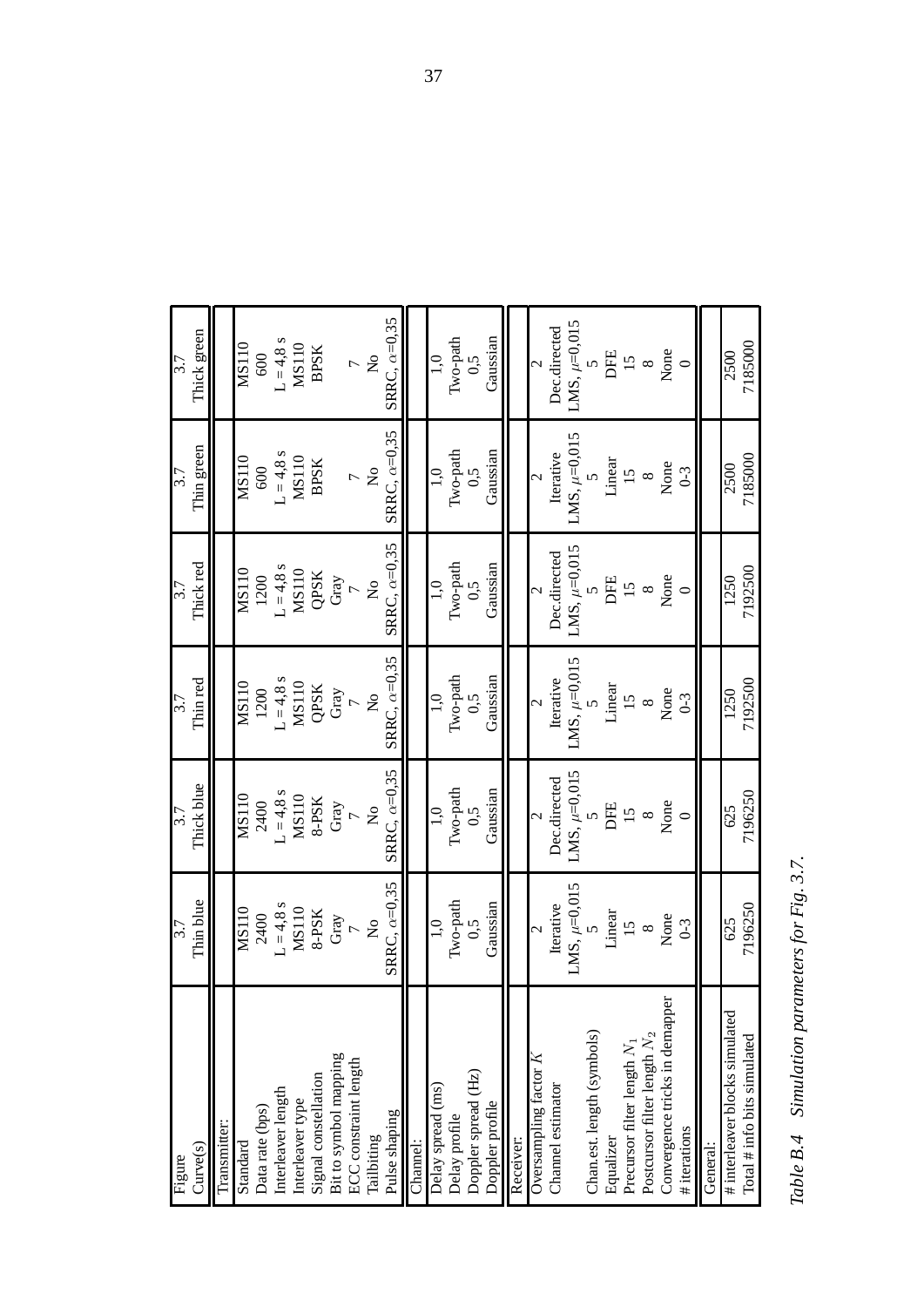| Figure                         | 3.8                  | 3.8                 | 3.8                 | 3.8                 |
|--------------------------------|----------------------|---------------------|---------------------|---------------------|
| Curve(s)                       | Thin red             | Thick red           | Thin green          | Thick green         |
| Transmitter:                   |                      |                     |                     |                     |
| Standard                       | <b>MS110</b>         | <b>MS110</b>        | <b>MS110</b>        | <b>MS110</b>        |
| Data rate (bps)                | 1200                 | 1200                | 600                 | 600                 |
| Interleaver length             | $L = 4.8 s$          | $L = 4.8$ s         | $L = 4.8$ s         | $L = 4.8 s$         |
| Interleaver type               | <b>MS110</b>         | MS110               | MS110               | MS110               |
| Signal constellation           | <b>QPSK</b>          | <b>QPSK</b>         | <b>BPSK</b>         | <b>BPSK</b>         |
| Bit to symbol mapping          | Gray                 | Gray                |                     |                     |
| ECC constraint length          | 7                    | 7                   | 7                   | 7                   |
| Tailbiting                     | No                   | No                  | No                  | No                  |
| Pulse shaping                  | SRRC, $\alpha$ =0,35 | SRRC, $\alpha=0,35$ | SRRC, $\alpha=0,35$ | SRRC, $\alpha=0,35$ |
| Channel:                       |                      |                     |                     |                     |
| Delay spread (ms)              | $\overline{3,0}$     | $\overline{3,0}$    | 3,0                 | $\overline{3,0}$    |
| Delay profile                  | Two-path             | Two-path            | Two-path            | Two-path            |
| Doppler spread (Hz)            | 10                   | 10                  | 10                  | 10                  |
| Doppler profile                | Gaussian             | Gaussian            | Gaussian            | Gaussian            |
| Receiver:                      |                      |                     |                     |                     |
| Oversampling factor $K$        | $\overline{2}$       | $\overline{2}$      | $\overline{2}$      | $\overline{2}$      |
| Channel estimator              | Iterative            | Training only       | Iterative           | Training only       |
|                                | LMS, $\mu$ =0,06     | LMS, $\mu=0.06$     | LMS, $\mu$ =0,05    | LMS, $\mu$ =0,05    |
| Chan.est. length (symbols)     | 10                   | 10                  | 10                  | 10                  |
| Equalizer                      | Linear               | <b>DFE</b>          | Linear              | <b>DFE</b>          |
| Precursor filter length $N_1$  | 15                   | 15                  | 15                  | 15                  |
| Postcursor filter length $N_2$ | 8                    | $\mathbf Q$         | 8                   | 9                   |
| Convergence tricks in demapper | None                 | None                | None                | None                |
| # iterations                   | $0 - 3$              | $\mathbf{0}$        | $0 - 3$             | $\theta$            |
| General:                       |                      |                     |                     |                     |
| # interleaver blocks simulated | 1250                 | 1250                | 2500                | 2500                |
| Total # info bits simulated    | 7192500              | 7192500             | 7185000             | 7185000             |

*Table B.5 Simulation parameters for Fig. 3.8.*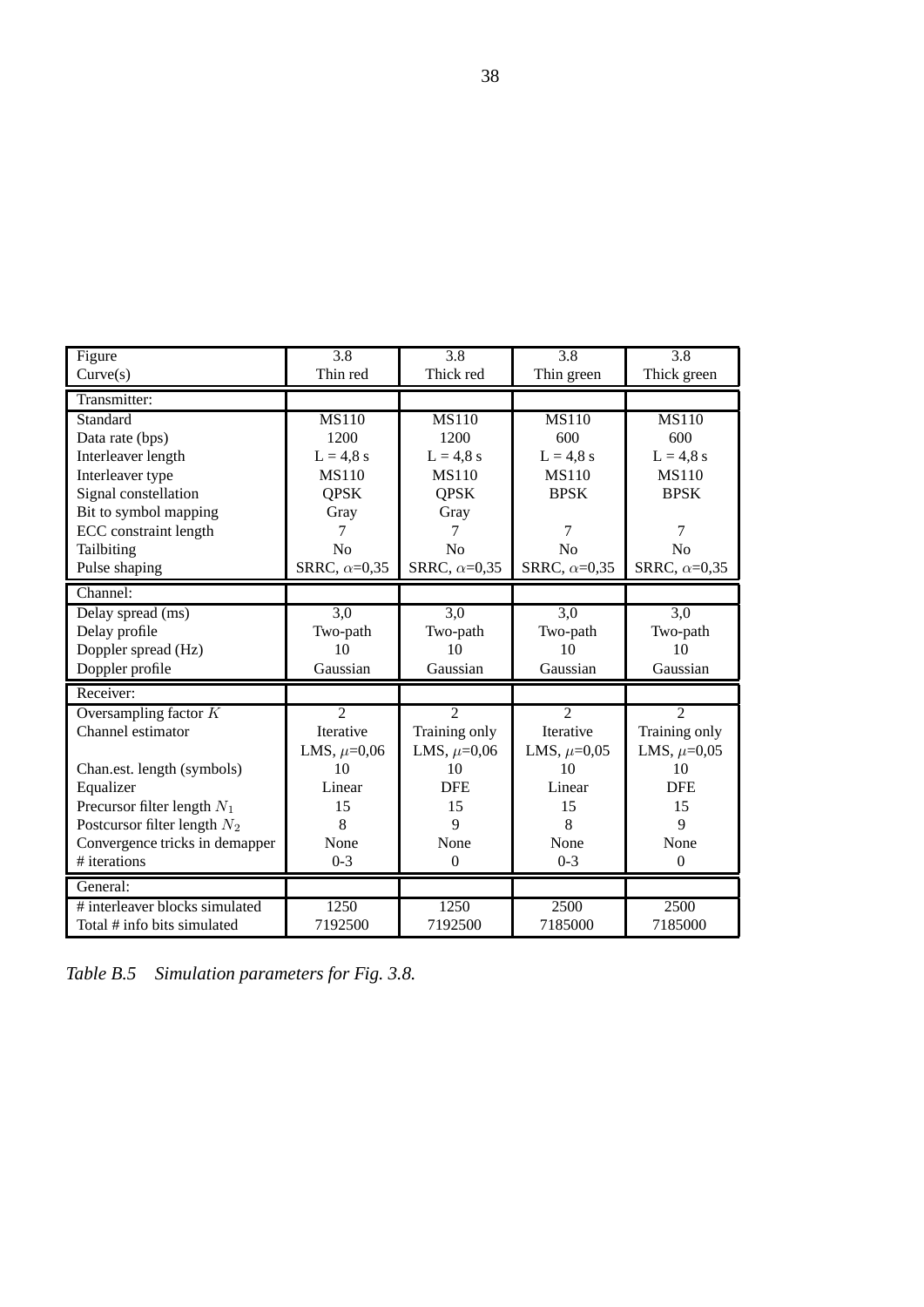| Curve(s)<br>Figure             | Thin blue<br>3.9      | Thick blue<br>3.9         | Thin red<br>3.9     | Thick red<br>3.9                        | Thin green<br>3.9   | Thick green<br>3.9        |
|--------------------------------|-----------------------|---------------------------|---------------------|-----------------------------------------|---------------------|---------------------------|
| Transmitter:                   |                       |                           |                     |                                         |                     |                           |
| Standard                       | <b>MS110</b>          | MS110                     | MS110               | MS110                                   | MS110               | MS110                     |
| Data rate (bps)                | 2400                  | 2400                      | 1200                | 1200                                    | 600                 | 600                       |
| Interleaver length             | $S = 0,6$ s           | $S = 0, 6$ s              | $S = 0, 6$ s        | $S = 0, 6$ s                            | $S = 0, 6s$         | $S = 0,6s$                |
| Interleaver type               | <b>MS110</b>          | <b>MS110</b>              | <b>MS110</b>        | <b>MS110</b>                            | MS110               | MS110                     |
| Signal constellation           | 8-PSK                 | 8-PSK                     | QPSK                | QPSK                                    | <b>BPSK</b>         | <b>BPSK</b>               |
| Bit to symbol mapping          | Gray                  | Gray                      | Gray                | Gray                                    |                     |                           |
| <b>ECC</b> constraint length   | $\overline{a}$        |                           | $\overline{C}$      |                                         | $\overline{a}$      | $\overline{a}$            |
| Tailbiting                     | $\mathcal{L}^{\circ}$ | $\mathsf{S}^{\mathsf{O}}$ | $\tilde{z}$         | $\mathcal{L}_{\mathbf{Q}}^{\mathbf{Q}}$ | $\frac{1}{2}$       | $\mathsf{S}^{\mathsf{O}}$ |
| Pulse shaping                  | SRRC, $\alpha=0.35$   | SRRC, $\alpha=0.35$       | SRRC, $\alpha=0.35$ | SRRC, $\alpha=0.35$                     | SRRC, $\alpha=0.35$ | SRRC, $\alpha=0.35$       |
| Channel:                       |                       |                           |                     |                                         |                     |                           |
| Delay spread (ms)              | 2,0                   | 2,0                       | 2,0                 | 2,0                                     | 2,0                 | 2,0                       |
| Delay profile                  | Two-path              | Two-path                  | Two-path            | Two-path                                | Two-path            | Two-path                  |
| Doppler spread (Hz)            |                       |                           |                     |                                         |                     |                           |
| Doppler profile                | Gaussian              | Gaussian                  | Gaussian            | Gaussian                                | Gaussian            | Gaussian                  |
| Receiver:                      |                       |                           |                     |                                         |                     |                           |
| Oversampling factor $K$        |                       | $\overline{c}$            | $\mathcal{L}$       |                                         | 2                   | $\sim$                    |
| Channel estimator              | Iterative             | Dec.directed              | Iterative           | Dec.directed                            | Iterative           | Dec.directed              |
|                                | LMS, $\mu$ =0,03      | LMS, $\mu$ =0,03          | LMS, $\mu$ =0,03    | LMS, $\mu$ =0,03                        | LMS, $\mu$ =0,03    | LMS, $\mu$ =0,03          |
| Chan.est. length (symbols)     | $\infty$              | $\infty$                  |                     | ∞                                       |                     | $\infty$                  |
| Equalizer                      | Linear                | DFE                       | Linear              | DFE                                     | Linear              | DFE                       |
| Precursor filter length $N_1$  | 15                    | $\overline{15}$           | 15                  | 15                                      | 15                  | 15                        |
| Postcursor filter length $N_2$ | $\infty$              | $\infty$                  | $\infty$            | $\infty$                                | $\infty$            | $\infty$                  |
| Convergence tricks in demapper | None                  | None                      | None                | None                                    | None                | None                      |
| # iterations                   | $0-3$                 | $\circ$                   | $0-3$               |                                         | $0 - 3$             |                           |
| General:                       |                       |                           |                     |                                         |                     |                           |
| # interleaver blocks simulated | 5000                  | 5000                      | 10000               | 10000                                   | 20000               | 20000                     |
| Total $#$ info bits simulated  | 7170000               | 7170000                   | 7140000             | 7140000                                 | 7080000             | 7080000                   |

Table B.6 Simulation parameters for Fig. 3.9. *Table B.6 Simulation parameters for Fig. 3.9.*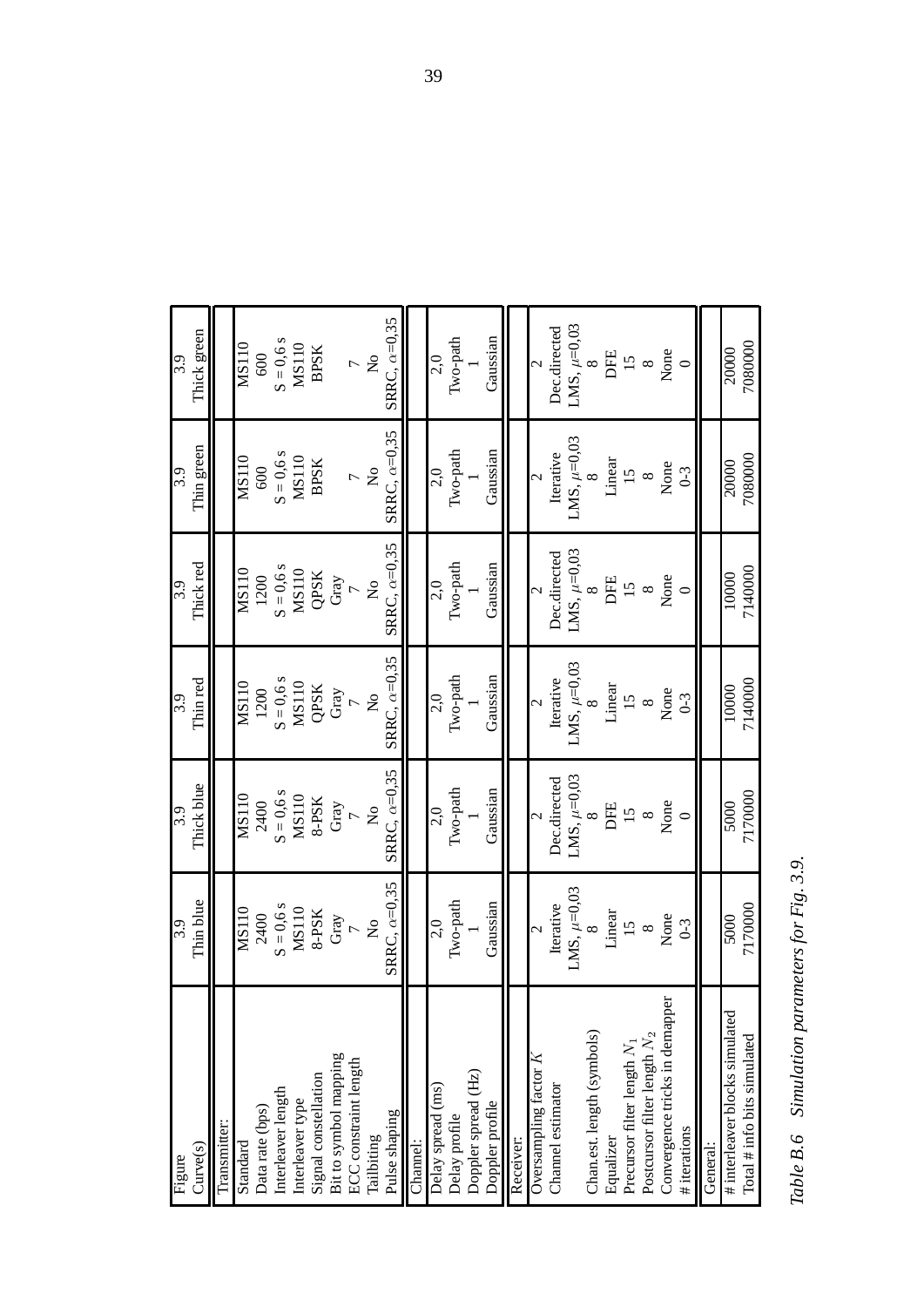| Curve(s)<br>Figure             | Thin blue/red/green<br>3.10    | Thick blue/red/green<br>3.10   | Thin magenta/cyan<br>3.10 | Thick magenta/cyan<br>3.10 |
|--------------------------------|--------------------------------|--------------------------------|---------------------------|----------------------------|
| Transmitter:                   |                                |                                |                           |                            |
| Standard                       | 4539                           | 4539                           | 4539                      | 4539                       |
| Data rate (bps)                | 9600/8000/6400                 | 9600/8000/6400                 | 4800/3200                 | 4800/3200                  |
| Interleaver length             | $VL = 8,64 s$                  | $VL = 8,64 s$                  | $VL = 8,64 s$             | $VL = 8,64$ s              |
| Interleaver type               | 4539                           | 4539                           | 4539                      | 4539                       |
| Signal constellation           | 64/32/16-QAM                   | 64/32/16-QAM                   | 8-/QPSK                   | 8-/QPSK                    |
| Bit to symbol mapping          | Pseudo-Gray                    | Pseudo-Gray                    | Gray                      | Gray                       |
| ECC constraint length          |                                |                                | $\overline{C}$            | $\overline{C}$             |
| Tailbiting                     | Yes                            | Yes                            | Yes                       | Yes                        |
| Pulse shaping                  | SRRC, $\alpha=0.35$            | SRRC, $\alpha=0.35$            | SRRC, $\alpha=0.35$       | SRRC, $\alpha=0.35$        |
| Channel:                       |                                |                                |                           |                            |
| Delay spread (ms)              | 2,0                            | 2,0                            | 2,0                       | 2,0                        |
| Delay profile                  | Two-path                       | Two-path                       | Two-path                  | Two-path                   |
| Doppler spread (Hz)            |                                |                                |                           |                            |
| Doppler profile                | Gaussian                       | Gaussian                       | Gaussian                  | Gaussian                   |
| Receiver:                      |                                |                                |                           |                            |
| Oversampling factor K          |                                |                                |                           |                            |
| Channel estimator              | Training only                  | Training only                  | Training only             | Training only              |
|                                | LS / interp.                   | LS / interp.                   | LS / interp.              | LS / interp.               |
| Chan.est. length (symbols)     | $\infty$                       | $\infty$                       | $\infty$                  | $\infty$                   |
| Equalizer                      | Linear                         | DFE                            | Linear                    | DFE                        |
| Precursor filter length $N_1$  | 30                             | 55                             | 30                        | 55                         |
| Postcursor filter length $N_2$ | 30                             |                                | $\mathfrak{S}0$           | 15                         |
| Convergence tricks in demapper | Student-t, $\nu = 7$           | None                           | None                      | None                       |
| # iterations                   | $\overline{0}$                 |                                | $\overline{0}$            | $\circ$                    |
| General:                       |                                |                                |                           |                            |
| # interleaver blocks simulated | 340/410/510                    | 340/410/510                    | 680/1020                  | 680/1020                   |
| Total $#$ info bits simulated  | 28200960/28339200/<br>28200960 | 28200960/28339200/<br>28200960 | 28200960                  | 28200960                   |
|                                |                                |                                |                           |                            |

Table B.7 Simulation parameters for Fig. 3.10. *Table B.7 Simulation parameters for Fig. 3.10.*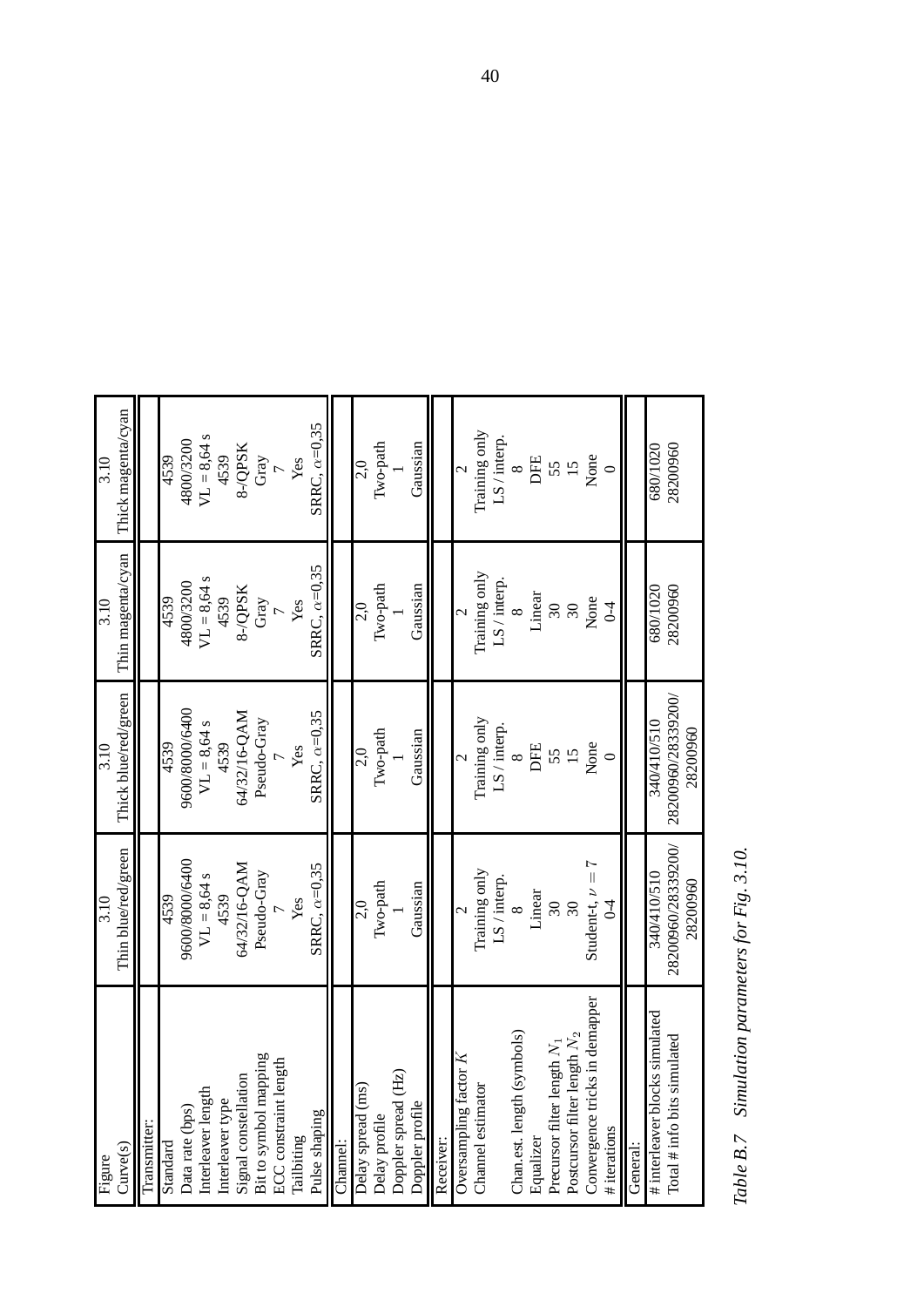| Curve(s)<br>Figure                             | Thin blue/red/green<br>3.11       | Thick blue/red/green<br>3.11 | Thin magenta/cyan<br>3.11  | Thick magenta/cyan<br>3.11 |
|------------------------------------------------|-----------------------------------|------------------------------|----------------------------|----------------------------|
| Transmitter:                                   |                                   |                              |                            |                            |
| Data rate (bps)<br>Standard                    | 9600/8000/6400<br>4539            | 9600/8000/6400<br>4539       | 4800/3200<br>4539          | 4800/3200<br>4539          |
| Interleaver length                             | $VL = 8,64 s$                     | $VL = 8,64 s$                | $VL = 8,64 s$              | $VL = 8,64 s$              |
| Interleaver type                               | 4539                              | 4539                         | 4539                       | 4539                       |
| Signal constellation                           | 64/32/16-QAM                      | 64/32/16-QAM                 | 8-/QPSK                    | 8-/QPSK                    |
| Bit to symbol mapping                          | Pseudo-Gray<br>7                  | Pseudo-Gray                  | Gray                       | Gray                       |
| ECC constraint length                          |                                   |                              | $\overline{a}$             | $\overline{a}$             |
| Pulse shaping<br>Tailbiting                    | SRRC, $\alpha=0,35$<br>Yes        | SRRC, $\alpha=0,35$<br>Yes   | SRRC, $\alpha=0.35$<br>Yes | SRRC, $\alpha=0.35$<br>Yes |
| Channel:                                       |                                   |                              |                            |                            |
| Delay spread (ms)                              | $\ddot{=}$                        | 1,0                          | 1,0                        | 1,0                        |
| Delay profile                                  | Two-path                          | Two-path                     | Two-path                   | Two-path                   |
| Doppler spread (Hz)                            | 0,5                               | 0,5                          | 0,5                        | $\tilde{c}$                |
| Doppler profile                                | Gaussian                          | Gaussian                     | Gaussian                   | Gaussian                   |
| Receiver:                                      |                                   |                              |                            |                            |
| Oversampling factor K                          |                                   |                              |                            |                            |
| Channel estimator                              | Training only                     | Training only                | Training only              | Training only              |
|                                                | LS / interp.                      | LS/interp.                   | LS / interp.               | LS / interp.               |
| Chan.est. length (symbols)                     |                                   | $\mathbf{v}$                 |                            | $\overline{v}$             |
| Equalizer                                      | Linear                            | DFE                          | Linear                     | DFE                        |
| Precursor filter length N <sub>1</sub>         | 30                                | 55                           | $\frac{30}{20}$            | $\frac{55}{15}$            |
| Postcursor filter length $N_2$                 | $\sqrt{30}$                       |                              |                            |                            |
| Convergence tricks in demapper<br># iterations | Student-t, $\nu = 7$<br>$\gtrsim$ | None                         | None<br>$\overline{0}$     | None                       |
| General:                                       |                                   |                              |                            |                            |
| # interleaver blocks simulated                 | 015/017/078                       | 340/410/510                  | 680/1020                   | 680/1020                   |
| Total # info bits simulated                    | 28200960/28339200/                | 28200960/28339200/           | 28200960                   | 28200960                   |
|                                                | 28200960                          | 28200960                     |                            |                            |

Table B.8 Simulation parameters for Fig. 3.11. *Table B.8 Simulation parameters for Fig. 3.11.*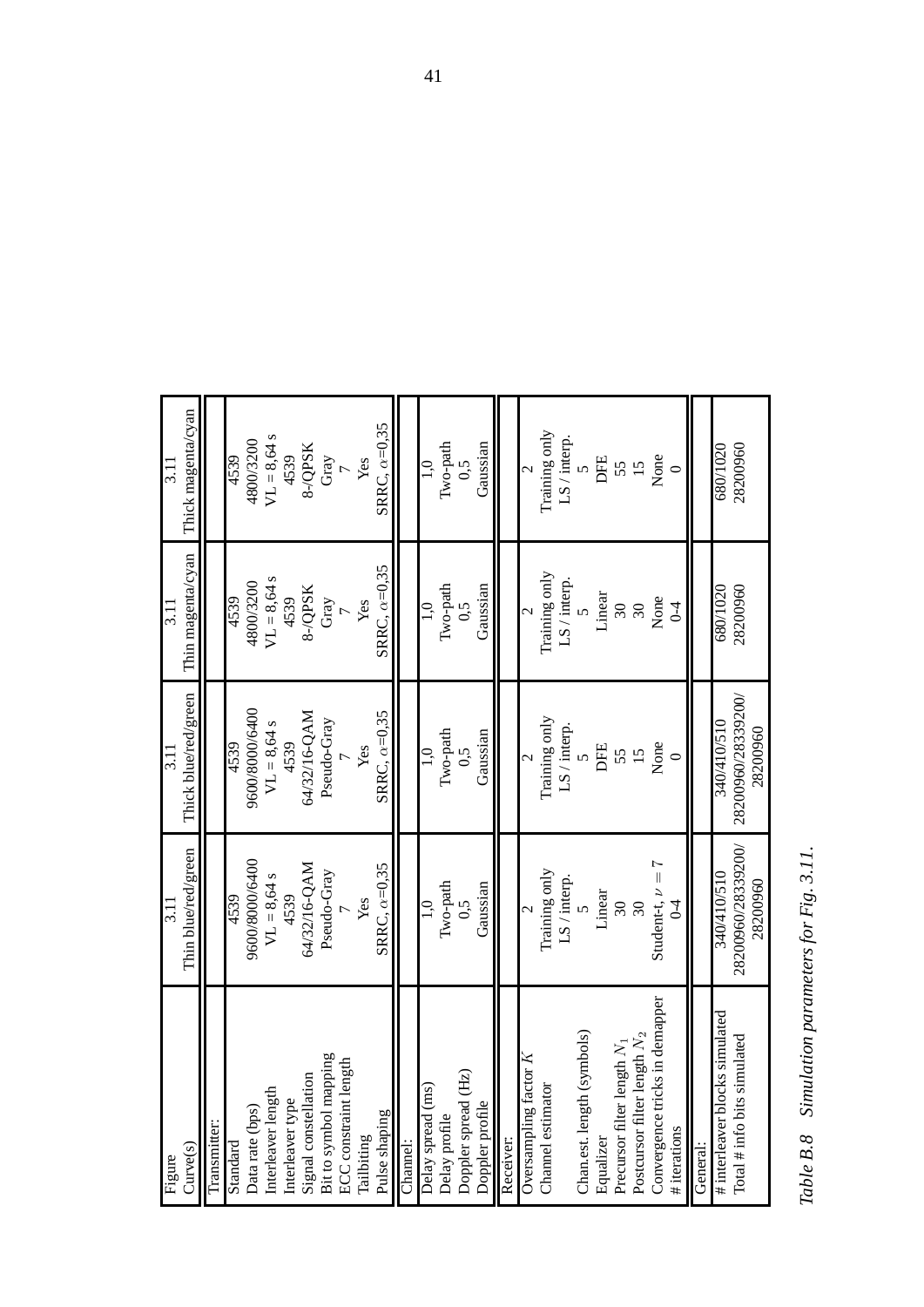| Figure                                                          | 3.12                       | 3.12                       | 3.12                 | 3.12                 |
|-----------------------------------------------------------------|----------------------------|----------------------------|----------------------|----------------------|
| Curve(s)                                                        | Thin blue/red/green        | Thick blue/red/green       | Thin magenta/cyan    | Thick magenta/cyan   |
| Transmitter:                                                    |                            |                            |                      |                      |
| Standard                                                        | 4539                       | 4539                       | 4539                 | 4539                 |
| Data rate (bps)                                                 | 9600/8000/6400             | 9600/8000/6400             | 4800/3200            | 4800/3200            |
| Interleaver length                                              | $S = 1,08$ s               | $S = 1.08$ s               | $S = 1,08$ s         | $S = 1,08$ s         |
| nterleaver type                                                 | 4539                       | 4539                       | 4539                 | 4539                 |
| Signal constellation                                            | 64/32/16-QAM               | 64/32/16-QAM               | 8-/QPSK              | 8-/QPSK              |
| Bit to symbol mapping                                           | Pseudo-Gray                | Pseudo-Gray                | Gray                 | Gray                 |
| ECC constraint length                                           |                            |                            |                      |                      |
| Tailbiting                                                      | Yes                        | Yes                        | Yes                  | Yes                  |
| Pulse shaping                                                   | SRRC, $\alpha=0.35$        | SRRC, $\alpha=0.35$        | SRRC, $\alpha=0.35$  | SRRC, $\alpha=0.35$  |
| Channel:                                                        |                            |                            |                      |                      |
| Delay spread (ms)                                               | 2,0                        | 2,0                        | 2,0                  | 2,0                  |
| Delay profile                                                   | Two-path                   | Two-path                   | Two-path             | Two-path             |
| Doppler spread (Hz)                                             |                            |                            |                      |                      |
| Doppler profile                                                 | Gaussian                   | Gaussian                   | Gaussian             | Gaussian             |
| Receiver:                                                       |                            |                            |                      |                      |
| Oversampling factor $K$                                         |                            |                            |                      |                      |
| Channel estimator                                               | Training only              | Training only              | Training only        | Training only        |
|                                                                 | LS / interp.               | LS / interp.               | LS / interp.         | LS/interp.           |
| Chan.est. length (symbols)                                      | $\infty$                   | $\infty$                   | $\infty$             | $\infty$             |
| Equalizer                                                       | Linear                     | DFE                        | Linear               | DFE                  |
| Precursor filter length $N_1$                                   | $\overline{\mathcal{E}}$   |                            | $\sqrt{30}$          | $\frac{55}{15}$      |
| Postcursor filter length N <sub>2</sub>                         | 30                         | 55                         | $\infty$             |                      |
| Convergence tricks in demapper                                  | Student-t, $\nu = 7$       | None                       | None                 | None                 |
| # iterations                                                    | $\overline{0}$             |                            | $0 - 4$              |                      |
| General:                                                        |                            |                            |                      |                      |
| # interleaver blocks simulated<br>Total $#$ info bits simulated | 3000/3600/4500<br>31104000 | 3000/3600/4500<br>31104000 | 60009000<br>31104000 | 60009000<br>31104000 |
|                                                                 |                            |                            |                      |                      |

Table B.9 Simulation parameters for Fig. 3.12. *Table B.9 Simulation parameters for Fig. 3.12.*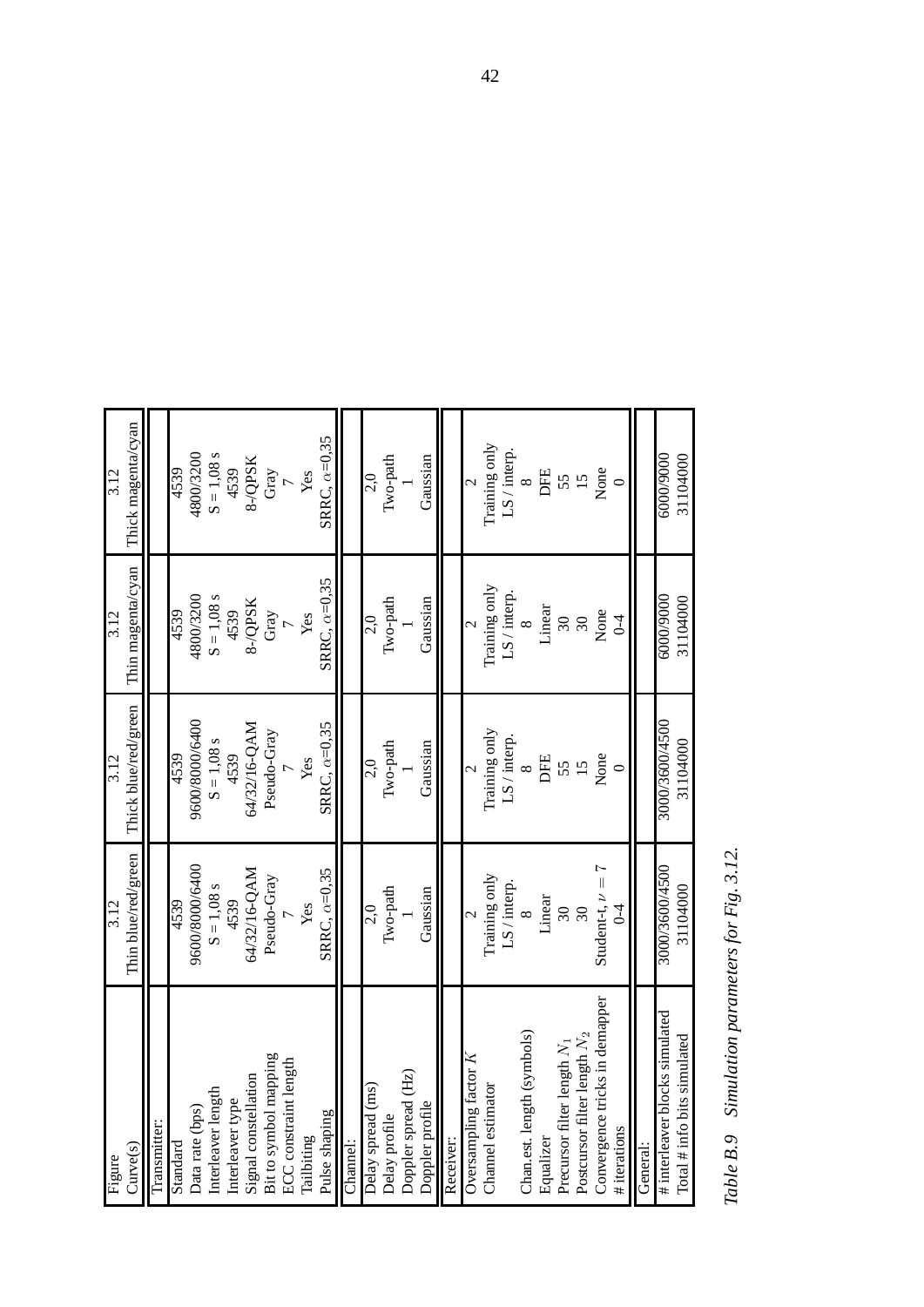| Figure                         | 5.1                 | 5.1                 | 5.1                  | 5.1                 |
|--------------------------------|---------------------|---------------------|----------------------|---------------------|
| Curve(s)                       | $\times$ , dashed   | $\times$ , solid    | o, dashed            | o, solid            |
| Transmitter:                   |                     |                     |                      |                     |
| Standard                       | <b>MS110</b>        | None                | None                 | None                |
| Data rate (bps)                | 2400                | 2400                | 2400                 | 2400                |
| Interleaver length             | $L = 4.8$ s         | $L = 4.8$ s         | $L = 4.8$ s          | $L = 4.8$ s         |
| Interleaver type               | <b>MS110</b>        | $S$ -random         | <b>MS110</b>         | $S$ -random         |
| Signal constellation           | 8-PSK               | 8-PSK               | 8-PSK                | 8-PSK               |
| Bit to symbol mapping          | Gray                | Gray                | Natural              | <b>Natural</b>      |
| <b>ECC</b> constraint length   | 7                   | 7                   | $\overline{4}$       | $\overline{4}$      |
| Tailbiting                     | N <sub>o</sub>      | N <sub>o</sub>      | N <sub>o</sub>       | No                  |
| Pulse shaping                  | SRRC, $\alpha=0,35$ | SRRC, $\alpha=0,35$ | SRRC, $\alpha$ =0,35 | SRRC, $\alpha=0,35$ |
| Channel:                       |                     |                     |                      |                     |
| Delay spread (ms)              | $\overline{2,0}$    | 2,0                 | $\overline{2,0}$     | 2,0                 |
| Delay profile                  | Two-path            | Two-path            | Two-path             | Two-path            |
| Doppler spread (Hz)            |                     |                     |                      |                     |
| Doppler profile                | Gaussian            | Gaussian            | Gaussian             | Gaussian            |
| Receiver:                      |                     |                     |                      |                     |
| Oversampling factor $K$        | $\overline{2}$      | $\overline{2}$      | $\overline{2}$       | $\overline{2}$      |
| Channel estimator              | Iterative           | Iterative           | Iterative            | Iterative           |
|                                | LMS, $\mu=0.03$     | LMS, $\mu=0.03$     | LMS, $\mu$ =0,03     | LMS, $\mu=0.03$     |
| Chan.est. length (symbols)     | 8                   | 8                   | 8                    | 8                   |
| Equalizer                      | Linear              | Linear              | Linear               | Linear              |
| Precursor filter length $N_1$  | 15                  | 15                  | 15                   | 15                  |
| Postcursor filter length $N_2$ | 8                   | 8                   | 8                    | 8                   |
| Convergence tricks in demapper | None                | None                | None                 | None                |
| # iterations                   | $0 - 3$             | $0 - 3$             | $0 - 7$              | $0 - 7$             |
| General:                       |                     |                     |                      |                     |
| # interleaver blocks simulated | 625                 | $\overline{625}$    | $\overline{625}$     | $\overline{625}$    |
| Total # info bits simulated    | 7196250             | 7196250             | 7198125              | 7198125             |

*Table B.10 Simulation parameters for Fig. 5.1*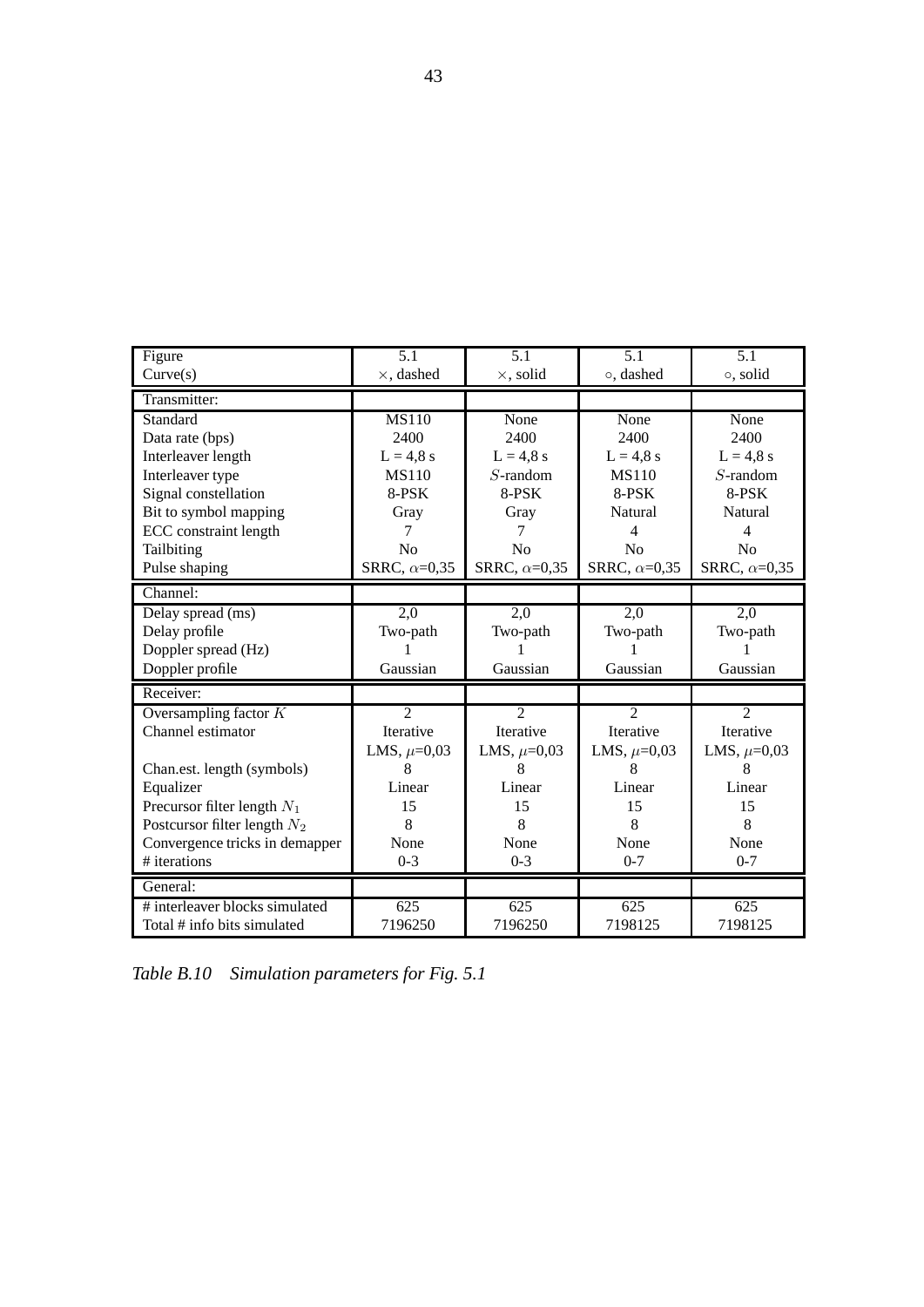| Figure                         | 5.2                  | 5.2                  | 5.2                  | 5.2                  |
|--------------------------------|----------------------|----------------------|----------------------|----------------------|
| Curve(s)                       | $\times$ , dashed    | $\times$ , solid     | o, dashed            | o, solid             |
| Transmitter:                   |                      |                      |                      |                      |
| Standard                       | MIL-4539             | None                 | None                 | None                 |
| Data rate (bps)                | 6400                 | 6400                 | 6400                 | 6400                 |
| Interleaver length             | $VL = 8,64$ s        | $VL = 8,64$ s        | $VL = 8,64$ s        | $VL = 8,64$ s        |
| Interleaver type               | 4539                 | $S$ -random          | 4539                 | $S$ -random          |
| Signal constellation           | 16-QAM               | $16-QAM$             | 16-QAM               | 16-QAM               |
| Bit to symbol mapping          | Pseudo-Gray          | Pseudo-Gray          | Set partitioning     | Set partitioning     |
| <b>ECC</b> constraint length   |                      |                      | 4                    | 4                    |
| Tailbiting                     | Yes                  | Yes                  | Yes                  | Yes                  |
| Pulse shaping                  | SRRC, $\alpha$ =0,35 | SRRC, $\alpha=0,35$  | SRRC, $\alpha=0,35$  | SRRC, $\alpha$ =0,35 |
| Channel:                       |                      |                      |                      |                      |
| Delay spread (ms)              | $\overline{2,0}$     | $\overline{2,0}$     | 2,0                  | $\overline{2,0}$     |
| Delay profile                  | Two-path             | Two-path             | Two-path             | Two-path             |
| Doppler spread (Hz)            |                      |                      |                      |                      |
| Doppler profile                | Gaussian             | Gaussian             | Gaussian             | Gaussian             |
| Receiver:                      |                      |                      |                      |                      |
| Oversampling factor $K$        | $\overline{2}$       | $\overline{2}$       | $\overline{2}$       | $\overline{2}$       |
| Channel estimator              | Training only        | Training only        | Training only        | Training only        |
|                                | LS / interp.         | LS / interp.         | LS / interp.         | LS / interp.         |
| Chan.est. length (symbols)     | 8                    | 8                    | 8                    | 8                    |
| Equalizer                      | Linear               | Linear               | Linear               | Linear               |
| Precursor filter length $N_1$  | 30                   | 30                   | 30                   | 30                   |
| Postcursor filter length $N_2$ | 30                   | 30                   | 30                   | 30                   |
| Convergence tricks in demapper | Student-t, $\nu = 7$ | Student-t, $\nu = 7$ | Student-t, $\nu = 7$ | Student-t, $\nu = 7$ |
| # iterations                   | $0 - 3$              | $0 - 3$              | $0 - 7$              | $0 - 7$              |
| General:                       |                      |                      |                      |                      |
| # interleaver blocks simulated | 340                  | 340                  | 340                  | 340                  |
| Total # info bits simulated    | 18800640             | 18800640             | 18800640             | 18800640             |

*Table B.11 Simulation parameters for Fig. 5.2*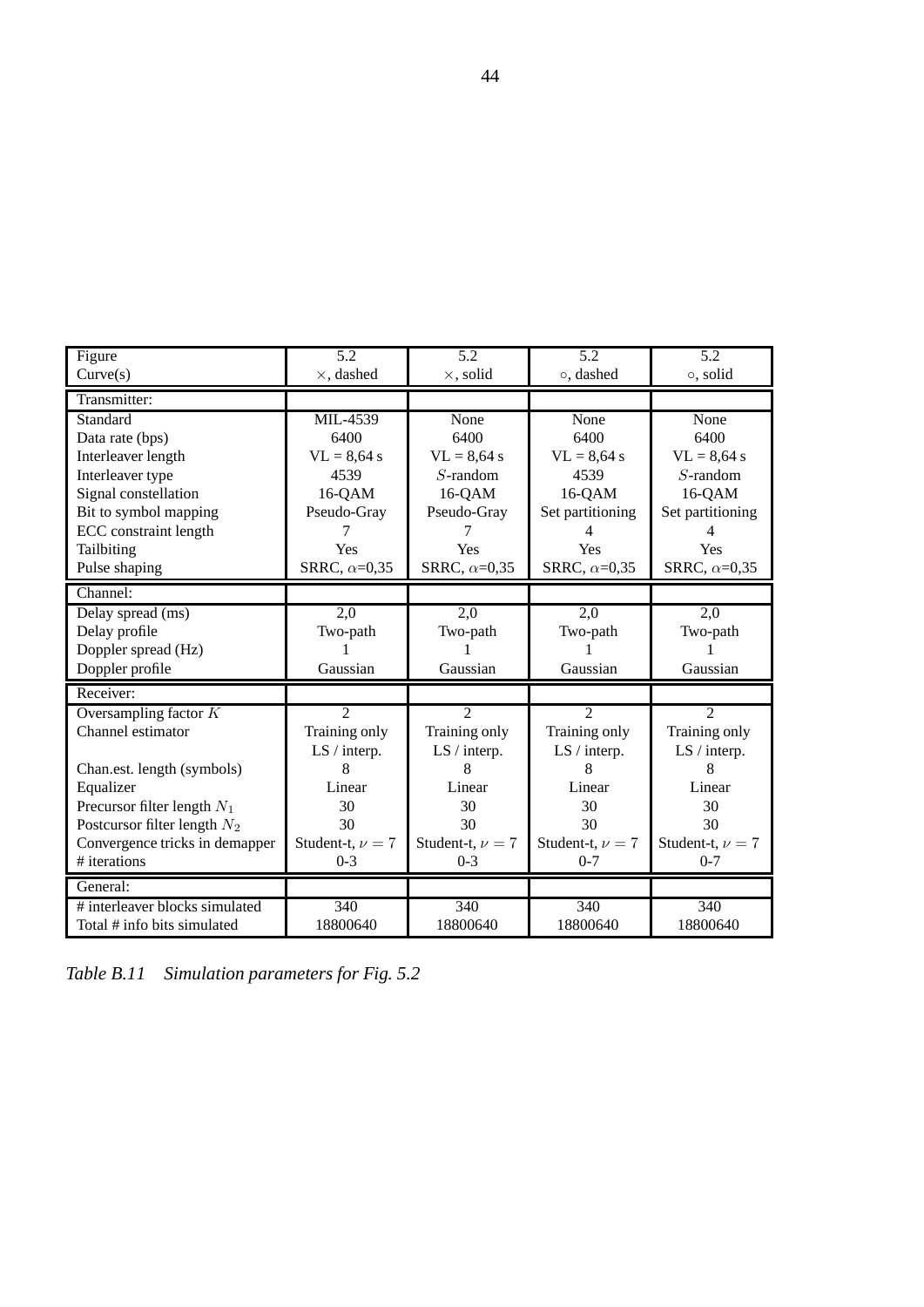# **FORDELINGSLISTE**

#### **Dato:** 2004-09-17

| <b>RAPPORT NR.</b><br>RAPPORTTYPE (KRYSS AV) |  |              |  |           |            | <b>REFERANSE</b>                       |  | <b>RAPPORTENS DATO</b> |  |
|----------------------------------------------|--|--------------|--|-----------|------------|----------------------------------------|--|------------------------|--|
| $X$ RAPP                                     |  | <b>NOTAT</b> |  | <b>RR</b> | 2004/02726 | FFI-II/822/110                         |  | 2004-09-17             |  |
| RAPPORTENS BESKYTTELSESGRAD                  |  |              |  |           |            | <b>ANTALL TRYKTE</b><br><b>UTSTEDT</b> |  | <b>ANTALL SIDER</b>    |  |
| Unclassified                                 |  |              |  |           |            | 65                                     |  | 44                     |  |
| <b>RAPPORTENS TITTEL</b>                     |  |              |  |           |            | FORFATTER(E)                           |  |                        |  |
| TURBO EQUALIZATION APPLIED TO HIGH           |  |              |  |           |            | <b>OTNES Roald</b>                     |  |                        |  |
| FREQUENCY COMMUNICATIONS                     |  |              |  |           |            |                                        |  |                        |  |
|                                              |  |              |  |           |            |                                        |  |                        |  |
|                                              |  |              |  |           |            |                                        |  |                        |  |
|                                              |  |              |  |           |            |                                        |  |                        |  |
| FORDELING GODKJENT AV AVDELINGSSJEF          |  |              |  |           |            | FORDELING GODKJENT AV FORSKNINGSSJEF   |  |                        |  |
| Vidar S Andersen                             |  |              |  |           |            | <b>Torleiv Maseng</b>                  |  |                        |  |
|                                              |  |              |  |           |            |                                        |  |                        |  |

#### **EKSTERN FORDELING INTERN FORDELING**

| ANTALL EKS NR | TIL                             |              | ANTALL EKS NR | TIL                           |
|---------------|---------------------------------|--------------|---------------|-------------------------------|
|               | FD                              | 9            |               | FFI-Bibl                      |
| 1             | v/ Gunnar Arneberg              | 1            |               | FFI-ledelse                   |
|               |                                 | 1            |               | FFI-Ple Planenheten           |
|               | Etteretningstjenesten           | 1            |               | FFI-I Analyse                 |
| 1             | v/ Kjetil Johnsrud              | 1            |               | FFI-II Ledelsessystemer       |
|               |                                 | 1            |               | FFI-III Land- og Luftsystemer |
|               | <b>HSIS/SBUKS</b>               | 1            |               | FFI-IV Maritime systemer      |
| 1             | v/ Steinar Svalstad             | $\mathbf{1}$ |               | FFI-V Beskyttelse             |
| 1             | v/Frode Tørres                  | $\mathbf{1}$ |               | FFI-N Næringsstrategi         |
|               |                                 | 6            |               | Forfattereksemplar(er)        |
|               | <b>FLO/IKT</b>                  |              |               | Restopplag til Biblioteket    |
| 1             | v/Terje Prestøy                 |              |               |                               |
| 1             | v/Roger Aarmo                   |              |               | <b>Elektronisk fordeling:</b> |
|               |                                 |              |               | FFI-veven                     |
|               | FLO/M                           |              |               | Vidar S. Andersen (VSA)       |
| 1             | v/Frode Merkesvik (Haakonsvern) |              |               | Torleiv Maseng (TMa)          |
|               | v/ Axel Wiborg (Kolsås)         |              |               | Vivianne Jodalen (VJo)        |
|               | v/Harald Pettersen (Kjeller)    |              |               | Bodil Farsund (BHv)           |
| 1             | v/Torkel Haugen (Jørstadmoen)   |              |               | Knut Inge Hvidsten (KIH)      |
|               |                                 |              |               | Ove K. Grønnerud (OKG)        |
|               | FLO/IKT/FOHK                    |              |               | Bjørn Skeie (BjS)             |
| 1             | v/ Kåre Mehus                   |              |               | Bjørn Solberg (Bso)           |
|               |                                 |              |               | Tor Knudsen (TKn)             |
|               | <b>FST/POD</b>                  |              |               | Frode Johan Lillevold (FJL)   |
| 1             | v/Tor Brynlund                  |              |               | Terje Johnsen (TJo)           |
|               |                                 |              |               |                               |
| 1             | FST/HST                         |              |               |                               |
|               | FST/SST                         |              |               |                               |
|               | FST/LST                         |              |               |                               |
| 1             | FST/HVST                        |              |               |                               |
|               |                                 |              |               |                               |
|               | Simrad AS                       |              |               |                               |
| 1             | v/Trym H. Eggen                 |              |               |                               |
|               | v/ Harald Heimvoll              |              |               |                               |

Benytt ny side om nødvendig.